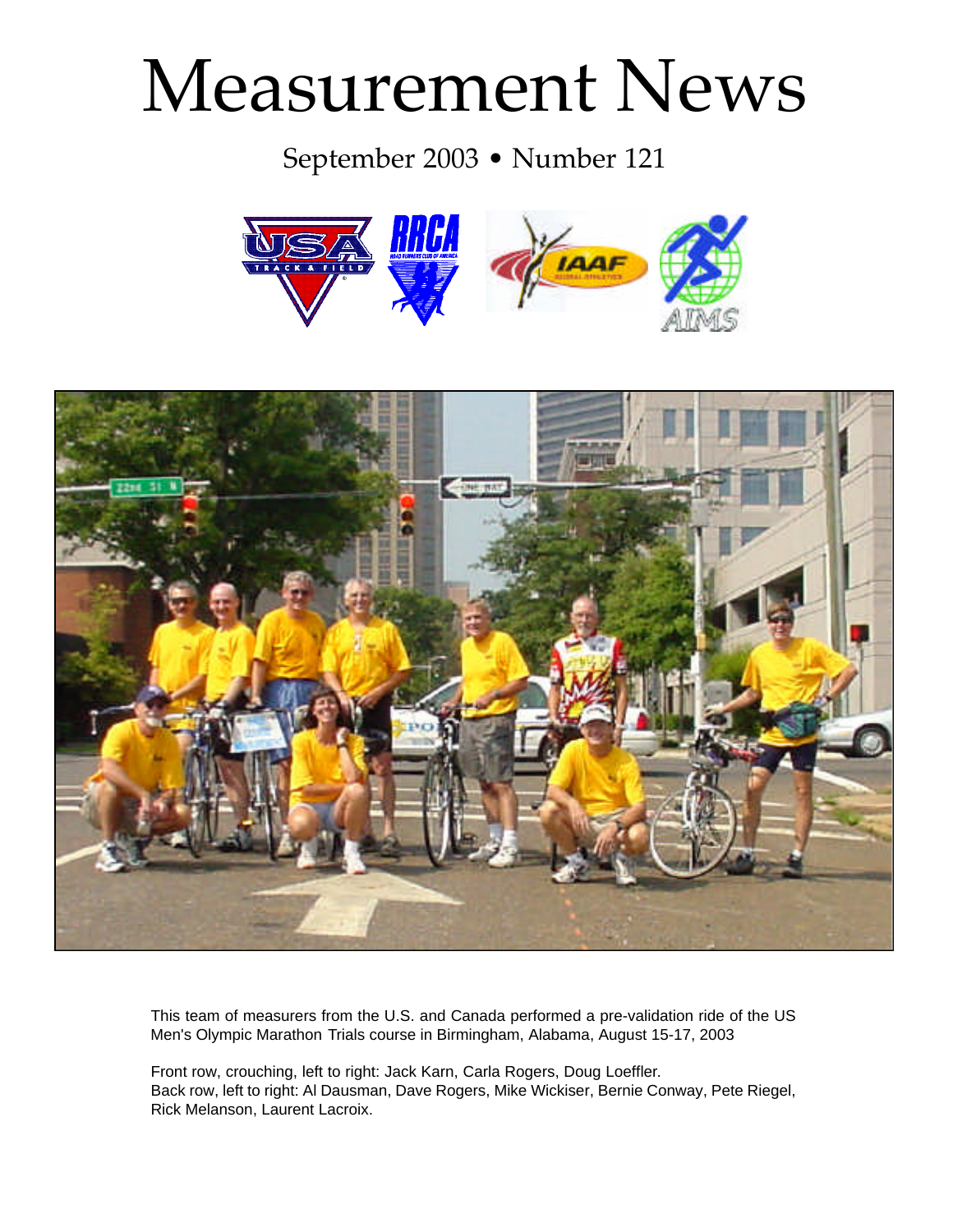#### **MEASUREMENT NEWS**

#### **#121 – SEPTEMBER 2003**

**Editor**: Jim Gerweck 156 Fillow Street, Norwalk, CT 06850-2315.

Telephone: 203-838-2748 (home, not after 10 PM Eastern time) FAX: 203-838-2748 (home - call before faxing) Email: zgerweck@optonline.net

**RRTC Chairman**: Mike Wickiser 2939 Vincent Road, Silver Lake, OH 44224.

Phone/fax: 330-929-1605 Email: MikeWickiser@neo.rr.com

#### **ABOUT MEASUREMENT NEWS**

Measurement News (MN) is the newsletter of the Road Running Technical Council (RRTC) of USA Track & Field (USATF). MN is our way to talk to one another, so that we all know what's going on.

MN is also sent to many foreign measurers associated with AIMS and IAAF, who are also invited to participate in the dialogue.

MN is published bimonthly beginning in January (six issues per year). MN is sent free to RRTC officers and certifiers, and AIMS/IAAF measurers. Others may obtain MN by sending \$20 (for a one year subscription - six issues) to the editor.

If you wish to reproduce or report on anything in MN, go ahead, but an attribution would be appreciated.

MN wants to make road course measurement as good as it can be. All opinions and grievances are solicited. No cows are sacred. If you have a new measurement technique, or if you think things should be done differently, send in your contribution to MN. Your opinion will be given space. Nothing changes until somebody tries!

Electronic copy or clean typed material is most welcome, but send what you can.

**Deadlines**: Material intended to be included in the November 2003 issue must be in the Editor's hands by October 20. Next issue will be mailed in early November.

#### **ROAD RUNNING TECHNICAL COUNCIL**

Founder Ted Corbitt Chairman Emeritu Chairman (East) Mike Wickiser<br>Vice-Chairman (East) Michael Paul Hroniak Vice-Chairman (East) **Paul Hronjak**<br>Vice-Chairman (West) Paul Hom McBraver Vice-Chairman (West) Tom McBrayer<br>Registrar of Courses The Tom Mickiser Registrar of Courses Karen Wickiser Webmaster/Secretary

MNForum Jim Gerweck Finish Lines<br>
Fditor, Measurement News<br>
Lim Gerweck Editor, Measurement News Jim Gerweck<br>
RRCARepresentative Carl Sniffen **RRCARepresentative** Road Running Info Center Rep Basil/Linda Honikman Athlete Reps. Carol McLatchie, Dan Dillon

Doug Loeffler

| Visit the RRTC website at:                                                       | <b>ONLINE MEASUREMENT FORUM</b>                                                                                                                                                           |
|----------------------------------------------------------------------------------|-------------------------------------------------------------------------------------------------------------------------------------------------------------------------------------------|
| http://www.rrtc.net                                                              | All it takes to become a subscriber is access to email. Simply<br>send to mnforum-request@rrtc.net with "subscribe" as the<br>subject (to unsubscribe, use "unsubscribe" as the subject). |
| A complete list of certified courses may be<br>down-<br>l loaded from this site. | To post messages to the list, send email to mnforum@rrtc.net.<br>Please keep your comments in the body of the email (no                                                                   |
| A complete USATF measurement book can be<br>downloaded from this site.           | attachments please). Also, please send only plain text; i.e.,<br>avoid formatted (HTML) messages (If you use HTML format-<br>ting, the formatting will be removed).                       |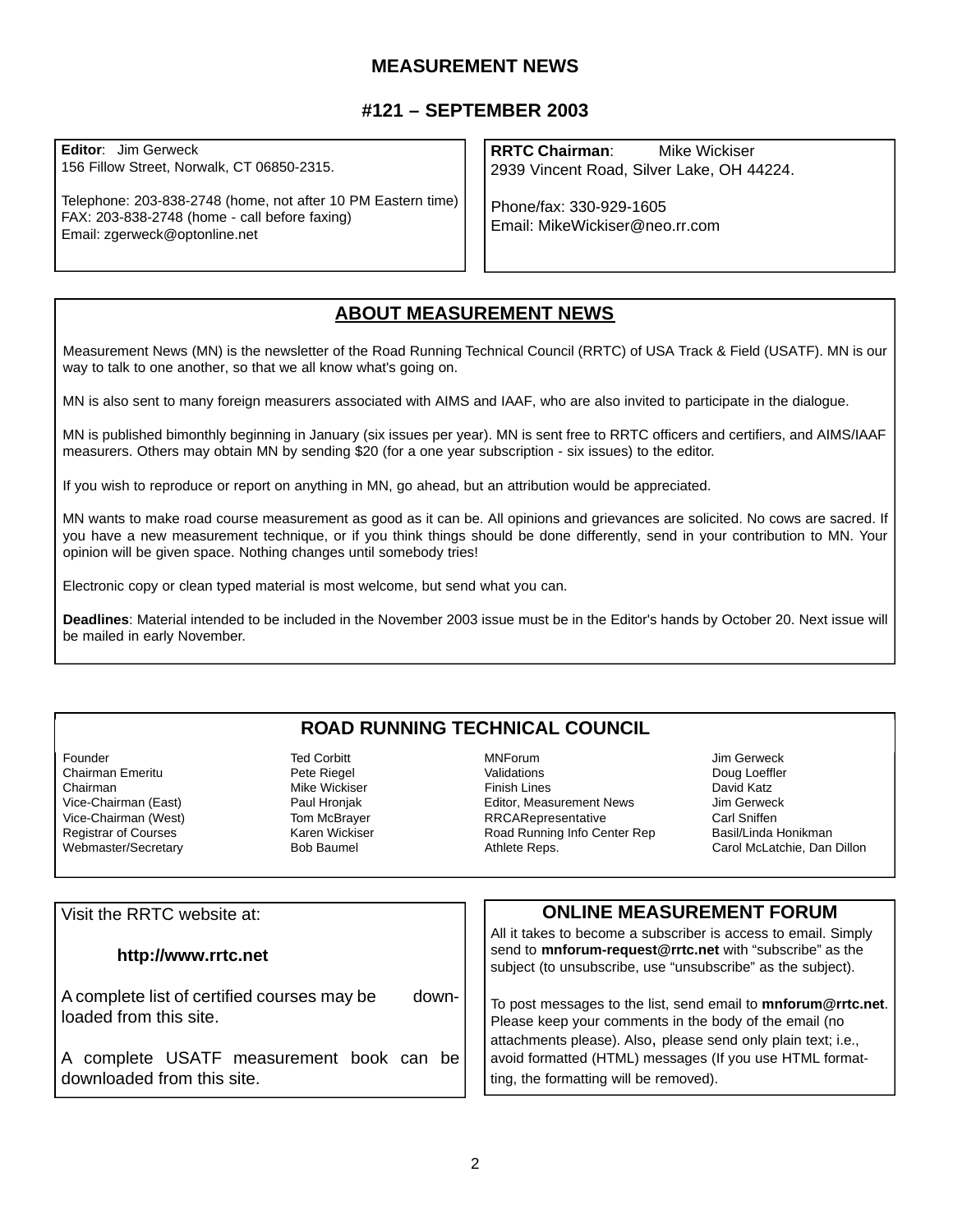#### **Chairman's Clatter - From Mike Wickiser**

Greetings to new Tennessee Certifier, Dave Rogers. Dave is taking over in TN for Bob Harrison with Bob's praise and recommendation while Bob remains the MS certifier. I had the pleasure of meeting Dave and his wife Carla in Birmingham for the Trials Validation. Dave was a part of the measurement group and Carla assisted taking data at the key points of the measurement.

**20 Year Certifiers:** In addition to greeting new certifiers, let's take a look at some of the senior certifiers. With 20 years of continued certification service:

| Bob Baumel - 1064 courses    | David Reik - 412 courses    | Pete Riegel -1498 courses  |
|------------------------------|-----------------------------|----------------------------|
| Rick Recker - 413 courses    | Ron Scardera - 1062 courses | Bob Thurston - 742 courses |
| Wayne Nicoll - 1580 courses. |                             |                            |

**Olympic Trials Validations:** The Men's Trials Validation was completed the weekend of August 16&17th. Doug Loeffler did an excellent job of organizing and overseeing the Validation. I wish it had been so well done 4 years ago in Pittsburgh when I was in charge. The validation report should be in this issue of Measurement News. Once again, Great job Doug!

The Women's Trials ride has been held up due to roadway construction along the course and may take place as late as November this year. Amy Morss and Carol McLatchie are working together with Tom Eckleman and waiting for the road crews to finish. We had it pretty warm and humid for the Validation in Birmingham, while the Ladies may have temperature concerns that lean toward the other end of the spectrum.

**RRTC Annual Meeting:** Labor Day weekend was the RRTC Annual Meeting. This is something of a change since we usually have this meeting at the USATF Convention. Over the past several years it has become increasingly difficult to get the Technical Council officers together. Labor Day provided an opportunity when the officers were available and we had a very productive meeting, reviewing accomplishments and looking into new methods. Neville Wood presented his method of using a bike computer to measure a course where each revolution of the wheel counts as one increment on the trip odometer. This method looks promising but a procedure needs to be written and some testing remains. Several versions of the reliable Jones, Jones/Oerth, and J.O.L. counter were reviewed as well as a drive and a coupling repair kit that Laurent Lacroix has available.

**Maps On-Line:** All the Active course maps have been scanned and sent on to Keith Lively for posting on the USATF website. This includes every certified course map from 1993 to the present plus all renewed courses. I recently purchased an 8- Gig external hard drive and plan on loading the maps from the CD's they were saved on to the drive for safe keeping as well as making it possible to supply the scanned map files on CD. My plan is to be capable of creating state by state or year by year CD's of the map files should there be interest in getting them in bulk rather than going the search engine from USATF. That USATF course search engine is excellent and it provides several different ways to look up a single or several similar courses. The address for the USATF Course Search is **http://www.usatf.org/events/courses/search/** but I always find it easier to click on the link from **http://www.rrtc.net** As always, Bob Baumel works to make RRTC information readily and easily available.

Wike Neckaels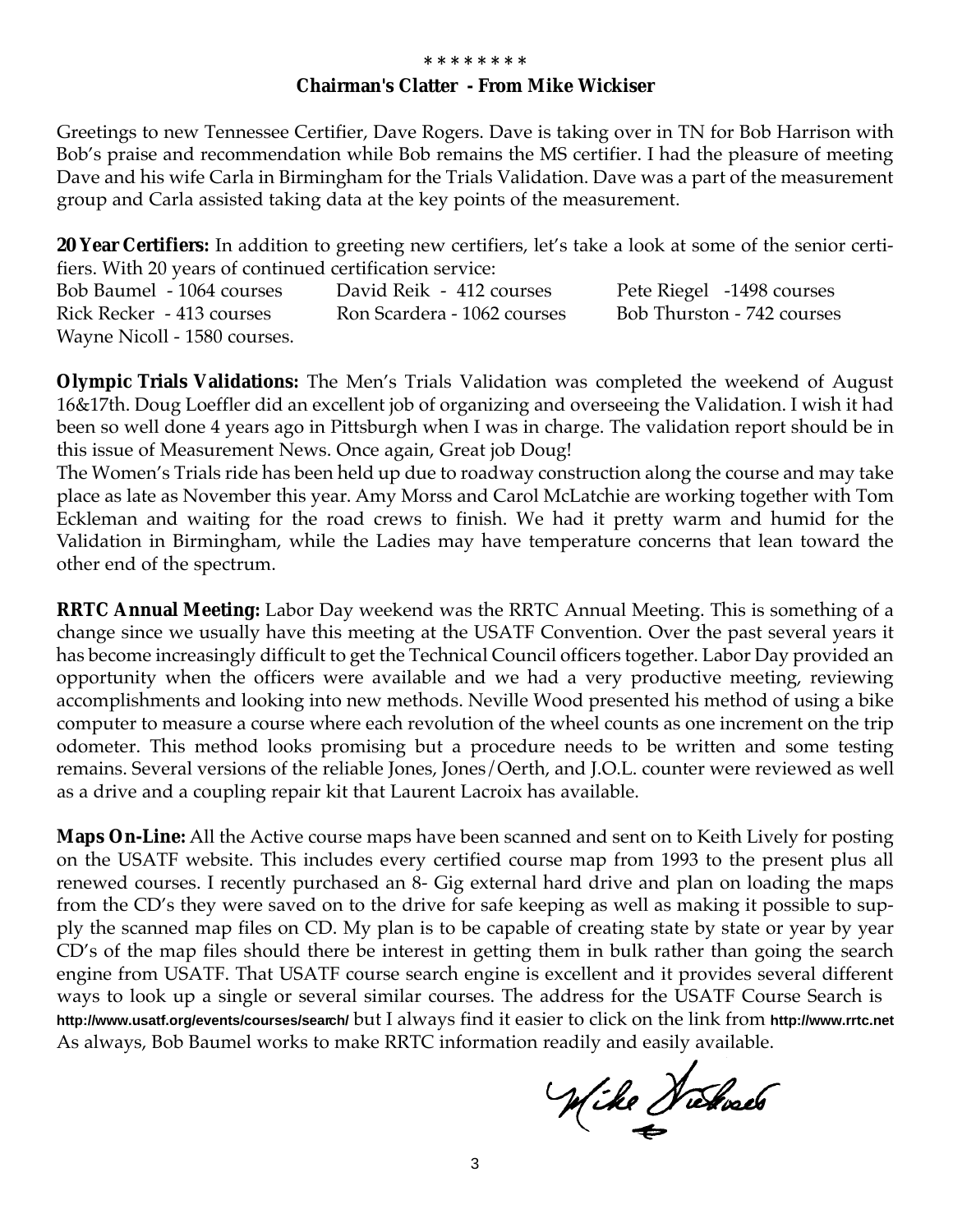#### **Road Running Technical Council Executive Meeting Crowne Plaza Quaker Square Hotel Akron, Ohio August 30, 2003**

**Attending:** Bob Baumel, Jim Gerweck, Paul Hronjak, Doug Loeffler, Mary Anne McBrayer, Tom McBrayer, Joan Riegel, Pete Riegel, Karen Wickiser, Mike Wickiser, Neville Wood.

The meeting was called to order at 12:10 by RRTC Chairman Mike Wickiser, who welcomed everybody to Akron, former rubber capital of the world and former home to Quaker Oats (whose facilities had been modified to create our meeting hotel). All present at the meeting introduced themselves.

## **Officers' Reports**

**Chairman, Mike Wickiser:**Mike has completed the scanning of all maps on our active certified course list (about 12 750 maps), although about 400 of these maps hadn't yet been processed and posted online by the USATF central office at the time of this meeting. With completion of this project, Jim Gerweck agreed to publicize it with a write-up in Running Times. Others at the meeting expressed hope that knowledge of online map posting will encourage measurers to produce higher quality maps. To help this happen, Bob Baumel suggested revising our online Course Measurement manual to inform measurers that their maps will be posted on the web (This revision is now under way).

Mike also discussed timeliness of course listings, saying there have been cases when a certifier has assigned a course number and written the certificate, but allowed many months to pass before passing it on to the vice chairman for adding to the course list. Our sport can't tolerate such abuse. Some of these delays may have occurred because the certifier was also the measurer and hadn't received payment for the measurement, so delayed passing on the certificate until receiving payment. As a simple solution for such cases, don't write the certificate at all until payment is received. But always put certificates in the mail right away after writing them.

**Course Registrar, Karen Wickiser:** Roughly 750 courses have been certified so far this year (including Puerto Rico courses, which are now included in the US listing). While it's somewhat difficult to project (as it's three months earlier than reports have traditionally been submitted), totals for the year will probably be similar to previous recent years.

Webmaster/Secretary, Bob Baumel: Bob cited some usage statistics for our website at www.rrtc.net. For example, the site's home page gets about 38 hits per day. People download the Measurement manual and Course list from our site, but in addition, access other measurement related materials such as history of the Jones counter and measurement of the 1976 Montreal Olympic marathon course. Interestingly, one of our most popular pages is a computer-related page for avoiding sending of HTML-formatted e-mail (**www.rrtc.net/avoiding-html/**).

Mike's major project of scanning and posting course maps didn't require much work on our RRTC website, as all the maps were actually posted on the central USATF site (**www.usatf.org**), and USATF webmaster Keith Lively did the programming for the new certified course search engine on that site. All we had to do on the RRTC site was add a link to the location of that search engine on the USATF site. Even so, when people ask where to find the online maps, it's a lot easier to quote the URL of our site (**www.rrtc.net**) instead of the much longer URL where they're actually kept on the USATF site (**www.usatf.org/events/courses/search/**).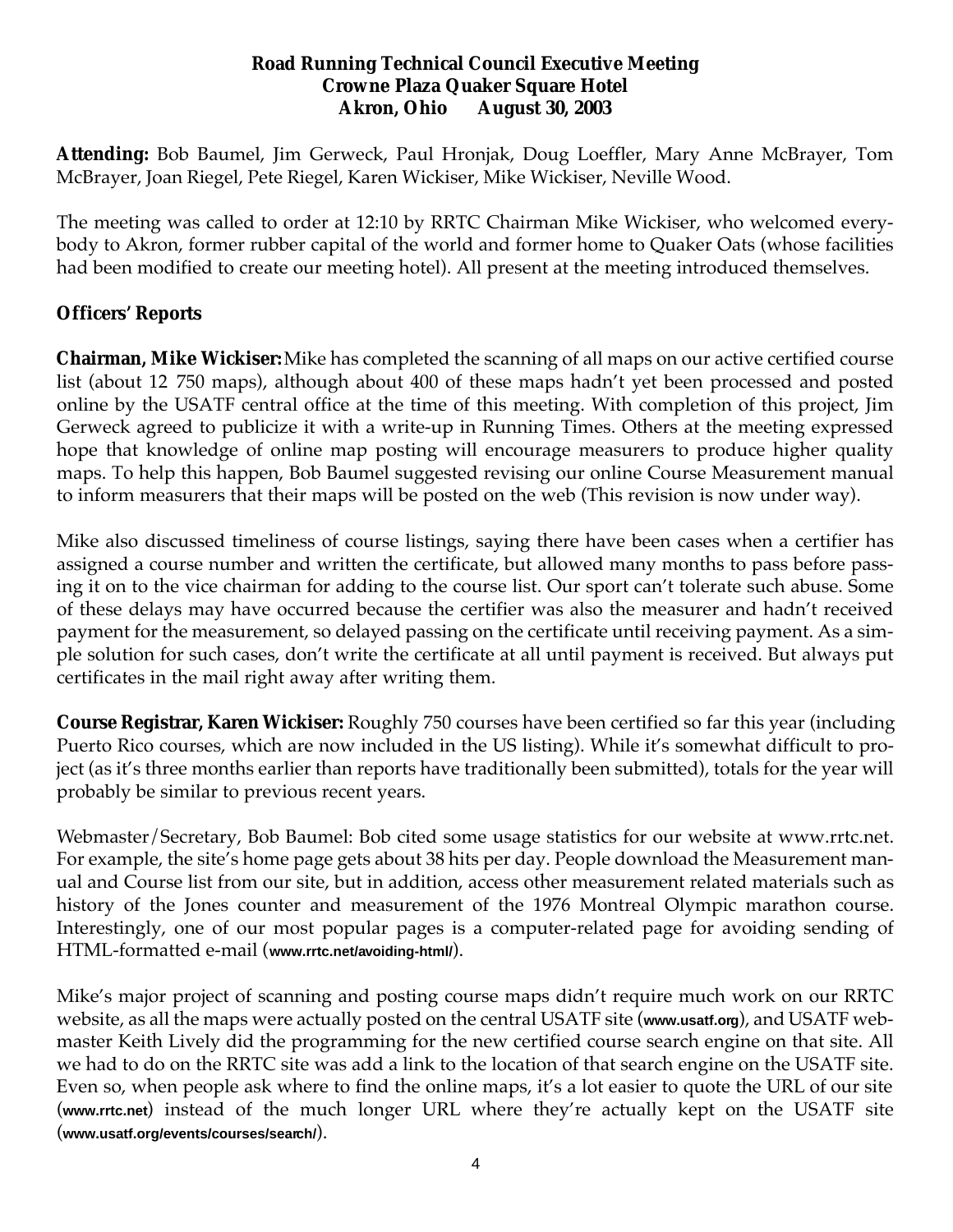The major feature that we most recently attempted to add to the RRTC site was an online version of our Finish Line manual. A preliminary version was produced two years ago by Jim Gerweck, and remains accessible from the RRTC site, but is still in a very unfinished state. (Because of its very incomplete status, this material still resides in Jim's AOL account [which he hardly ever uses any more], as it was never deemed ready to move to the rrtc.net server.) At this meeting, little interest was shown in working on the Finish Line manual, so it's likely to remain in its present unfinished state for some time to come.

**Vice-Chairman East, Paul Hronjak:** Two recently appointed certifiers in the East were promoted to Final Signatory status: Larry Baldasari in New Jersey, and Ron Fitzpatrick, the certifier for Maine, New Hampshire and Vermont. Other recently appointed certifiers in the East include Paul Hess in Delaware and Dave Rogers in Tennessee. Also, Pedro Zapata was appointed certifier for Puerto Rico, whose courses are now considered part of our US course listings.

**Vice-Chairman West, Tom McBrayer:** Bob Langenbach, recently appointed certifier for Washington state, was elevated to Final Signatory status. Gene Newman has been well accepted as Arizona certifier after moving from New Jersey and relocating in Arizona.

Tom noted a potential problem in that increasing restrictions in big cities are forcing races outside of the cities, but many of these races aren't bothering with course certification. Jim Gerweck added that we seem to be in a second running boom, but many of the new runners aren't aware of course certification. Evidently, education is needed.

Tom wondered if we have a problem because the "Person in Charge of Measurement" language on our Application for Certification doesn't exactly match the "Measured by" language on our Certificates. We decided that this isn't a problem, so no change is needed.

It was suggested that Tom consider putting his Measurement video on DVD. Tom will look into it, to see if it's economically feasible. (Tom mentioned that he typically sells only about 5 of these videos in a year.)

**Validations Chairman, Doug Loeffler:** About 5 or 6 courses have been cleared so far this year, from about 10 needing validation. This is a time of year when Doug normally assigns validators, and he is currently in the process of doing this.

Doug led a pre-race validation measurement for next year's Men's Olympic Trials Marathon course in Birmingham, AL. The measurement, conducted August 15-17, involved about 10-11 people including 7 riders. A small amount (23.6 meters) was added to give the course the full Short Course Prevention Factor, although the pre-existing course was considered to pass validation. Unfortunately, it appears that race organizers intend to provide mile splits only on this course (no kilometers at all!).

Pre-validation of the Women's Trials course in St Louis, MO, to be led by Amy Morss, hasn't taken place yet and has gotten pushed back. It must be done before the end of 2003, or the money from USATF will disappear.

**Measurement News / MNForum Editor, Jim Gerweck:** Production of Measurement News was transferred from Pete Riegel to Jim Gerweck last November. Also since that time, printing and mailing of MN are being done for us by the USATF office in Indianapolis, although Pete had been using outside facilities. Moving this work into the USATF office caused delays, but these are getting resolved, as Jim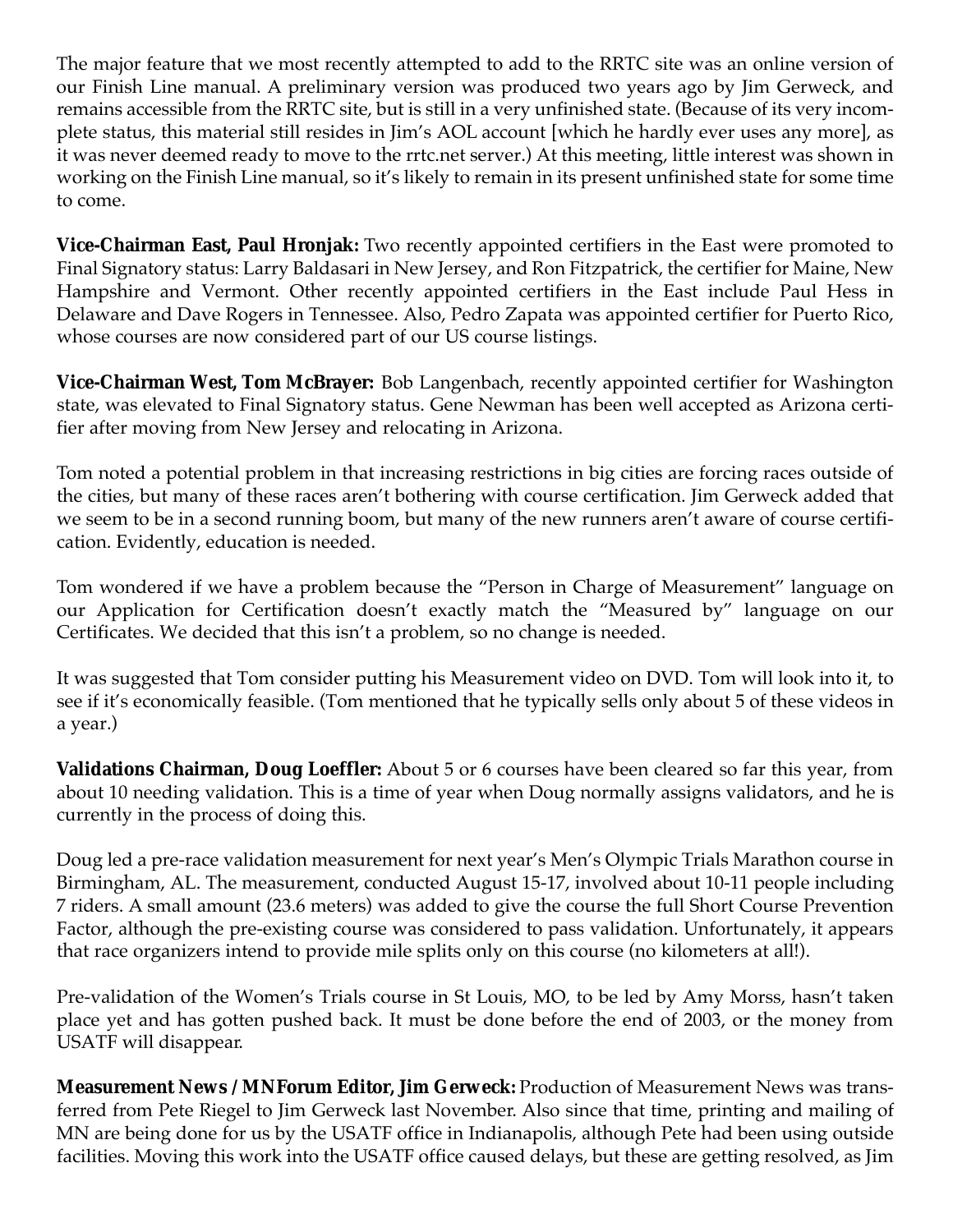and USATF staff have worked out a production schedule.

Regarding online MNForum, Jim pointed out that material comes in spurts, often more in winter than summer. Pete Riegel complained that he's seen delays of around 5 days from the time he posts something to MNF until it's actually broadcast. Jim explained that during slow periods, he waits to collect several submissions before combining them in a broadcast. We decided that in such cases, Jim should send a broadcast earlier, even if it includes only one or two submissions.

#### **Other Business**

**Budget and Meetings:** Mike explained that USATF cutbacks had forced reduction of RRTC's budget, which was a major reason for holding this one-day RRTC meeting separate from the USATF Convention. As another motivating factor, we've never succeeded in gathering all of the RRTC officers at a USATF Convention, making this Akron meeting the first occasion when all of our officers have been together in the same place at the same time.

We all agreed that such meetings of the RRTC leadership are invaluable, so we should continue holding them in future years. This left open the question: What, if anything, will we do at the USATF Convention? We agreed that RRTC needs to maintain its visibility to the larger organization, so it will be necessary to have an RRTC meeting at the Convention. Which of us need to be at that meeting? Upon questioning, Mike said he could conduct that meeting on his own if necessary. Mike also said we would know in a few weeks, how much budget we have remaining for the rest of the year, and whether we can afford to send anybody else to the Convention.

**Certifier Authority & Responsibility:** Mike commented on two kinds of issues that have arisen. First, when a certifier measures a course outside of his/her own state, he/she has authority to certify the course by writing a certificate for it, and doesn't need to send an application for certification to the certifier of the state where the course is located (although a courtesy copy of the final certificate should be sent to that state's certifier).

In all other respects, however, the certifier for a state is the final authority in that state. Thus, for example, if a measurer (who isn't a certifier) decides to bypass his/her state's certifier by sending paperwork to the certifier in a different state, this denotes a serious breakdown of procedure, which the RRTC leaders must investigate and resolve.

**Neville Wood – Using Bicycle Computer instead of Jones Counter:** Neville Wood described a procedure he's developed for using an electronic bicycle computer in place of the Jones counter for measuring courses. The procedure involves tricking the bike computer to behave as a precise revolution counter. There are three components to this trickery: First, your bike computer must nominally register "distance" in increments of 0.01 km. Then, you must lie to the computer by telling it your wheel has a circumference of exactly 2.5 meters. Finally, you must mount four magnets (instead of a single magnet) on your bike wheel. Consequently, every time your wheel makes one full revolution, it sends 4 impulses to the computer, which thinks you've traveled a distance of  $4 \times 2.5$  m =  $10$  m =  $0.01$  km, so the readout on the computer (ignoring the displayed decimal point) is exactly the number of full wheel revolutions.

We do, of course, require a level of precision finer than whole wheel revolutions (Recall that the original Jones counters recorded 20 counts per revolution, while our newer Jones/Oerth counters record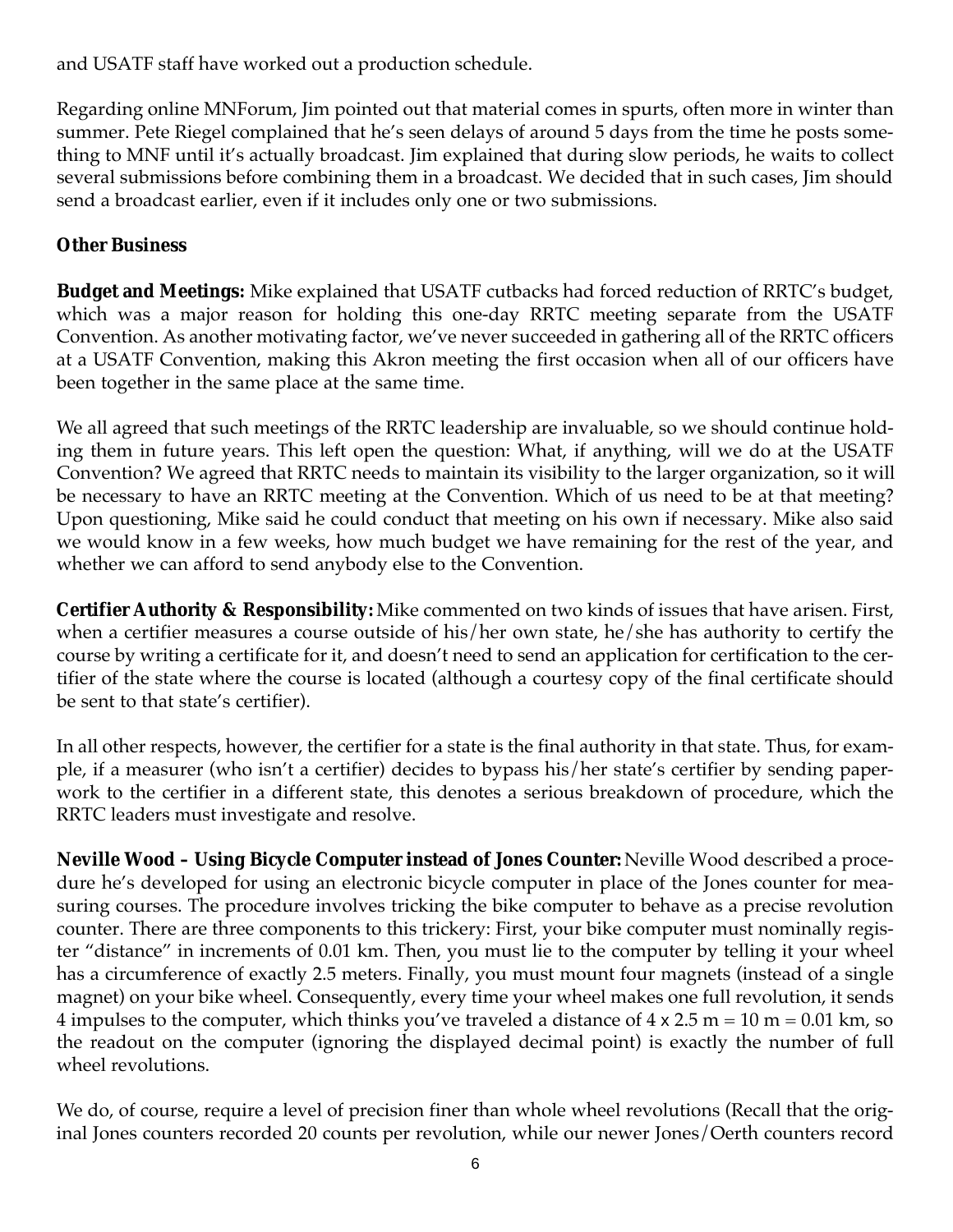23.636363... counts per revolution); thus, Neville must also estimate fractional wheel revolutions. Originally, he did this by spoke counting, but that results in messy arithmetic (since a wheel typically has 32 or 36 spokes). Then he discovered that he could simply mark his wheel in tenths of a revolution, allowing him to estimate down to hundredths of a revolution.

Neville has experimented by mounting a Jones counter and two different bike computers (configured as above) on his bike at the same time; the three counters have all tracked each other perfectly. There are various subtleties in using Neville's method (e.g., to avoid extraneous impulses). When beginning a ride, you would start with your primary magnet adjacent to the sensor and "zero" spoke mark aligned with your mark on the ground. Then advance forward about 1/8 revolution, zero the computer, and start riding. When laying out splits, it's best to start out this way (zeroing the computer) when riding from each split – instead of laying out a continuous string of counts as traditionally done with a Jones counter (which isn't zeroable). The bike computer always advances forward whether the wheel rotates forward or backward, so you can't correct for overshooting as easily as with a Jones counter. Neville has, in fact, devised a procedure to correct for accidental overshooting, but it's more complicated to describe.

The consensus seemed to be that Neville's method is somewhat more complicated and less foolproof than our current procedure using a Jones counter. (Especially, it would require the certifier to trust the measurer a little bit more.) But the method works, especially in the hands of a competent measurer. And if the parts needed to make a Jones counter ever become totally unavailable, we may be forced to use this or a similar method.

**Other Measuring Equipment/Accessories:**Two other recent measuring aids were discussed, although their inventors weren't present at the meeting to describe them. First was the "JOL" Counter (Jones/Oerth/Lacroix counter) – Laurent Lacroix's variant of the Jones/Oerth counter with a cable connecting the gear drive and Veeder-Root counter, so the counter can be mounted on the handlebars. You can read about the JOL counter on Laurent's Canadian measurement site at **www.coursemeasurement.ca**, specifically on page **www.mts.net/~llacroix/jol.htm**. Mike claimed that in addition to selling JOL counters, Laurent can recondition worn-out Jones counters by replacing their gear drive units (assuming that only the gear drive has worn out, while the Veeder-Root counter is still good). This effectively converts an original Jones counter to a Jones/Oerth counter.

The other measuring aid we discussed was an Excel spreadsheet by Mike Moore of Windsor, Colorado, intended to automate the calculations and decisions required by our Bicycle Calibration Data Sheet and Course Measurement Data Sheet. This spreadsheet only works with "textbook" measurements at standard distances. But in those cases, it prints out copies of the data sheets exactly as needed for the certification application. Many of the cells in this spreadsheet are "protected" so the user cannot change them but can view their contents. The initially released version of this spreadsheet was hard-wired to work with constants in counts/mile, and assumed that splits will be placed at every mile and only every 5th km. However, Mike Moore has informed us that he can easily produce other customized versions, say, for a measurer who wishes to work in counts/km and lay out all metric splits.

Adjournment: The meeting was adjourned at 15:55.

## *Minutes prepared by Bob Baumel, RRTC Secretary*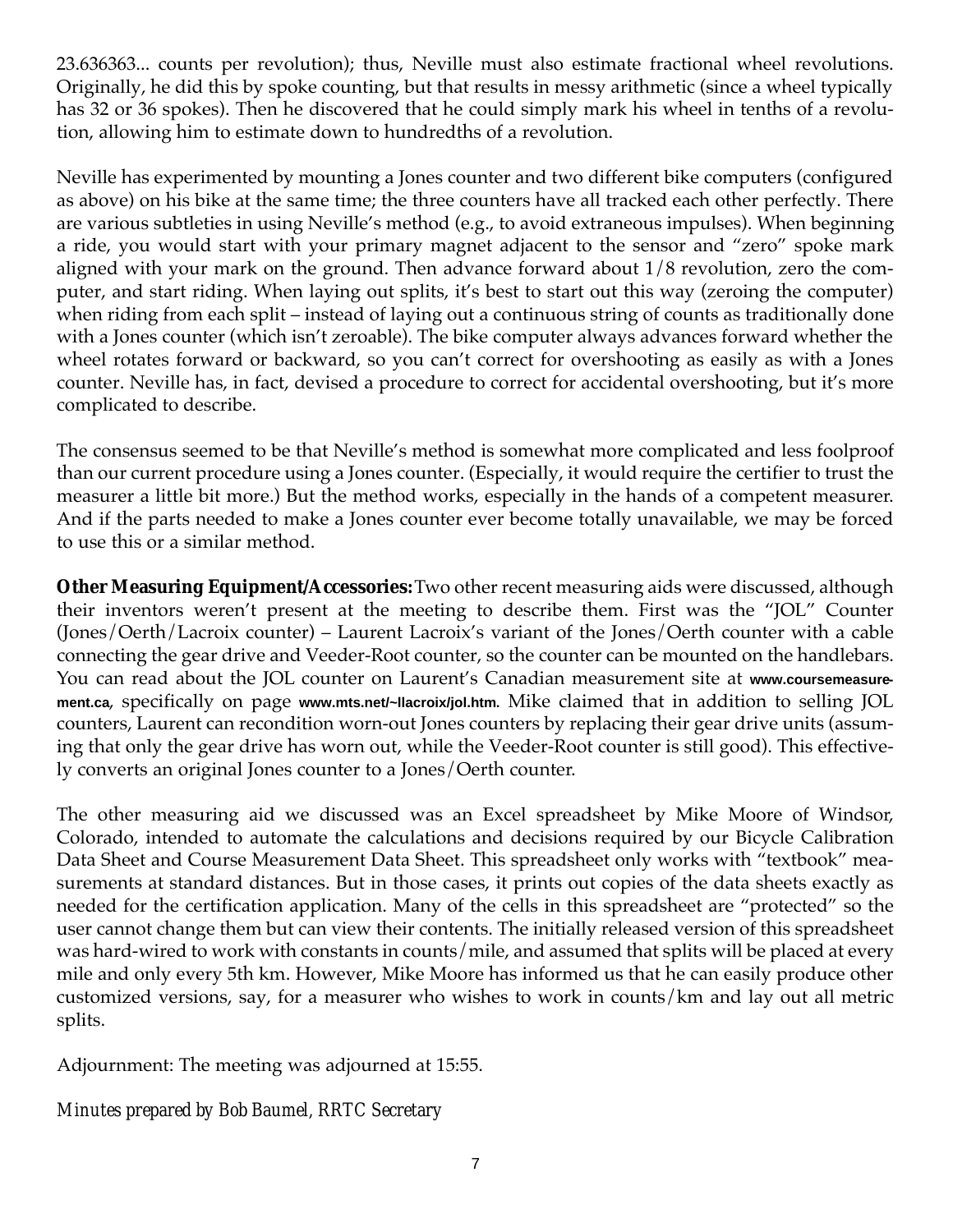

#### units Name **Course Length**



Pacing contest winners (L to R) Paul Hronjak, Doug Loeffler, Pete Riegel and Jim Gerweck display their spoils in Akron.

#### **RESULTS OF RRTC MEASUREMENT-BY-PACING CONTEST ANNUAL RRTC MEETING - AKRON, OHIO - AUGUST 30, 2003**

Course was laid out by Mike Wickiser.

| Course distance       |  |  |  |  |
|-----------------------|--|--|--|--|
| True length of "Unit" |  |  |  |  |
| Length of Course      |  |  |  |  |

2479.0025 units of measurement 0.185928 meter 460.91598 meters

|                    | <b>Units</b> | <b>Difference</b> | Percent  |
|--------------------|--------------|-------------------|----------|
|                    | Submitted    | Units             | Error    |
| Pete Riegel        | 2469         | 10.00             | 0.40     |
| Doug Loeffler      | 2490.5327    | $-11.53$          | $-0.47$  |
| Paul Hronjak       | 2464.724     | 14.28             | 0.58     |
| <b>Jim Gerweck</b> | 2511.705     | $-32.70$          | $-1.32$  |
| Mary Anne McBrayer | 2439.6655    | 39.34             | 1.59     |
| Tom McBrayer       | 2410.0898    | 68.91             | 2.78     |
| Marcia Baumel      | 2386         | 93.00             | 3.75     |
| Neville Wood       | 2801         | $-322.00$         | $-12.99$ |

Note: Upon arrival home, Pete Riegel read the instruction sheet more closely and discovered that he had neglected to use the 1.001 SCPF in his calculations. Whether others made the same mistake is unknown at this time. On such trifles is victory sometimes decided.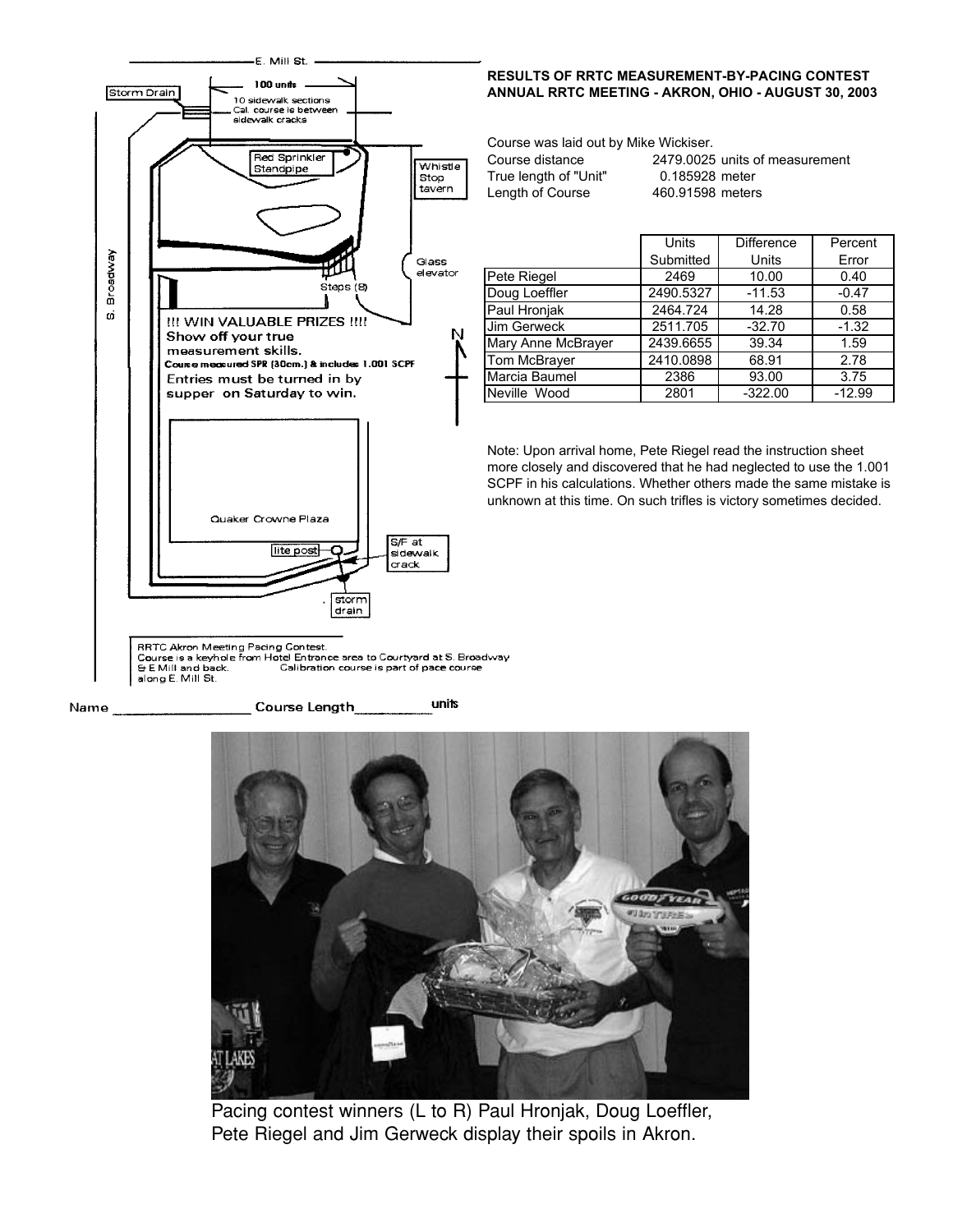## **Measurement of US Men's Olympic Trials Marathon Course Birmingham, Alabama August 15-17, 2003**

The course of the US Men's Olympic Trials marathon course was pre-validated in August by a team from the extremes of the US and Canada. Organized by Doug Loeffler of Florida, and Rick Melanson of Birmingham, it attracted Al Dausman, who flew in from the state of Washington for the chance to measure an Olympic Trials course. Laurent Lacroix, from Winnipeg, Manitoba, made a driving Odyssey. He came east and picked up Bernie Conway in London, Ontario, then swung south and collected Mike Wickiser in Akron and Pete Riegel in Columbus.



**Mike Wickiser had a dandy point-and-shoot digital thermometer**

This group of four was the first to arrive, and they went directly to the start, did some scouting, and laid out a 300 metre calibration course very close to the start.

The group then went to the Tutwiler Hotel and checked in. That evening the rest of the team arrived. Tennessee certifier Dave Rogers drove in with Carla, his wife. Doug Loeffler flew in from Florida. And Rick Melanson, who measured the course, was there. Doug passed out yellow shirts to be worn during the ride.

Next day, Saturday, the group laid out a calibration course on  $6<sup>th</sup>$  Street, close to the finish. Now we were all set for an uninterrupted calibration-to-start-to-finish-to-calibration ride. The rest of the day was spent in touring the course and on individual pursuits.

Sunday at 7 AM everybody left the Tutwiler for the start line. We arrived at the calibration course at 7:30 and everybody got calibrated. Doug Loeffler collected all the calibration data. When the police escort showed up at 8:30, as agreed, we lined up behind Rick Melanson, who was our guide, and took off.



**The team ready to start the course ride**

We were met at each 5 mile split by Doug, who, with Carla Rogers and Jack Karn, was collecting data.

Upon reaching the finish line, we let Doug get the data and then went to  $6<sup>th</sup>$  street, a few blocks away, to recalibrate. Then Pete, Doug and Mike went to Mike's room to enter the data into Mike's laptop. Pete had prepared a calculation program beforehand, and it correctly calculated the results.

Results were pleasing, as they showed that the course had passed its validation, and the adjustments needed to bring it up to the full nominal-plus-SCPF were minor.



**Team after data-taking at mile 15**

Pete Riegel had brought along a "London Marathon 2003 – Staff" jacket, and had announced at dinner that it would be awarded to the rider with the median measurement. This turned out to be Bernie Conway.

With calculations done, all were given a floppy disc with the data and rough calculations, and the various groups dispersed and went home. ………..Pete Riegel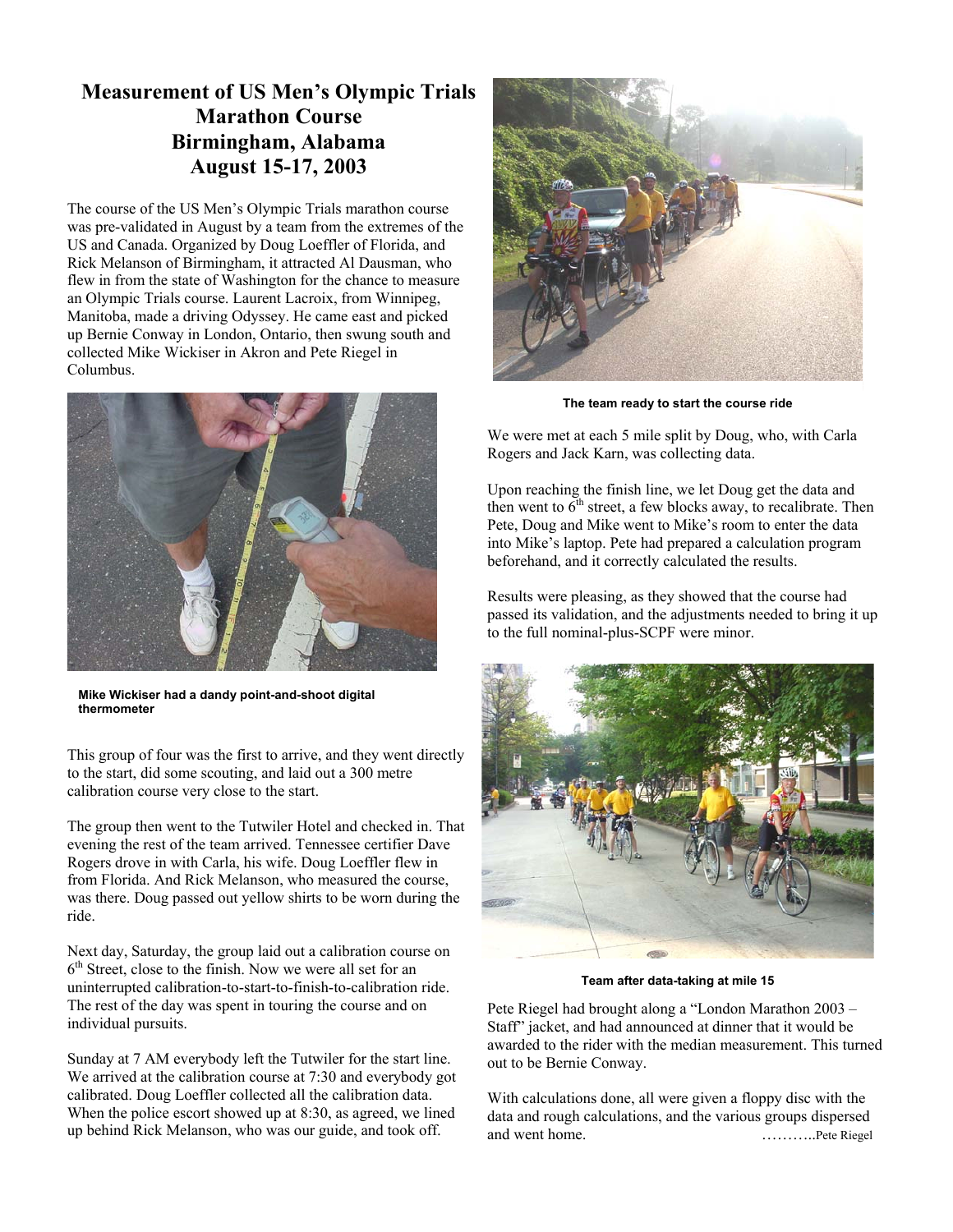#### **RESULTS OF TEAM PREVALIDATION OF US MEN'S OLYMPIC TRIALS MARATHON COURSE BIRMINGHAM, ALABAMA - AUGUST 15-17, 2003**

#### **All calculations use average constant and include 1.001 Short Course Prevention Factor**

#### **Calibration Course Layout:**

| Location: Willow Lane, near Start, uphill to south |                 | Location: 6th Avenue, near Finish, flat   |                 |
|----------------------------------------------------|-----------------|-------------------------------------------|-----------------|
| August 15, 2003 - 1:00 PM                          |                 | August 16, 2003 - 9:00 AM                 |                 |
| Bernie Conway - tip, Laurent Lacroix - tail        |                 | Al Dausman - tip, David Rogers - tail     |                 |
| $6 \times 50$ m = 300.00 m                         |                 | $6 \times 50$ m = 300.00 m                |                 |
| Pete Riegel - tip, Mike Wickiser - tail            |                 | Laurent Lacroix - tip, Pete Riegel - tail |                 |
| $10 \times 30$ m + 0.020 m = 300.020m              |                 | $16 \times 50 + 0.00$ m = 300.00 m        |                 |
| Tape temperature - 50C                             |                 | Tape temperature $=$ 32 C                 |                 |
| Average measured length =                          | 300.01 metres   | Average measured length =                 | 300.00 metres   |
| Temperature correction factor =                    | 1.000348        | Temperature correction factor =           | 1.000139        |
| Corrected length =                                 | 300.1144 metres | Corrected length =                        | 300.0418 metres |
| 11.4 cm was removed from the course.               |                 | 4 cm was removed from the course          |                 |
| Final length =                                     | 300.0004        | Final length $=$                          | 300.0018        |
| 300.00 was used in subsequent calculation          |                 | 300.00 was used in subsequent calculation |                 |

#### **Calibration course length = 300.00 metres**

#### **Counter readings as recorded**

|                                                                                                 | Rick     | Pete    | Dave     | Laurent | Bernie   | Al      | Mike     |
|-------------------------------------------------------------------------------------------------|----------|---------|----------|---------|----------|---------|----------|
|                                                                                                 | Melanson | Riegel  | Rogers   | Lacroix | Conway   | Dausman | Wickiser |
|                                                                                                 |          |         |          |         |          |         |          |
| Precalibration - Willow Lane, August 17, 7:30 AM, dry, sunny, 77F                               |          |         |          |         |          |         |          |
| Begin ride 1                                                                                    | 32587    | 74840   | 462000   | 11735   | 972800   | 6800    | 95700    |
| End ride 1, begin ride 2                                                                        | 35980    | 78159.5 | 465387   | 15427   | 976248   | 10180.5 | 98508    |
| End ride 2, begin ride 3                                                                        | 39377    | 81477   | 468774.5 | 19123   | 979700   | 13562.5 | 101316   |
| End ride 3, begin ride 4                                                                        | 42769    | 84796.5 | 472161   | 22815   | 983151   | 16942   | 104124   |
| End ride 4                                                                                      | 46164    | 88113   | 475547.5 | 26510.5 | 986602.5 | 20327   | 106932   |
|                                                                                                 |          |         |          |         |          |         |          |
| Course Measurements - Counter readings obtained in riding order shown from left to right above. |          |         |          |         |          |         |          |
| Start                                                                                           | 53200    | 3700    | 485900   | 30000   | 998000   | 31000   | 15600    |
| Mile 5                                                                                          | 144258   | 92556   | 576646   | 128953  | 1090453  | 121565  | 90782    |
| Mile 15                                                                                         | 227495   | 173869  | 659664   | 219472  | 1175042  | 204420  | 159572   |
| Mile 10                                                                                         | 235370   | 181556  | 667515   | 228030  | 1183042  | 212254  | 166082   |
| Mile 25                                                                                         | 310750   | 255181  | 742709   | 309989  | 1259660  | 287286  | 228405   |
| Mile 20                                                                                         | 318618   | 262858  | 750554   | 318534  | 1267651  | 295113  | 234905   |
| Mile 15                                                                                         | 326468   | 270522  | 758385   | 327072  | 1275630  | 302926  | 241389   |
| Finish                                                                                          | 333107   | 277002  | 765004   | 334282  | 1282377  | 309530  | 246875   |
|                                                                                                 |          |         |          |         |          |         |          |

| Postcalibration - Willow Lane, August 17, 7:30 AM, dry, sunny, 77F |        |        |        |        |        |        |       |
|--------------------------------------------------------------------|--------|--------|--------|--------|--------|--------|-------|
| Begin ride 1                                                       | 341717 | 90020  | 777400 | 339555 | 289000 | 313000 | 50000 |
| End ride 1, begin ride 2                                           | 345110 | 93337  | 780787 | 343245 | 292452 | 316380 | 52807 |
| End ride 2, begin ride 3                                           | 348504 | 96653  | 784173 | 346935 | 295903 | 319759 | 55613 |
| End ride 3, begin ride 4                                           | 351898 | 99969  | 787559 | 350624 | 299353 | 323139 | 58419 |
| End ride 4                                                         | 355289 | 103285 | 790945 | 354313 | 302803 | 326518 | 61225 |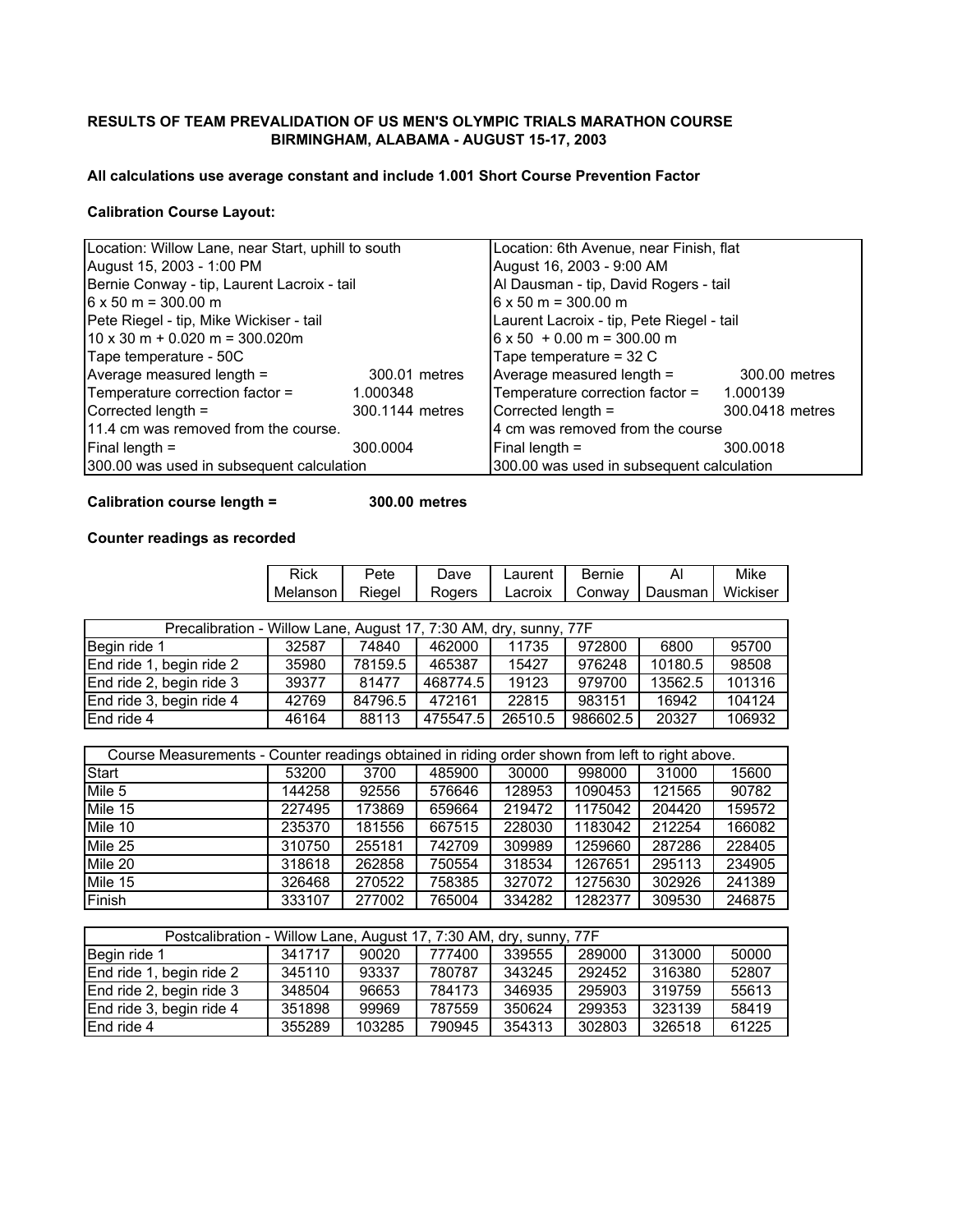#### **CALCULATED VALUES**

|                            | <b>Rick</b> | Pete     | Dave                                       | Laurent                        | Bernie   | $\overline{Al}$ | Mike     |                   |
|----------------------------|-------------|----------|--------------------------------------------|--------------------------------|----------|-----------------|----------|-------------------|
|                            | Melanson    | Riegel   | Rogers                                     | Lacroix                        | Conway   | Dausman         | Wickiser |                   |
|                            |             |          |                                            |                                |          |                 |          |                   |
|                            |             |          |                                            | Precalibration elapsed counts  |          |                 |          |                   |
| Ride 1                     | 3393        | 3319.5   | 3387                                       | 3692                           | 3448     | 3380.5          | 2808     |                   |
| Ride 2                     | 3397        | 3317.5   | 3387.5                                     | 3696                           | 3452     | 3382            | 2808     |                   |
| $\overline{Ride}$ 3        | 3392        | 3319.5   | 3386.5                                     | 3692                           | 3451     | 3379.5          | 2808     |                   |
| Ride 4                     | 3395        | 3316.5   | 3386.5                                     | 3695.5                         | 3451.5   | 3385            | 2808     |                   |
| Average count              | 3394.25     | 3318.25  | 3386.875                                   | 3693.875                       | 3450.625 | 3381.75         | 2808     |                   |
| Precalibration counts/km   | 11325.48    |          | 11071.89 11300.87                          | 12325.23                       | 11513.59 | 11283.77        | 9369.36  |                   |
|                            |             |          |                                            |                                |          |                 |          |                   |
|                            |             |          |                                            | Postcalibration elapsed counts |          |                 |          |                   |
| Ride 1                     | 3393        | 3317     | 3387                                       | 3690                           | 3452     | 3380            | 2807     |                   |
| Ride 2                     | 3394        | 3316     | 3386                                       | 3690                           | 3451     | 3379            | 2806     |                   |
| Ride 3                     | 3394        | 3316     | 3386                                       | 3689                           | 3450     | 3380            | 2806     |                   |
| Ride 4                     | 3391        | 3316     | 3386                                       | 3689                           | 3450     | 3379            | 2806     |                   |
| Average count              | 3393        | 3316.25  | 3386.25                                    | 3689.5                         | 3450.75  | 3379.5          | 2806.25  |                   |
| Postcalibration counts/km  | 11321.31    | 11065.22 | 11298.79                                   | 12310.63                       | 11514    | 11276.27        | 9363.521 |                   |
| Calibration change, cts/km | $-4.17$     | $-6.67$  | $-2.09$                                    | $-14.60$                       | 0.42     | $-7.51$         | $-5.84$  |                   |
| Constant for day, cts/km   | 11323.40    | 11068.56 | 11299.83                                   | 12317.93                       | 11513.79 | 11280.02        | 9366.44  |                   |
|                            |             |          |                                            |                                |          |                 |          |                   |
|                            |             |          | Measurement - counts obtained on intervals |                                |          |                 |          |                   |
| <b>Start</b>               |             |          |                                            |                                |          |                 |          |                   |
| Mile 5                     | 91058       | 88856    | 90746                                      | 98953                          | 92453    | 90565           | 75182    |                   |
| Mile 15                    | 83237       | 81313    | 83018                                      | 90519                          | 84589    | 82855           | 68790    |                   |
| Mile 10                    | 7875        | 7687     | 7851                                       | 8558                           | 8000     | 7834            | 6510     |                   |
| Mile 25                    | 75380       | 73625    | 75194                                      | 81959                          | 76618    | 75032           | 62323    |                   |
| Mile 20                    | 7868        | 7677     | 7845                                       | 8545                           | 7991     | 7827            | 6500     |                   |
| Mile 15                    | 7850        | 7664     | 7831                                       | 8538                           | 7979     | 7813            | 6484     |                   |
| Finish                     | 6639        | 6480     | 6619                                       | 7210                           | 6747     | 6604            | 5486     |                   |
|                            |             |          | Measurement - metres obtained on intervals |                                |          |                 |          |                   |
| Start                      |             |          |                                            |                                |          |                 |          | Shortest<br>Split |
| Mile 5                     | 8041.58     | 8027.79  | 8030.74                                    | 8033.25                        | 8029.76  | 8028.80         | 8026.74  | 8026.74           |
| Mile 15                    | 7350.89     | 7346.31  | 7346.84                                    | 7348.56                        | 7346.75  | 7345.29         | 7344.31  | 7344.31           |
| Mile 10                    | 695.46      | 694.49   | 694.79                                     | 694.76                         | 694.82   | 694.50          | 695.03   | 694.49            |
| $Mile$ 25                  | 6657.01     | 6651.72  | 6654.44                                    | 6653.63                        | 6654.45  | 6651.76         | 6653.86  | 6651.72           |
| Mile 20                    | 694.84      | 693.59   | 694.26                                     | 693.70                         | 694.04   | 693.88          | 693.97   | 693.59            |
| Mile 15                    | 693.25      | 692.41   | 693.02                                     | 693.14                         | 692.99   | 692.64          | 692.26   | 692.26            |

Finish 586.31 585.44 585.76 585.33 585.99 585.46 585.71 585.33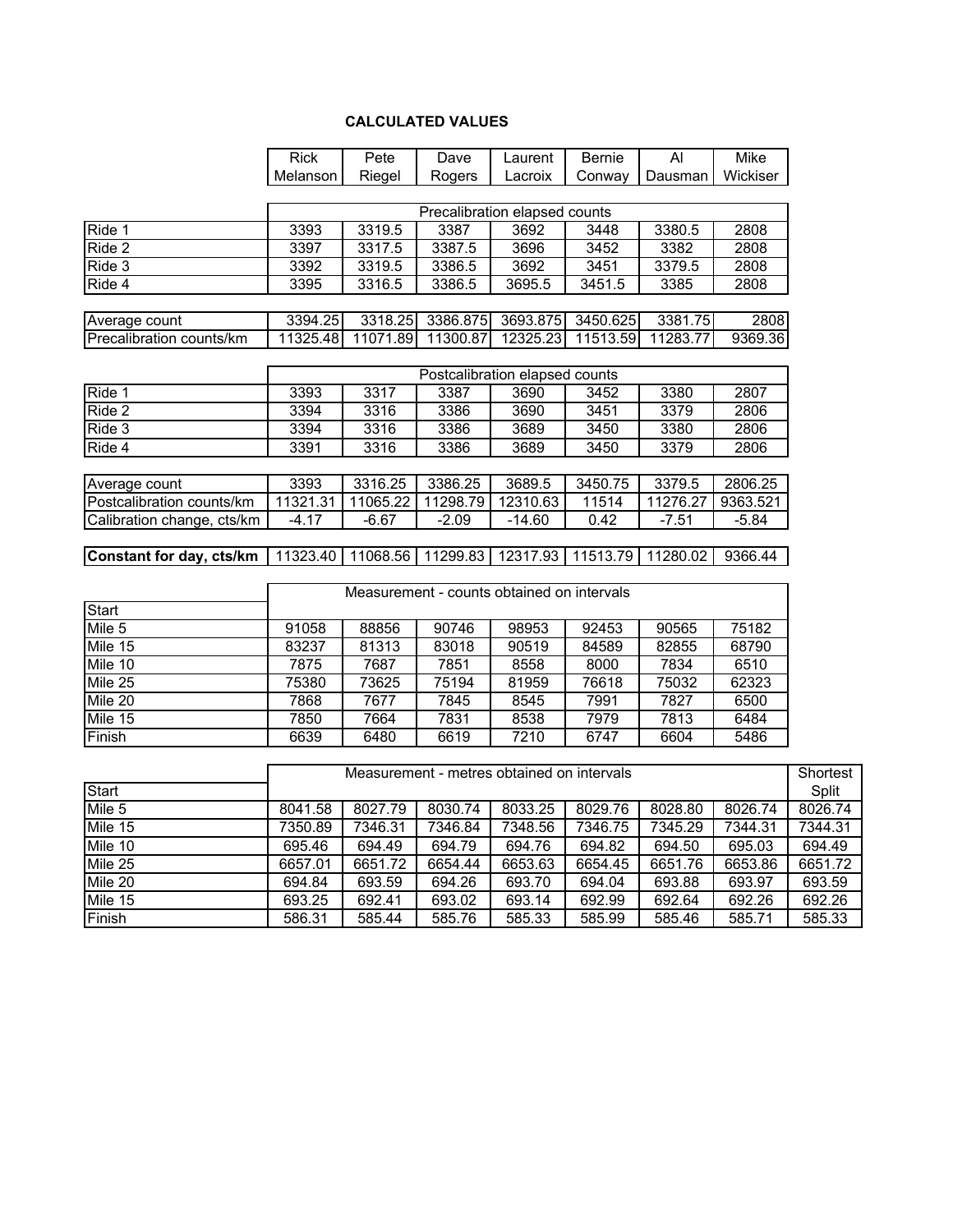#### **OVERALL COURSE MEASUREMENTS**

|                           | <b>Rick</b> | Pete     | Dave     | Laurent  | <b>Bernie</b> | Al       | Mike     | Shortest |
|---------------------------|-------------|----------|----------|----------|---------------|----------|----------|----------|
|                           | Melanson    | Riegel   | Rogers   | Lacroix  | Conway        | Dausman  | Wickiser | Split    |
| Start to Mile 15          | 15392.47    | 15374.09 | 15377.58 | 15381.80 | 15376.51      | 15374.09 | 15371.05 | 15371.05 |
| Mile 15 to Mile 15 (loop) | 8740.58     | 8732.21  | 8736.50  | 8735.23  | 8736.30       | 8732.79  | 8735.12  | 8732.06  |
| Mile 15 to Mile 15 (loop) | 8740.58     | 8732.21  | 8736.50  | 8735.23  | 8736.30       | 8732.79  | 8735.12  | 8732.06  |
| Mile 15 to Mile 15 (loop) | 8740.58     | 8732.21  | 8736.50  | 8735.23  | 8736.30       | 8732.79  | 8735.12  | 8732.06  |
| Mile 15 to Finish         | 586.31      | 585.44   | 585.76   | 585.33   | 585.99        | 585.46   | 585.71   | 585.33   |
|                           |             |          |          |          |               |          |          |          |
| Total                     | 42200.50    | 42156.17 | 42172.85 | 42172.83 | 42171.42      | 42157.91 | 42162.12 | 42152.55 |

| SOSS     | 42152.55 |                             |
|----------|----------|-----------------------------|
| Riegel   | 42156.17 |                             |
| Dausman  | 42157.91 |                             |
| Wickiser | 42162.12 |                             |
| Conwav   |          | 42171.42 Median measurement |
| Lacroix  | 42172.83 |                             |
| Rogers   | 42172.85 |                             |
| Melanson | 42200.50 |                             |
|          |          |                             |



In group measurements, the median measurement may be taken to lie close to the best value. Bernie Conway had the median measurement of 42171.42 metres.

In order to bring the course to full length, 23.58 metres will be added to the course at the start.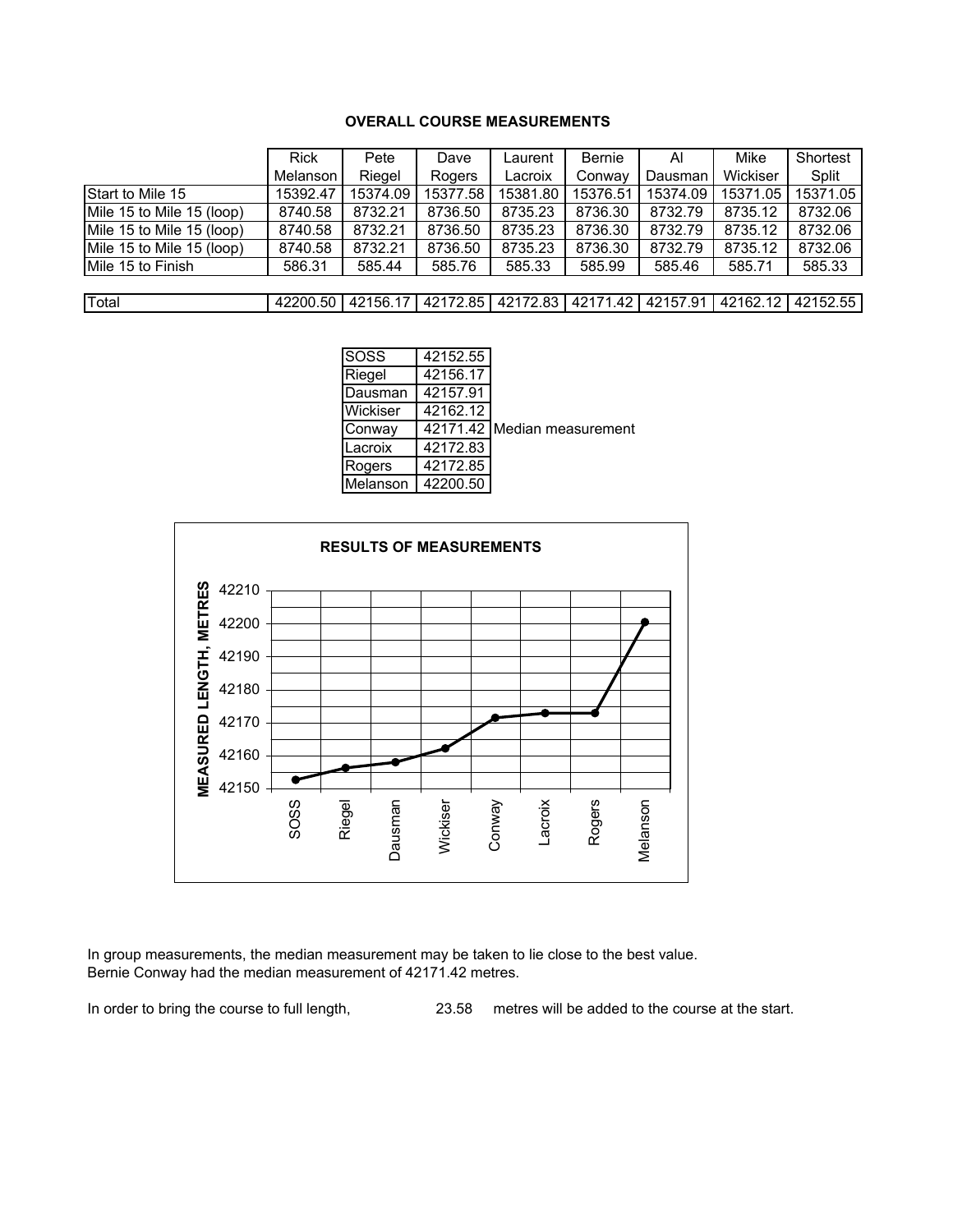#### **LOCATIONS OF SPLITS BY BERNIE CONWAY'S MEASUREMENT**

Includes an addition of 23.58 metres at the start

|         |          |                       | Cumula-     |          |         |
|---------|----------|-----------------------|-------------|----------|---------|
|         | Unad-    | Unad-                 | tive length |          |         |
|         | justed   | justed                | after 23.58 |          |         |
|         |          | Calculated Cumulative | Start       | Desired  | Split   |
|         | interval | Length                | Adjust      | Length   | Adjust  |
|         | metres   | metres                | metres      | metres   | metres  |
| Start   |          | 0                     | 0           |          |         |
| Mile 5  | 8029.76  | 8029.76               | 8053.34     | 8046.72  | $-6.62$ |
| Mile 15 | 7346.75  | 15376.51              |             |          |         |
| Mile 10 | 694.82   | 16071.33              | 16094.92    | 16093.44 | $-1.48$ |
| Mile 25 | 6654.45  | 22725.78              |             |          |         |
| Mile 20 | 694.04   | 23419.82              |             |          |         |
| Mile 15 | 692.99   | 24112.82              | 24136.40    | 24140.16 | 3.76    |
| Mile 10 | 694.82   | 24807.64              |             |          |         |
| Mile 25 | 6654.45  | 31462.09              |             |          |         |
| Mile 20 | 694.04   | 32156.13              | 32179.71    | 32186.88 | 7.17    |
| Mile 15 | 692.99   | 32849.12              |             |          |         |
| Mile 10 | 694.82   | 33543.94              |             |          |         |
| Mile 25 | 6654.45  | 40198.39              | 40221.98    | 40233.6  | 11.62   |
| Mile 20 | 694.04   | 40892.43              |             |          |         |
| Mile 15 | 692.99   | 41585.42              |             |          |         |
| Finish  | 585.99   | 42171.42              | 42195.00    | 42195    | 0.00    |

#### **SUMMARY OF ADJUSTMENTS TO BE MADE TO THE COURSE**

A positive value means the point must be moved forward, in the direction of running A negative value indicates the point must be moved back, opposite the direction of running.

|         | Adjust-       | Adjust- |                     |
|---------|---------------|---------|---------------------|
|         | ment          | ment    |                     |
|         | <b>Metres</b> | Feet    |                     |
| Start   | $-23.6$       | $-77$   | split moves back    |
| Mile 5  | $-6.6$        | $-22$   | split moves back    |
| Mile 10 | $-1.5$        | -5      | split moves back    |
| Mile 15 | 3.8           | 12      | split moves forward |
| Mile 20 | 7.2           | 24      | split moves forward |
| Mile 25 | 11.6          | 38      | split moves forward |
| Finish  | 0.0           |         | unchanged           |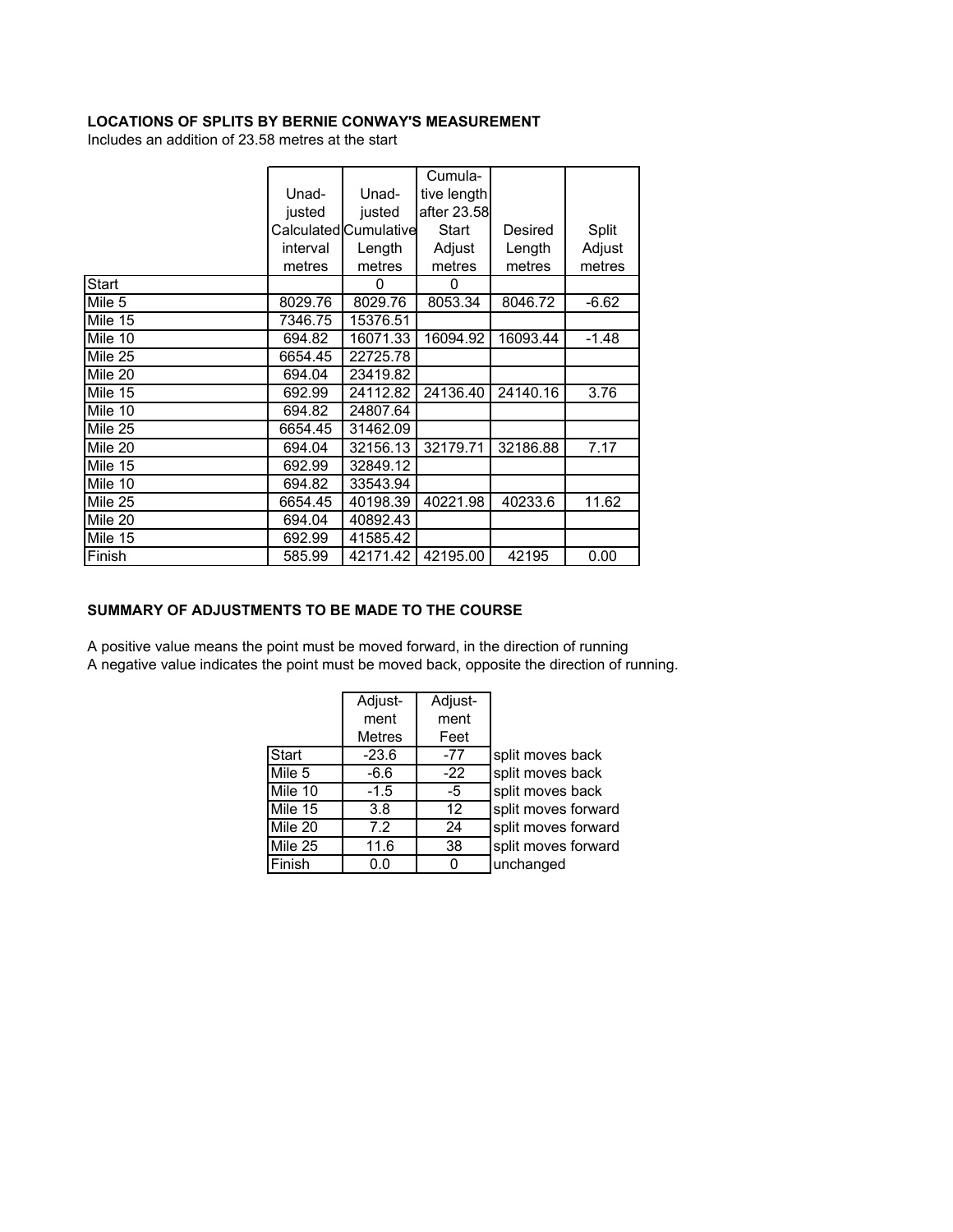## **Measurement of the Month Jim Gerweck**

#### **FALMOUTH ROAD RACE**

#### **FALMOUTH, MA 16 &17 AUGUST 2003**

From its inception 31 years ago, the Falmouth Road Race was never supposed to be an exact distance. Tommy Leonard, barkeep of the legendary Eliot Lounge in Boston, came up with the idea of running betwee two Falmouth watering holes, the Cap'n Kidd in Woods Hole to the Brothers Four in Falmouth Heights. When the latter closed down, the finish was moved down the hill near the ballfields to accomodate the increasing fields the race was attracting.

For the longest time the race was billed as 7.1 miles, but most who ran it knew better. Indeed, the final mile split was close enough to the finish you could almost trip on it and fall across the line (but not quite, as Olga Romanova discovered to her chagrin this year). More recently, the race website listed the distance as 7.05, and some officials claimed it was 38 or 58 yards over 7 miles.

Anyway, to clear up the confusion, and to make performances run at Falmouth eligible for consideration for national rankings, Rick Favier and I, with the blessing of the race organizers, rode the course to certify it to USATF standards.

I arrived on the Cape Saturday morning and met Rick, who had been there since Friday. It was raining quite steadily as we drove the course, and in fact puddles were beginning to form in the lower spots. The forecast didn't look good, either, calling for continuing rain most of the day. Figuring it would only get worse, we headed to the Shining Sea bike path to steel tape a calibration course.

We were met there by Courtney Bird, the race director of the Cape Cod Marathon, who had done a preliminary 1,000 foot course earlier in the year. We checked it and found it to be 15/16 of an inch short, adjusted it, and marked the ends. As we measured, the rain began to taper off and finally ended, which made taking notes much easier.

The next morning my alarm went off at 4 a.m. and I met Rick for the drive to downtown Falmouth. It was still dark as we rode to the calibration course, and dawn was just beginning to break as we started our cal rides, using a flashlight to write down the numbers on our Jones counters.

We then rode down the bike path to where it meets the course at Surf Drive, took a reading, and rode backwards over the first half of the course, which contains more twisting sections, so we could get it out of the way first. We took a reading at the start, then rode the course in the normal direction, checking the mile points for accuracy and locating the 5K split. When we arrived in Falmouth Heights, there was a bustle of activity preparing the finish area, but a quick look at our figures indicated the course would be somewhat short of 7 miles. When we saw Rich Sherman, one of the race co-directors, and gave him the news, it doubtless gave him a bigger jolt than his first cup of coffee that morning.

On our ride back to the midpoint traffic was beginning to build, and so was the wind, becoming so strong that large flags were flying straight out. That presaged at least bearable conditions for the race, which almost always challenges the runners with high heat and humdity.

But that breeze only masked the tropical conditions, as I was to find out a few hours later when I ran the course I'd just measured (and determined to be within less than 2 inches of 7 miles). Within a few hundred yards everyone was glistening with sweat, and by the time we rounded Nobska Light at a mile we were soaked. The rest of the race turned into a survival shuffle for most; even the two leading women failed to finish, and two third of the first group of elites required medical assistance. Rick was smart enough to stay on his bike and leapfrog along the course, watching their misery.

When I finally got home that evening, I had little trouble getting to sleep, having done two thirds of a triathlon that morning. But it was worth it, having answered a question that's perplexed many runners for some three decades.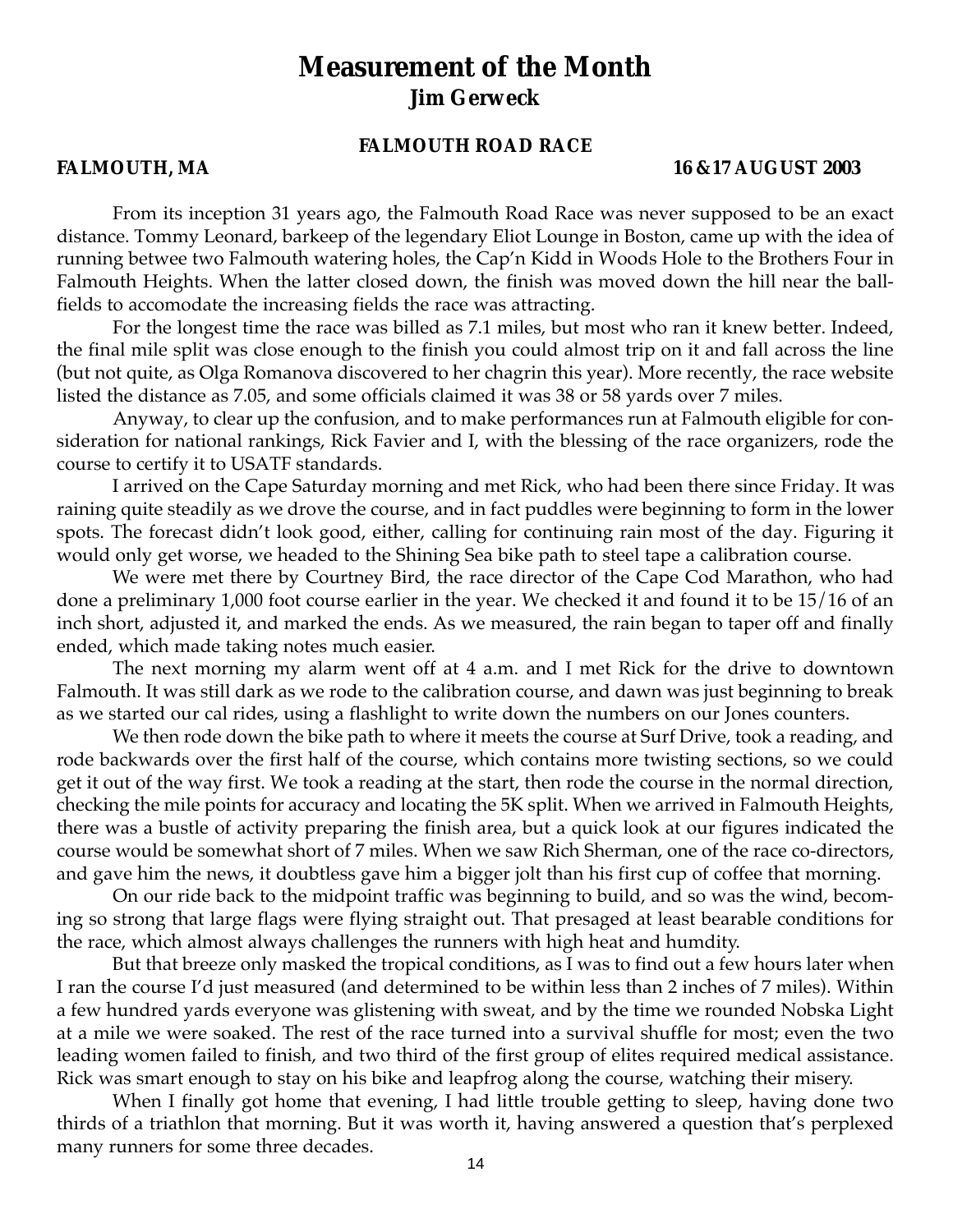## **From MNFORUM**

#### MAP MEASURING SOFTWARE

In olden days I used to go over maps with a pair of dividers calibrated on the map scale. It was a tortuous exercise, but better than bike riding for getting an idea of how a course would work out. Later I graduated to a map measurer, a tiny wheel with an indicator dial attached.

Now there is an easy computerized way to do it. The program is called AccuRoute, and it does what divider-walking used to do. You need a map to work with - either a map you have scanned (with scale) or one downloaded from somewhere on the net.

You calibrate by clicking on two points a known distance apart. Then you trace your way around the route. At the end you have a good estimate of the course length.

Check it out (easy download) at:

#### **http://homepages.tesco.net/~criticalpath/accuroute**/

You get six free jobs, and then you can decide whether to purchase it.

I've used it and I like it a lot.

Pete Riegel riegelpete@aol.com

#### PDAs IN COURSE MEASUREMENT

While measuring the Lakeshore Marathon in Chicago in May it occurred to me that widely available technology might offer a better solution to course measurement data collection and the preparation of documents.

I'll step back and explain how I usually do things. I record course measurement data in a notebook that I normally carry in my right hand as I measure. This provides access to the information but effectively denies me access to my rear brake and rear derailleur, the shifter for which is near my right handgrip (I'm more cognizant of such things after a nasty fall last September which left me in pain for more than a month). When I complete the measurement I hand copy the data onto the standard application forms, which I have downloaded from the RRTC web site and photocopied.

Late last year I purchased a Palm M515 and am beginning to scratch the surface of what I can do with it. It occurred to me that the Palm could probably be programmed to execute a number of course measurement functions and could somehow be mounted to the center of my handlebars, which would give me back my right hand.

I'm thinking I could use the Palm to: \* Calculate counter Jim Gerweck

Record calibration data and calculate measurement constants

- \* Record measurement data
- \* Record notes on locations of split points

\* Transfer all of this data to a PC (or for the more enlightened among us, a Mac)

\* From a PC or Mac, complete the application forms (and the intermediate split location information) and print them.

I'm wondering if anybody has already blazed this trail. I think it would involve the use of the Microsoft Office suite (more than likely Excel, although Excel spreadsheets can be embedded in Word documents, and Word would be better for much of this), and Documents To Go from DataViz. I would look to develop some way to modify a standard PDA case into a bicycle mount for the device. You can also purchase units from a couple of manufacturers that attach to the Palm and give it GPS capability.

If anybody else has looked into this, I welcome them to share what he or she may have discovered, and would be willing (time permitting, of course) to do some work to produce form templates that could be downloaded onto a PDA.

For the record, my Palm is running Palm OS 4.1 and my Mac is running OS 10.2.6 and Microsoft Office X for the Mac. The Microsoft applications will convert Windows files so if there's something out there we Mac users ought to easily be able to make use of it.

Thanks, Jay Wight jaywight@earthlink.net

Jay,

I've used my Handspring Visor quite a bit in measuring. I find its biggest advantage is the ability to store multiple constants (i.e. mile, km) at the same time and not lose them when it's turned off.

I've also used the Notepad feature to record split info. Since I create my maps electronically, it's easy to cut and paste into FreeHand.

I suppose you could used Docs To Go to set up and use a spreadsheet; I've uploaded a basic form which I'd be happy to send along to you.

The only thing I find missing is a drawing app. to detail the start and finish. I know there are some apps for PDAs available that do this.

I'd be worried about putting a device costing several hundred bucks on the handlebar of a bike unless it was mounted VERY securely. I tuck mine in the back pocket of my cycling jersey, and even then I worry about it falling out.

readings for splits (replacing the calculator I carry) \* 15 zgerweck@optonline.net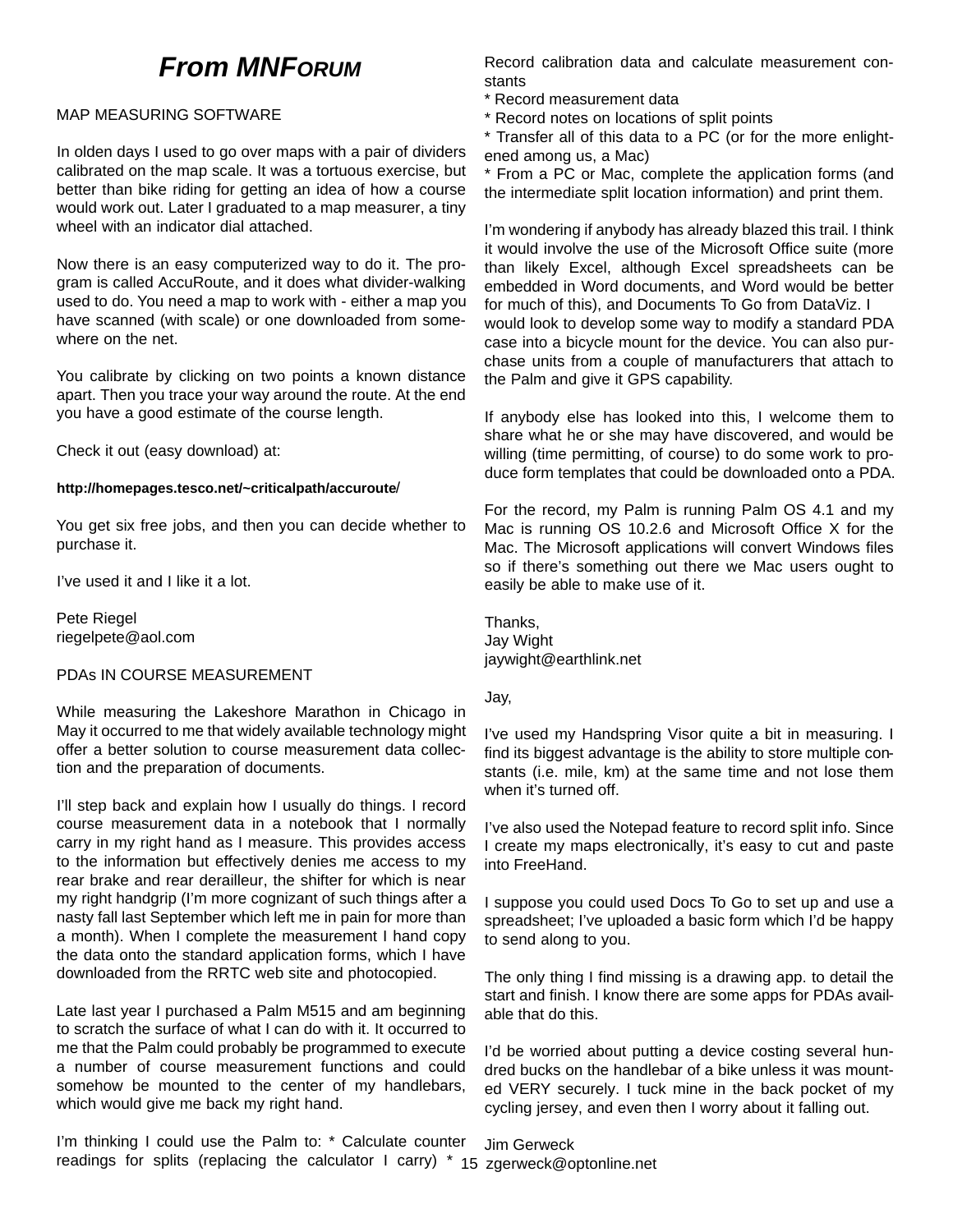Re: MAP MEASURING SOFTWARE for laying out an approximate course prior to riding I use Microsoft Streets and Trips. It has an option called Measuring Tool. After laying out an approximate route you can zoom in and adjust or add points. It is relatively accurate. Better than my car and quite good enough for knowing what streets to turn on and approximately where the ends will be. It's low cost and often free when bundled with PCs or Microsoft Works.

RE: PDA,s. I have given consideration to the use. There are bike mounts for some PDAs. Right now I have a spread sheet in Excel that:

Takes the calibration rides,

works out working constant,

takes the start count,

works out expected mile splits and finish,

takes two sets of measurement counts,

figures total distance and shortest ride,

takes the input from the second calibration rides,

Checks total rides and split variation,

Selects the shortest ride and then figures finish and split adjustments in feet and inches.

I must admit I have not run it on a PDA. I input my start count and print two ride sheets with expected counts to do an initial mark placement and a placement verification run. Then take blank sheets to record at least two more rides for the measurement rides.

My course work is strictly local so I use the calibration course out side my house. Since I don,t know the constant for the day until I have returned and re-ridden my cal course the final adjustments and nails are laid on a second visit to the course.

I could run this on a PDA running Excel. On a Palm you would need to run something like Quicksheet and then I am not sure all the formulas would translate.

Right now the spread sheet is not built proof or even user proof. Problems come when you start to do funny things like, keeping the finish fixed and adjusting the start and mile marks the other way. I just have not set it up to handle all the possible variations or prevent users from messing it up. I think it would probably be more effective in the long term if I just re-programmed it in a language that can be compiled.

James Musters jmusters@bellsouth.net

#### EQUIPMENT

Jim commented: << I'd be worried about putting a device costing several hundred bucks on the handlebar of a bike unless it was mounted VERY securely. I tuck mine in the back pocket of my cycling jersey, and even then I worry about it falling out.>>

I agree. I resist quick-release wheels for the same ease-oftheft reasons. I use the bike all the time, so setting it up for 16 they paid to have certified but my feeling on that is that they

specifically for measurement is inconvenient. Currently only a spanner and the Jones Counter are involved, and it takes about a minute. If I forget to bring the pocket calculator I can usually buy one for \$2-\$3 in a corner shop, likewise pen and paper.

When it comes to transcribing figures during documentation, I also find this "inefficient" method serves a purpose. It helps you to re-live the measurement. Often a particular count stimulates a precise mental image of where I was when I recorded it, even without the contemporaneous notes. For me this all helps in checking the measurement. I would be very reluctant to use a counter that could be zeroed. The simpler and more transparent the tools we use, the more convincing is the method.

Hugh Jones aimssec@aol.com

#### SHARED COURSE REQUEST

Hi Paul,

I got a recorded message from a Race Director last night asking to have a course certified. He indicated that the course was currently certified for another race. What is the protocol for handling this type of request?

If the course is indeed certified, then the length is accurate, leaving issues like:

Should the application be submitted using the old Map, Course Measurement Data, and Bicycle Calibration sheets attached to a new application?

What should be the expiration date? The same as the original cerficate? (I suspect yes.)

There is also the issue of expense for the earlier measurement. I think it's only fitting that the cost be shared between the original certifier and the person requesting to use the course.

Have you had this experience?

Any advice would be much appreciated.

Ron rjfitz@worldpath.net

Ron:

We certify courses not races. Any race which is run on a certified course without any changes to the course has it's performances considered as having been run on a certified course. There is no need for us to do anything at all.

I have heard before of race organizations getting bent out of shape because some other race used their course which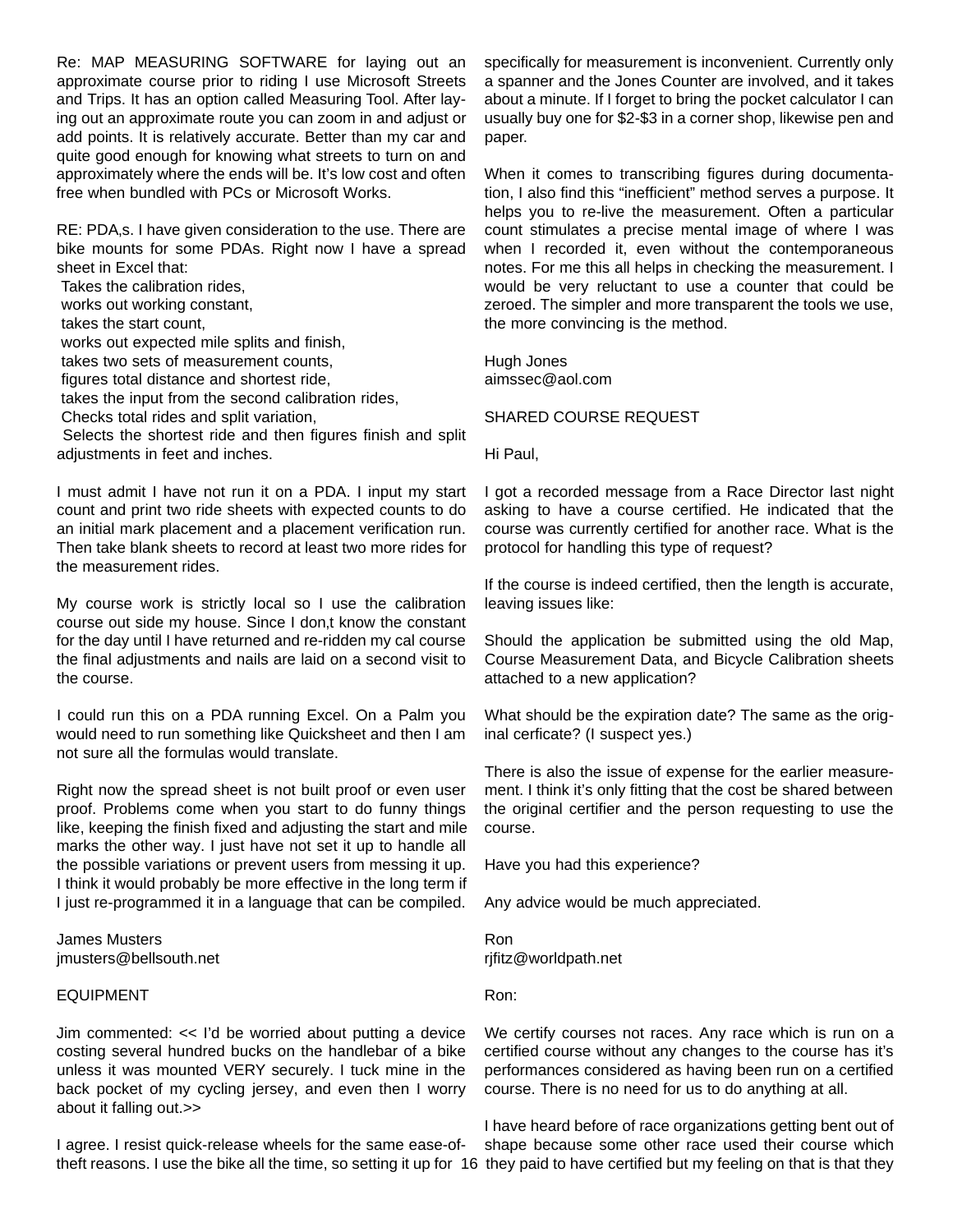should grow up! Of course it would be a nice gesture if the new race offered to pay something towards the measurement but it is not something we should get in the middle of. If the course is certified it is certified and that is all that is any of our business.

Best,

Paul hronjak@simflex.com

#### SHARED COURSES

This issue has been raised here in Oklahoma. Doesn't it devalue a race when the course is used by another event? Would people want to pay an entry fee for a race they ran last month on the same course? When I asked, "who owns the course?" the answer was that there is no policy on ownership. Is this consistant with other states?

Don Garrett DG Productions Oklahoma City, OK GarrettOk@aol.com

#### WHO OWNS THE COURSE?

This has been going on for years but only raises its head once in a while. Personally, I don't think that the RRTC should get involved in this debate. We measure and certify courses ... not races. At the same time, runners run in RACES ... they typically don't enter a race because of the course (of course, there are some exceptions on particularly interesting or scenic courses). In fact, familiarity comes to mind as an advantage in the argument for wanting to run another race on the same course.

If this does become an issue and if the cost of having the course measured/certified becomes an argument, I would suggest that the new race offer to pay part of the cost as a good-will gesture. Unless it is a long race the expense will be minimal.

Again ... I DON'T think this is something we should get into the middle of!

Paul Hronjak hronjak@simflex.com

#### A NEW VOICE FOR INTERNATIONAL ROAD RACING

The sport of Road Running has too often been treated as a second-class activity, in comparison with Track and Field Athletics. It has lacked a voice that will stand up for the best interests of the sport, helping to ensure its rational and systematic development.

For this reason a number of individuals from across the

globe, with extensive backgrounds in road racing, have formed an international Association of Road Racing Statisticians [ARRS] with the goals of:

a.. Establishing valid criteria for road record-keeping

b.. Maintaining a list of world road records based on these valid criteria

c.. Promoting communication and the exchange of information with regards to road racing.

The set of road record-keeping criteria will be designed to encourage and recognise marks made in women-only races which will in turn, enhance the status of women's road racing. It will also recognize a maximum separation of 30% between the start and finish to ensure that records represent valid achievements.

Such an association offers a tremendous opportunity for the development and promotion of the sport and will be of great benefit to Road Racing. Further details of the draft ARRS road record list can be found at **www.mattoleriver.com/ARRS.htm**

The founder members are road running statisticians, journalists and experts from around the world. Most of these individuals are active, very experienced runners with numerous marathons, and in many cases ultramarathons to their names. They are:

#### AFRICA

Riel Hauman (South Africa), the premier South African road running statistician and writer, and author of Century of the Marathon 1896-1996

#### ASIA

Ken Nakamura (Japan) - the foremost Japanese road running statistician.

#### EUROPE

Ian Champion (Great Britain), race director of the world famous ultra classic, the London to Brighton race, and a distance running historian and archivist.

Andy Milroy (Great Britain), global road running historian, writer and statistician, author of "The Long Distance Record Book" and the primary originator of the Ultra Marathon Race Handbook, the accepted rule book for Ultrarunning.

Indro Neri (Italy) - Editor of the Italian running magazine "Podismo" since 1976; co-director of Run The Planet (www.runtheplanet.com) since 1996; Journalist and author of several books on running.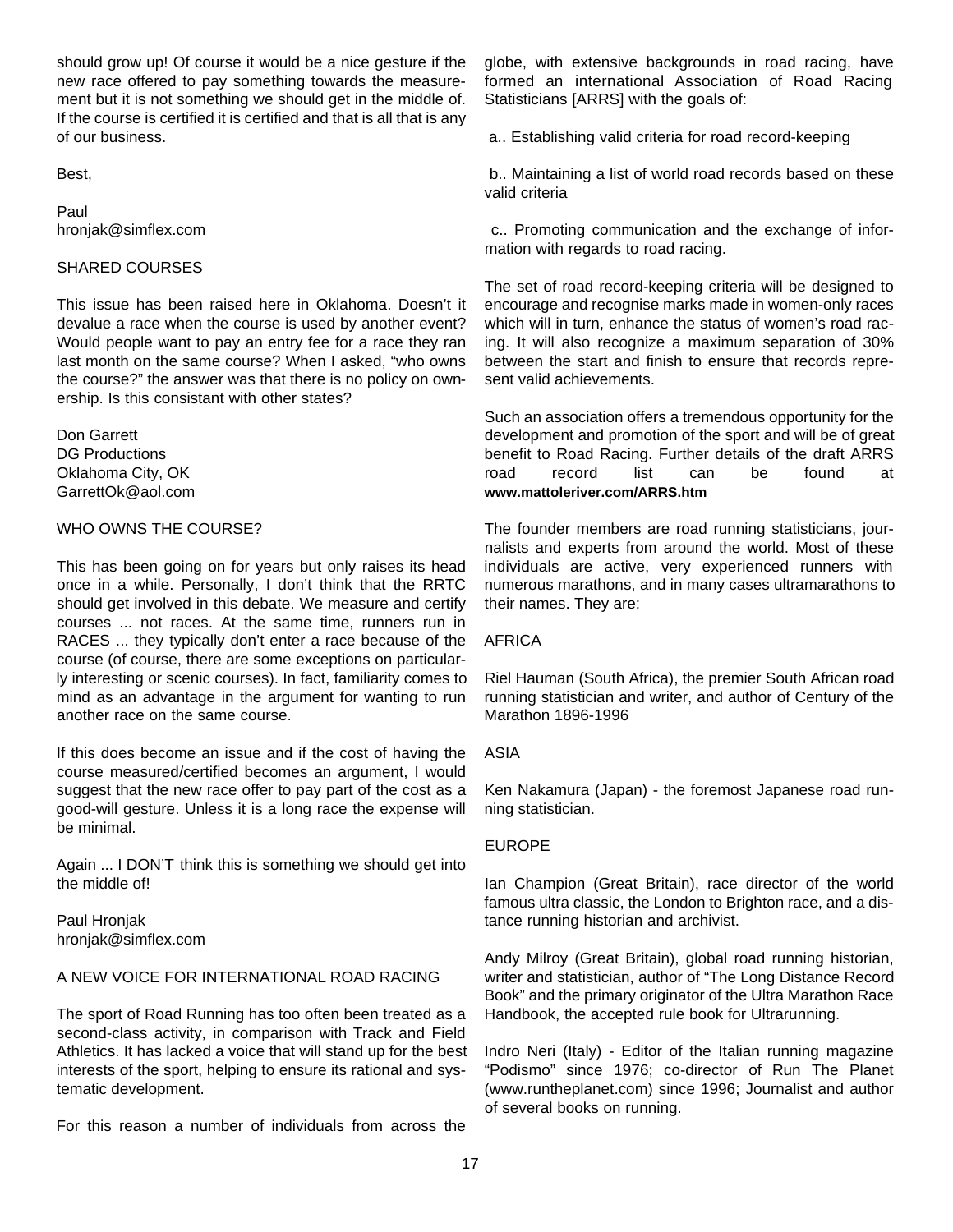Gunars Akerbergs, (Latvia) road running and marathon statistician,

#### **www.marathon.lv**

Wim van Hemert (The Netherlands) is a veteran sports journalist having covered Olympic, World and European Championships for over thirty years. Co-founder of the Rotterdam Marathon, he has written several books about the marathon, and has a strong interest in marathon statistics

Zbigniew Jonik (Poland) has a Master of Science degree in Mathematics and Computer Science. He maintains both track, road and indoor performances statistics for Poland and world lists for men and women .

Sergey Krashnoshchekov (Russia) maintains Russian rankings at the marathon, and collects national long distance road performances. He also maintains biographical information on leading Russian runners on his website **www.geocities.com/Colosseum/7583/atlas.html**

Luis Arribas (Spain) is Editor of the Spanish e-News site **www.CorreryTirar.com**, writing for Spanish-speaking runners worldwide. His special interest is marathon statistics, trail races and ultra distance.

Birger Falt (Sweden) is a race walker at the highest level and competed in the 1999 World Championships at 20km; he is a race walking and long distance running statistician and also a course measurer .

Tomas Magnusson (Sweden) now resides in Switzerland. His main interests are in international athletic championships, including long distance, and researching and collecting full results.

#### NORTH AMERICA

David Blaikie (Canada), road running journalist and writer, well known for his highly respected website, Ultramarathon World, **www.ultramarathonworld.com** , is also author of "Boston: The Canadian Story"

Pete Riegel (United States) Former IAAF Measurement Coordinator for the Americas; Chairman of the USA federation Road Running Technical Council for many years, founding editor of Measurement News, the Newsletter that disseminated good practice in course measurement world wide.

Ken Young (United States), long time road running statistician and record keeper who set up the United States road running record system while director of the National Running Data Centre in 1980; editor of the Analytical Distance Runner weekly e-newsletter, **www.mattoleriver.com**

For further information:

Contact :

Andy Milroy: a.milroy@virgin.net

Ken Young: kcy@inreach.com

#### COURSE BASICS

In an otherwise fine article about designing a course in the August 2003 issue of Road Race Management, Jim Gerweck says, "Generally, right turns are preferable if participants are to run with the traffic, as this avoids crossing lanes." It seems he makes the implicit assumption that the runners should run with the traffic. I strongly disagree. Whenever possible, I lay out a course so that the runners facing traffic. This is a safety issue that many don't think about when configuring a course. Many years ago, someone put on a local race with the runners going with the traffic. I ran in the race. When I finished, I walked back from the finish to see the other runners approaching the finish line. All of a sudden I was horrified to see a promising young female runner fly through the air and land right near me. I was the first one to her and she lay in a heap moaning about her back. She had been hit from behind by a woman who was distracted by the many cars parked on both sides of the road and, I think, from the morning sun as she drove east. If the course had been set with the runners opposing traffic, the runner would have seen the car, which was traveling quite slowly, and avoided it.

Of course, if the race course is to be closed to traffic during the race, the direction does not matter.

The young runner did recover from her injuries but she was unable to compete in a marathon the next weekend which she had been training for.

Alan Jones AlanJones@stny.rr.com.

Alan's right, that it's better for runners to see oncoming cars so they can avoid them. This is generally how most people train, and it may be even more important in a race, when fatigue or adrenalin makes them do stupid/unexpected things.

That being said, at least in these parts, the police generally prefer to have runners go WITH traffic. I think their rationale is that lead and trail vehicles will be on the same side of the road as the runners. I don't know if this makes complete sense, however.

Jim Gerweck zgerweck@aol.com

#### MAP MEASURING SOFTWARE

The main advantage of using AccuRoute **http://www.accuroute.co.uk**) over Streets and Trips is that with S&T I believe you are limited to what maps Microsoft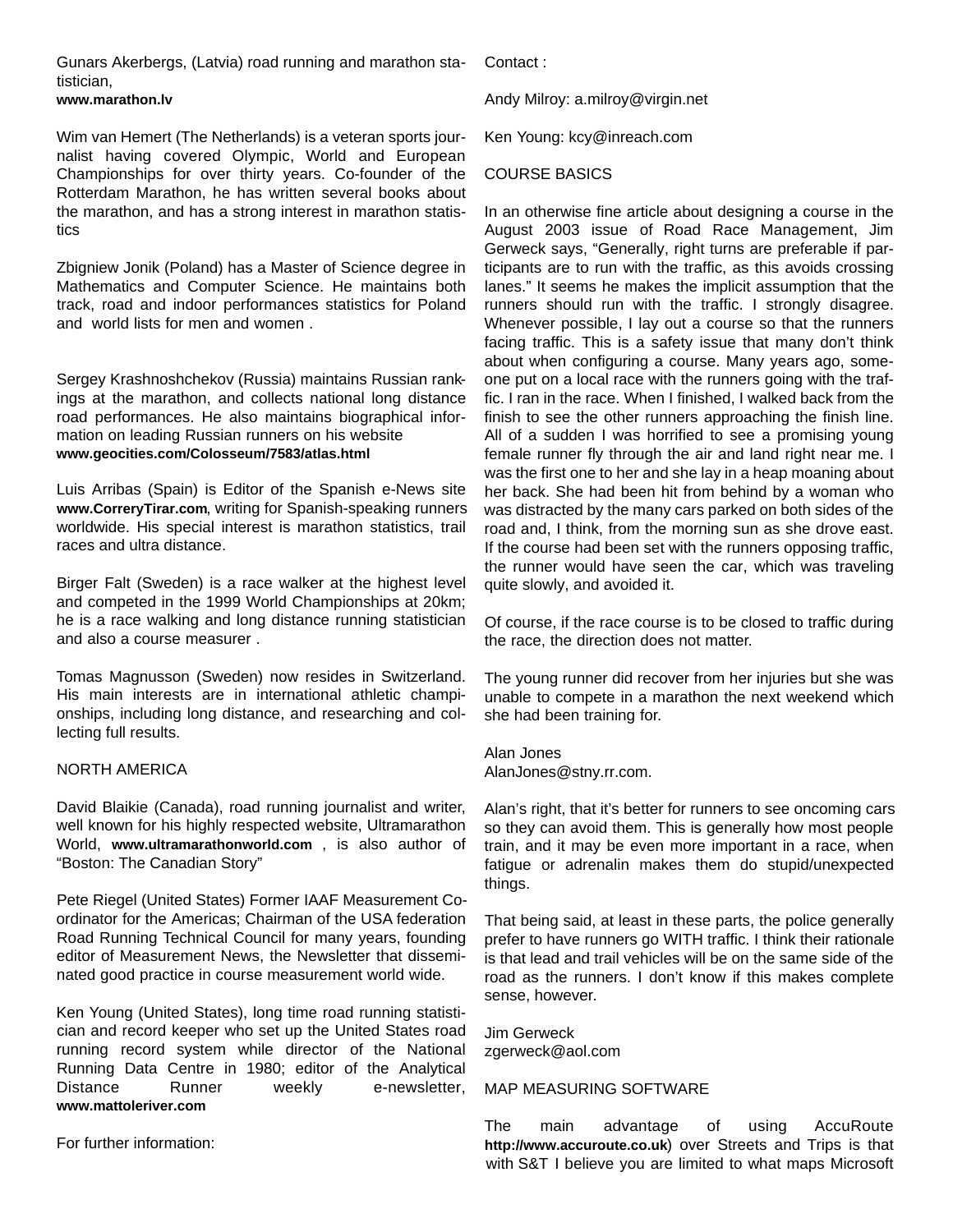offers you, and then only in built-up areas(?). With AccuRoute, you have the full range of whatever maps you can lay your hands on. This may be scanned in images of your own paper maps, top quality topographic maps from the US Geological Survey website or in the UK, the Ordnance Survey, or best of all, 1 metre resolution satellite images (also USGS website). With the latter, it's possible to get to within 2 yards per mile on most routes. It's got all the "zooming", "nudging", "replacing" functions you'd expect, plus a height profile and Word export option. Although it's not free, cost is only \$20.

Tony Brinklow tony.brinklow@tesco.net

#### RUNNING WITH/AGAINST THE TRAFFIC

Just a couple of items from SA on this matter:

We normally run the official races against the traffic for safety reasons and use motorcycles both for the lead vehicle and for referees (who are sometimes allowed to sit facing the rear so they see the runners) - In bigger races with vehicles as lead cars a police car will escort the front car.

It is perhaps important to state that there are around 1000 races a year in SA which are held under the Athletics South Africa and the provincial and club structure - The only events held 'privately' therefore are 'fun runs' / and generally limited to 5km distance - (even this is likely to change as a result of incidents such as the one I will relate below)

One fun run was an out and back up a and down one of our famous Comrades hills - Fields Hill - This is a dual carriageway road about 2km long and on the down side (with traffic) has 2 lanes and up side (with traffic) 3 lanes, but twists rounds a number of corners and is of considerable slope. The fun run organisers applied through the police and had permission to run with the traffic up and down - based presumably on the fact that it would be identical to the approach used for the Comrades (except it should be borne in mind that the traffic was generally restricted on the up section of comrades (not on the down) - Long story short a taxi's brakes failed on the down and ran away through the runners a few of whom were hit and a couple died. (No doubt the fact that most runners were used to running into traffic also played a part) - This brought home again the benefits of running into the traffic. - however when it came to running of Comrades this year (the next after the fun run) the race would be a down run down fieldshill and I raised the issue of which side they would run down - I was told that it would be with the traffic again ' as always'

I was very concerned about this because ont he down run traffic (although slow in a virtual nose to tail format) is still allowed down the hill and clearly a similar situation could occur. By comparison no vehicle has ever run away UP a hill - it is also important to note that fields hill is 64 km (40) miles) into the race so runner's agility is not optimum! It took about 3 months to get this point through and the key issue quite frankly is that 'If' the situation had repeated itself the race organisation, and the police, and the federations would have been left wide open to a claim of negligence since it had happened before and no steps had been taken to reduce the risk.

I have run the London to Brighton (same 55 mile / 90km distance) a few times and know that they run with the traffic, and find this quite hair-raising in a number of sections - It even encourages runners (and lead runners) to run on the pavements (pathways for US :-)) as opposed to the road in order to protect themselves.

Even if runners hear 'trouble'behind the very act of trying to turn around to see what is coming, not only takes time, but can make them vulnerable to problems (other runners / uneven ground etc) ahead, and automatically puts them off balance to take any evasive action.

Over and above the safety of the runner (prime issue) in this day and age I would suggest running with the traffic leaves the organisers open to claims.

The only suggestions I have ever heard in support are a) lead vehicle b) police authority demand it (hard to overcome, except by education) and c) that a runner coming into a vehicle increases the impact. This latter case shows a complete mis understanding of momentum - If a runner is hit by a car even doing 30 miles (50kph) the difference made by his own speed (which he will be decelerating anyway) is minimal. One assumes that relevant signage and cones are put out on the road and so on coming vehicles will have advance notice to be aware for runners

Regards,

Norrie Williamson ultranor@netactive.co.za

#### COURSE DIRECTION

I always try to design my race courses following the traffic flow and with right hand turns. Right hand courses do not shut down intersections. Most of the communities here on Long Island are not trhilled with races running down their streets. Many of our residents work in New York City where they are fighting traffiic and road closings Monday through Friday. They escape to the suburbs for peace and quiet. Also increasing municpal budget problems are placing a strain on police budgets resulting in less support for complicated race routes.

It is important to work closely with communities and police departments to design courses that have a minimum impact on their residents.

Of course safety should be our main concern. And there are ways of achieving that goal (more course marshalls and coning off lanes or parts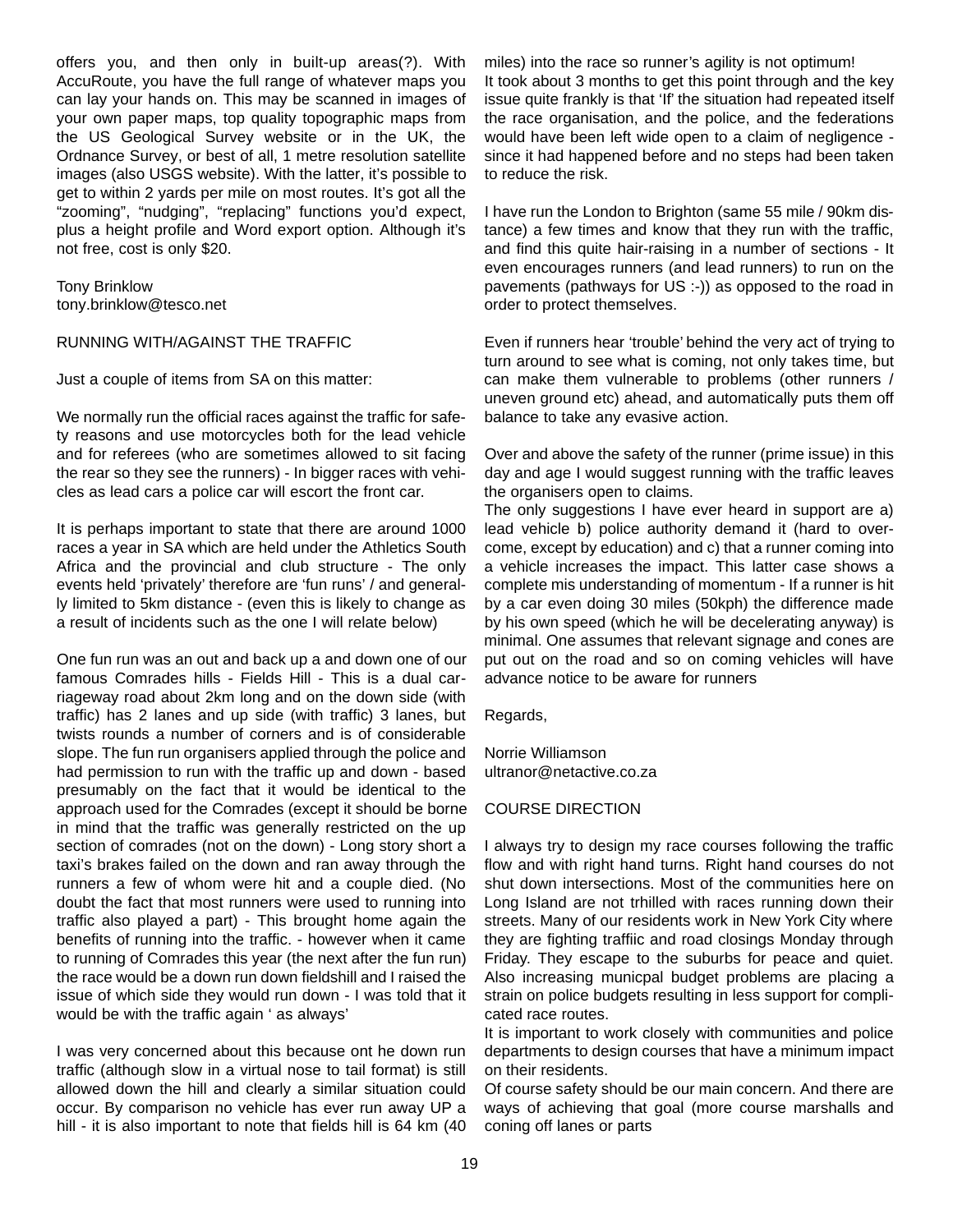of lanes). I have found that police departments and municipalities will support your race courses if you present ones that keep their needs in mind.

David Katz katz@flrrt.com

#### FACING TRAFFIC

Just now I do all my training (just about) off road but I did go through a long phase of doing a lot of sunday running on a rural loop half of which was on main roads with little or no pavement/sidewalk.

Actually coincides with part of the Wilmslow Half Marathon route.

I have always had my doubts about the running/walking facing the traffic rule when it comes to such situations - winding and very undulating, carrying quite fast traffic (speed  $limit = 60$  mph out of towns and villages).

Makes a lot more sense to me to be visible to the traffic you're sharing space with and this means climbing hills and humps back to traffic and going round the 'long' side of a bend whether this is with or against the traffic.

Involves a certain amount of road crossing but much much safer in my view than running over the crest of a hill into traffic on a narrow lane or hugging the 'short' side of a bend.

Very different to planning a race though.

Couple of recent experiences :

1. Welsh Castles Relay - ran leg 11 which is a big climb out of Newtown in mid wales (6.7 miles steady up) and then 4.5 mile swoop to the finish.

All but 400 metres is on main, but country road. Rule on this and all other 19 legs are run with back to traffic throughout and the traffic (very light at 7 am) was only controlled on this leg for the one turn from side road onto this main road.

There are time penalties for breaking the rule. It felt safe enough. The field is small (1200 or so take part, but only 60 ish per leg). We won the overall race - the first non-Welsh team to do so, and also the King of the Mountains, my leg included.

2. Tour of Tameside (52 miles in 6 races over 7 days) - most of the courses were new as this classic (21st running, established by Ron Hill) was revived after two year hiatus.

First leg was mostly on very minor roads or off road but there was one major road crossing after about 8 or 9 miles of the opening 12-miler. Runners ran up the verge of a steep climb on the against the traffic side and crossed at the top to the with the traffic side

where there was a good off road surface.

There was a vast range of standards in the field of just under 300. From a jobbing Kenyan, an Ethiopian from my club, and four or five very good Brits to masters of 80-plus and recreational runners. The crossing created traffic havoc for traffic heading for a young farmers show. This must have lasted a good long time.

Has anyone come up with good system for such road crossings? I was wondering about alternating crossing at top and bottom every few minutes to give windows when the traffic could move.

On the one true road race of the series (even the half marathon was 90% off road) and the short road section of the last race (9 miles on canals) the runners had a free rein but gravitated to the with the traffic side of the road.

Again we won the team competition. And I missed out on being M45 champion by 2 seconds after 5 and a half hours running!

Best wishes Chris Paul idea@easy.com

As a police lieutenant as well as a race timer/organizer, I agree 100% with Dave Katz reply concerning "running with traffic and including mostly right hand turns". This definately allows for better traffic flow and less disruption. There are tons of races here in Fairfield County, almost to the point where some municpalities are beginning to say no to the permits because of residents complaints. The less disruption to the rest of the community, the better! Going with the flow, is the way to go in busy traffic areas.

Tom Kulhawik hitekrace@aol.com

#### 1908 RE-RUN

For those who haven't seen Runners World this month, there's an open invitation to take part in Ranulph Finnes and Mike Strouds 777 challenge (or rather, keep them company on the London leg of their challenge). They're doing 7 marathons in 7 days on 7 different continents

It's free to enter and they're running the original 1908 Olympics Windsor to White City route (which has been remeasured).

Expected date and time (still provisional) is 7:00 am on Friday 31st October.

Hopefully the following link will work. If not, search the "events" page for "777"

http://www.runnersworld.co.uk/events/viewevent.asp?sp=&v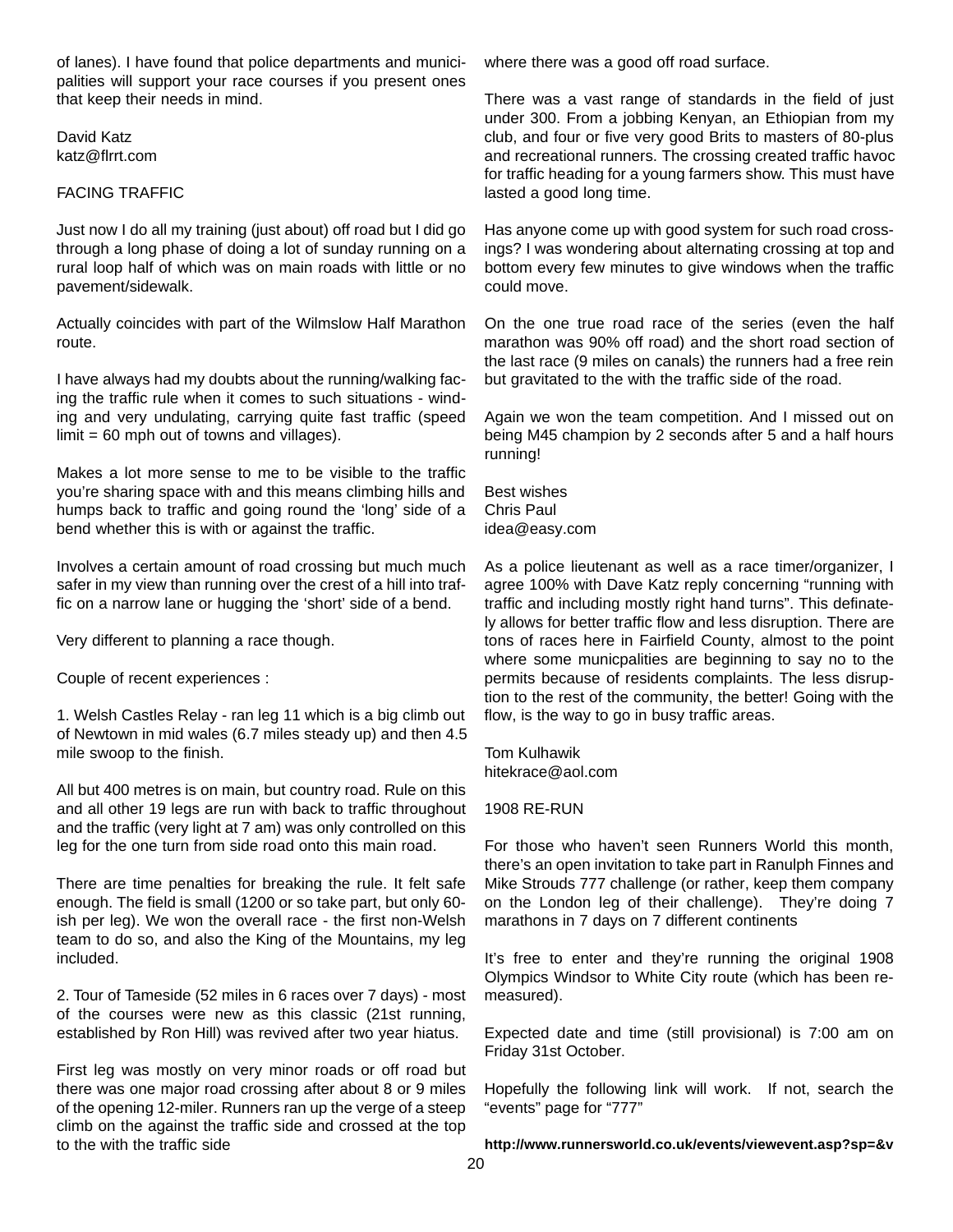#### **=2&EN=20820**

I remember this race and course was subject of discussion a year or so back.

Chris Paul idea@mcr1.poptel.org.uk

#### THAT ORIGINAL MARATHON

Oh dear, Chris, all this pre-publicity makes me nervous.

As Chris Paul read in Runners World (UK) October issue (out on 1 Sept):

Ranulph Fiennes' and Mike Stroud's 7x7x7 challenge (7 "marathon distances" on 7 continents in 7 days) will incorporate the original 1908 route as the 6th of their 7 "marathon distances". It is only the final one which will be a bona fide race - New York on 2 November. Given that they are scheduled to do the London "distance" at 07.00 on 31 October, I don't know what happens on the intervening day (the sequence will be: Antarctica (King George Island); S America (Santiago, c/o Rodolfo Eichler and his contacts); Australia (Sydney, with assistance from Dave Cundy); Asia (Singapore, ditto, and the Singapore Marathon people); Africa (Cairo, with help from a recent graduate of a John Disley Seminar); then London & New York.

Chris says: "It's free to enter and they're running the original 1908 Olympics Windsor to White City route (which has been re-measured)."

Er - no. I had been asked to devise a London ("European") route for this enterprise a while ago, and suggested the 1908 route on the basis of ease of access to start and finish from Heathrow Airport (Fiennes and Stroud are sponsored by British Airways and by Land Rover). The route is more or less intact, the integrity of the original course mainly undermined by road widening. But given that the first half of this run will be during rush hour, they will have to stick to the pavements/sidewalks. This restriction eliminates the effect of road widening. The main places where the road layout has changed is in Uxbridge, in the ninth mile, and on the old stadium site (which now houses BBC TV Centre).

I'm looking forward to measuring this route, just to crosscheck with the original measurement. I have previously measured from 1 to 3 miles, trying to reconstruct the old route where road re-alignments have since taken place. I found, for this small section, that it was simple to see where the old route went and that inaccuracy would mainly arise through the changed road widths. But that 2 mile section checked out within about 10m (incl.SCPF).

Any extra distance required for the Fiennes & Stroud project will be added on inside the phantom stadium. A rebuilt stadium existed on this site until about 1987, and I ran 1500m races on it in the Borough Schools Championships in the

late 1960s/early 1970s. It was the venue for the classic duel between Gordon Pirie and Vladimir Kuts over 5000m

I had meant to email Mike Sandford, as measurement secretary of the South of England, when this piece first appeared in RW a few days ago. I wanted to warn him that the measurement had not actually been done, even though - with classic journalistic license - that had been announced. Mike - consider yourself emailed.

Hugh Jones aimssec@aol.com

#### DOUBLED 5K

I ran the NEW, IMPROVED Chase County Fair run course this a.m. with my GPS... the course is fun, and works well without any obvious backtracks for distance, with a specacular (OK, for Chase County) finish coming into the brick gates of the fair and down the flag lined midway. Much better than the anonymous finish beside the swimming pool of old.

I'm planning to do the 5K course and have the 10K run it twice, but need an extra .1 since the 5K overlaps just a bit. I'm thinking of starting the 10K a block earlier, to also help avoid confusion during the first lap (I have 2 colors of number too). The only problem I see with that is that mile marks would be different... do you have any experience/advice about this?

Jonathan Beverly jonathan@runningtimes.com

#### OVERLAPPING 5KM & 10KM COURSES

I think I understand Jonathan Beverly's problem. The 1km point (or miles if he must) comes up 100m earlier for the 10km runners than those in the 5km.

However, at these respective points runners will have 9km to go and 4km to go. By the time the 10km runners have completed their first lap they will go through the 5km start line with 5km to go. In other words, the kilometre (or mile) points coincide if they are counted down as "km/miles to go". Obviously, the 5km runners will (or should) realise that none of the km/mile "to go" splits numbered higher than 5 or 3 respectively apply to them.

Hugh Jones aimssec@aol.com

Mark kilometers instead of miles. If the finish lines are the same they'll fall right on top of each other. Either that or have a turnaround on the 10K course so the 5K and 10K can start at the same point...

Jay Wight Jaywight@earthlink.net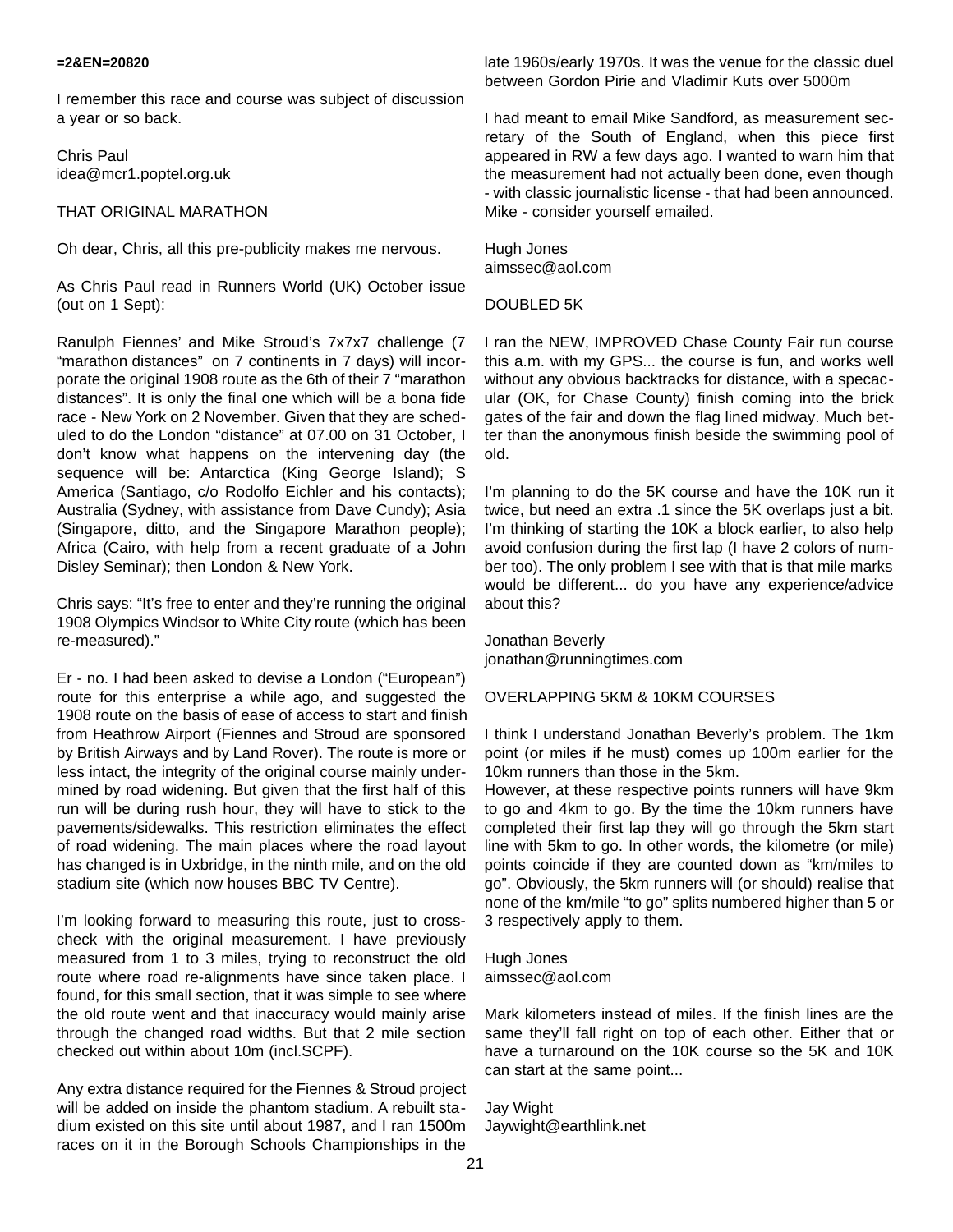#### **USATF/RRTC CERTIFIED COURSE LIST New Entries, May - June 2003**

| 42.195km<br>AK 03003FW<br>Douglas<br>Frank Maier Memorial Marathon 0<br>0.6<br><b>B</b> Deal<br>AK 92006FW<br>Α<br>5km<br>A<br>Fairbanks<br>24<br>C Hebard<br>AK 03007FW<br>Chena River Run<br>0.3<br>$\mathbf 0$<br>10km<br>AK 03008FW<br>Α<br>Fairbanks<br>Alaska Int'l Senior Games<br>0<br>C Hebard<br>Cal<br>AK 03009FW<br>Α<br>Fairbanks<br>Chena Pump Rd. 800meter Cal.0<br>100<br>C Hebard<br>A<br>AL 03016JD<br>Tuscumbia<br>Helen Keller Festival Run<br>0<br>0.9<br>D Michael<br>1mi<br>A<br>Sheffield<br>AL 03017JD<br><b>Outback Survivor 1 Mile</b><br>0<br>4.1<br>D Michael<br>1 <sub>tmi</sub><br>Sheffield<br>5km<br>AL 03018JD<br>Α<br>Outback Survivor 5k<br>0<br>1.9<br>D Michael<br>0.3<br>5.2<br>5km<br>AL 03019JD<br>Α<br>Anniston<br>Woodstock 5k<br>R Melanson<br>0.95<br>4.4<br>AL 03020JD<br>Α<br>Anniston<br>Woodstock 1 Mile Run<br>R Melanson<br>1tmi<br>AL 03021JD<br>0<br>Α<br>Hot to Trot 5k<br>0<br>R Melanson<br>5km<br>Decatur<br>33.5<br>71.5<br>2tmi<br>AL 03022JD<br>Α<br>World's Fastest 2 Mile Run<br>R Melanson<br>Birmingham<br>Palo Alto<br>1.2<br>CA 00308TK<br>Α<br>Palo Alto Baylands 5 km<br>0<br>CA 87021TK<br>5km<br>T Knight<br>CA 03007TK<br>The Chronicle Marathon<br>0<br>42.195km<br>Α<br>San Francisco<br>0<br>T Knight<br>CA 03025RS<br>California Police & Fire Games<br>0<br>R Hanna<br>21.0975km<br>Α<br>Sacramento<br>$\overline{0}$<br>4.7<br>R Scardera<br>5km<br>CA 03026RS<br>Α<br>El Segundo<br>Keep LA Running 5 km<br>0<br>2.35<br>10km<br>CA 03027RS<br>Α<br>El Segundo<br>Keep LA Running 10 km<br>0<br>R Scardera<br>0.76<br>CA 03028RS<br>Α<br>Sacramento<br>2003 Run Against Pain 5km<br>0<br>R Hanna<br>CA 01038RS<br>5km<br>CA 03029RS<br>0<br>10km<br>Α<br>Sacramento<br>2003 Run Against Pain 10km<br>0.76<br>R Hanna<br>CA 01039RS<br>CA 03030RS<br>0<br>3.6<br>5km<br>Α<br>Dublin<br>Shamrock 5k<br>M Aiton<br>Α<br>0<br>10km<br>CA 03031RS<br>Fleet Feet Labor Day 10k<br>0.3<br>D Thurston<br>Davis<br>5km<br>CA 03032RS<br>Α<br>Davis<br>Fleet Feet Labor Day 5k<br>0<br>0.6<br>D Thurston<br>2.21<br>10km<br>CA 03032RS<br>Α<br>San Ramon<br>USCAA 10 km<br>0<br>L Goldman<br>21.0975km<br>0.23<br>CA 03033RS<br>Α<br>Los Angeles<br>Nike Relay Challenge<br>0<br>R Scardera<br>5km<br>A<br>0.35<br>CA 03034RS<br>San Ramon<br>USCAA 5 km<br>0<br>L Goldman<br>Cal<br>A<br>100<br>CA 03035RS<br>San Ramon<br>Iron Horse Trail 1000 meter<br>0<br>L Goldman<br>0<br>3.3<br>CA 89053RS<br>10km<br>CA 03036RS<br>Α<br>Los Angeles<br>Minnie Riperton 10km<br>R Scardera<br>6.6<br>5km<br>CA 03037RS<br>Α<br>Los Angeles<br>Minnie Riperton 5km<br>0<br>R Scardera<br>CA 89045RS<br>3<br>CO 03008DP<br>Α<br>Loveland<br>Loveland Turkey Trot<br>0<br>M Moore<br>5km | <b>REPLACES</b> |
|----------------------------------------------------------------------------------------------------------------------------------------------------------------------------------------------------------------------------------------------------------------------------------------------------------------------------------------------------------------------------------------------------------------------------------------------------------------------------------------------------------------------------------------------------------------------------------------------------------------------------------------------------------------------------------------------------------------------------------------------------------------------------------------------------------------------------------------------------------------------------------------------------------------------------------------------------------------------------------------------------------------------------------------------------------------------------------------------------------------------------------------------------------------------------------------------------------------------------------------------------------------------------------------------------------------------------------------------------------------------------------------------------------------------------------------------------------------------------------------------------------------------------------------------------------------------------------------------------------------------------------------------------------------------------------------------------------------------------------------------------------------------------------------------------------------------------------------------------------------------------------------------------------------------------------------------------------------------------------------------------------------------------------------------------------------------------------------------------------------------------------------------------------------------------------------------------------------------------------------------------------------------------------------------------------------------------------------------------------------------------------------------------------------------------------------------------------------------------------------------------------------------------------------------------------------------------------------------------------------------------------------------------------------------------------------------------------------------------------------------------|-----------------|
|                                                                                                                                                                                                                                                                                                                                                                                                                                                                                                                                                                                                                                                                                                                                                                                                                                                                                                                                                                                                                                                                                                                                                                                                                                                                                                                                                                                                                                                                                                                                                                                                                                                                                                                                                                                                                                                                                                                                                                                                                                                                                                                                                                                                                                                                                                                                                                                                                                                                                                                                                                                                                                                                                                                                                    |                 |
|                                                                                                                                                                                                                                                                                                                                                                                                                                                                                                                                                                                                                                                                                                                                                                                                                                                                                                                                                                                                                                                                                                                                                                                                                                                                                                                                                                                                                                                                                                                                                                                                                                                                                                                                                                                                                                                                                                                                                                                                                                                                                                                                                                                                                                                                                                                                                                                                                                                                                                                                                                                                                                                                                                                                                    |                 |
|                                                                                                                                                                                                                                                                                                                                                                                                                                                                                                                                                                                                                                                                                                                                                                                                                                                                                                                                                                                                                                                                                                                                                                                                                                                                                                                                                                                                                                                                                                                                                                                                                                                                                                                                                                                                                                                                                                                                                                                                                                                                                                                                                                                                                                                                                                                                                                                                                                                                                                                                                                                                                                                                                                                                                    |                 |
|                                                                                                                                                                                                                                                                                                                                                                                                                                                                                                                                                                                                                                                                                                                                                                                                                                                                                                                                                                                                                                                                                                                                                                                                                                                                                                                                                                                                                                                                                                                                                                                                                                                                                                                                                                                                                                                                                                                                                                                                                                                                                                                                                                                                                                                                                                                                                                                                                                                                                                                                                                                                                                                                                                                                                    |                 |
|                                                                                                                                                                                                                                                                                                                                                                                                                                                                                                                                                                                                                                                                                                                                                                                                                                                                                                                                                                                                                                                                                                                                                                                                                                                                                                                                                                                                                                                                                                                                                                                                                                                                                                                                                                                                                                                                                                                                                                                                                                                                                                                                                                                                                                                                                                                                                                                                                                                                                                                                                                                                                                                                                                                                                    |                 |
|                                                                                                                                                                                                                                                                                                                                                                                                                                                                                                                                                                                                                                                                                                                                                                                                                                                                                                                                                                                                                                                                                                                                                                                                                                                                                                                                                                                                                                                                                                                                                                                                                                                                                                                                                                                                                                                                                                                                                                                                                                                                                                                                                                                                                                                                                                                                                                                                                                                                                                                                                                                                                                                                                                                                                    |                 |
|                                                                                                                                                                                                                                                                                                                                                                                                                                                                                                                                                                                                                                                                                                                                                                                                                                                                                                                                                                                                                                                                                                                                                                                                                                                                                                                                                                                                                                                                                                                                                                                                                                                                                                                                                                                                                                                                                                                                                                                                                                                                                                                                                                                                                                                                                                                                                                                                                                                                                                                                                                                                                                                                                                                                                    |                 |
|                                                                                                                                                                                                                                                                                                                                                                                                                                                                                                                                                                                                                                                                                                                                                                                                                                                                                                                                                                                                                                                                                                                                                                                                                                                                                                                                                                                                                                                                                                                                                                                                                                                                                                                                                                                                                                                                                                                                                                                                                                                                                                                                                                                                                                                                                                                                                                                                                                                                                                                                                                                                                                                                                                                                                    |                 |
|                                                                                                                                                                                                                                                                                                                                                                                                                                                                                                                                                                                                                                                                                                                                                                                                                                                                                                                                                                                                                                                                                                                                                                                                                                                                                                                                                                                                                                                                                                                                                                                                                                                                                                                                                                                                                                                                                                                                                                                                                                                                                                                                                                                                                                                                                                                                                                                                                                                                                                                                                                                                                                                                                                                                                    |                 |
|                                                                                                                                                                                                                                                                                                                                                                                                                                                                                                                                                                                                                                                                                                                                                                                                                                                                                                                                                                                                                                                                                                                                                                                                                                                                                                                                                                                                                                                                                                                                                                                                                                                                                                                                                                                                                                                                                                                                                                                                                                                                                                                                                                                                                                                                                                                                                                                                                                                                                                                                                                                                                                                                                                                                                    |                 |
|                                                                                                                                                                                                                                                                                                                                                                                                                                                                                                                                                                                                                                                                                                                                                                                                                                                                                                                                                                                                                                                                                                                                                                                                                                                                                                                                                                                                                                                                                                                                                                                                                                                                                                                                                                                                                                                                                                                                                                                                                                                                                                                                                                                                                                                                                                                                                                                                                                                                                                                                                                                                                                                                                                                                                    |                 |
|                                                                                                                                                                                                                                                                                                                                                                                                                                                                                                                                                                                                                                                                                                                                                                                                                                                                                                                                                                                                                                                                                                                                                                                                                                                                                                                                                                                                                                                                                                                                                                                                                                                                                                                                                                                                                                                                                                                                                                                                                                                                                                                                                                                                                                                                                                                                                                                                                                                                                                                                                                                                                                                                                                                                                    |                 |
|                                                                                                                                                                                                                                                                                                                                                                                                                                                                                                                                                                                                                                                                                                                                                                                                                                                                                                                                                                                                                                                                                                                                                                                                                                                                                                                                                                                                                                                                                                                                                                                                                                                                                                                                                                                                                                                                                                                                                                                                                                                                                                                                                                                                                                                                                                                                                                                                                                                                                                                                                                                                                                                                                                                                                    |                 |
|                                                                                                                                                                                                                                                                                                                                                                                                                                                                                                                                                                                                                                                                                                                                                                                                                                                                                                                                                                                                                                                                                                                                                                                                                                                                                                                                                                                                                                                                                                                                                                                                                                                                                                                                                                                                                                                                                                                                                                                                                                                                                                                                                                                                                                                                                                                                                                                                                                                                                                                                                                                                                                                                                                                                                    |                 |
|                                                                                                                                                                                                                                                                                                                                                                                                                                                                                                                                                                                                                                                                                                                                                                                                                                                                                                                                                                                                                                                                                                                                                                                                                                                                                                                                                                                                                                                                                                                                                                                                                                                                                                                                                                                                                                                                                                                                                                                                                                                                                                                                                                                                                                                                                                                                                                                                                                                                                                                                                                                                                                                                                                                                                    |                 |
|                                                                                                                                                                                                                                                                                                                                                                                                                                                                                                                                                                                                                                                                                                                                                                                                                                                                                                                                                                                                                                                                                                                                                                                                                                                                                                                                                                                                                                                                                                                                                                                                                                                                                                                                                                                                                                                                                                                                                                                                                                                                                                                                                                                                                                                                                                                                                                                                                                                                                                                                                                                                                                                                                                                                                    |                 |
|                                                                                                                                                                                                                                                                                                                                                                                                                                                                                                                                                                                                                                                                                                                                                                                                                                                                                                                                                                                                                                                                                                                                                                                                                                                                                                                                                                                                                                                                                                                                                                                                                                                                                                                                                                                                                                                                                                                                                                                                                                                                                                                                                                                                                                                                                                                                                                                                                                                                                                                                                                                                                                                                                                                                                    |                 |
|                                                                                                                                                                                                                                                                                                                                                                                                                                                                                                                                                                                                                                                                                                                                                                                                                                                                                                                                                                                                                                                                                                                                                                                                                                                                                                                                                                                                                                                                                                                                                                                                                                                                                                                                                                                                                                                                                                                                                                                                                                                                                                                                                                                                                                                                                                                                                                                                                                                                                                                                                                                                                                                                                                                                                    |                 |
|                                                                                                                                                                                                                                                                                                                                                                                                                                                                                                                                                                                                                                                                                                                                                                                                                                                                                                                                                                                                                                                                                                                                                                                                                                                                                                                                                                                                                                                                                                                                                                                                                                                                                                                                                                                                                                                                                                                                                                                                                                                                                                                                                                                                                                                                                                                                                                                                                                                                                                                                                                                                                                                                                                                                                    |                 |
|                                                                                                                                                                                                                                                                                                                                                                                                                                                                                                                                                                                                                                                                                                                                                                                                                                                                                                                                                                                                                                                                                                                                                                                                                                                                                                                                                                                                                                                                                                                                                                                                                                                                                                                                                                                                                                                                                                                                                                                                                                                                                                                                                                                                                                                                                                                                                                                                                                                                                                                                                                                                                                                                                                                                                    |                 |
|                                                                                                                                                                                                                                                                                                                                                                                                                                                                                                                                                                                                                                                                                                                                                                                                                                                                                                                                                                                                                                                                                                                                                                                                                                                                                                                                                                                                                                                                                                                                                                                                                                                                                                                                                                                                                                                                                                                                                                                                                                                                                                                                                                                                                                                                                                                                                                                                                                                                                                                                                                                                                                                                                                                                                    |                 |
|                                                                                                                                                                                                                                                                                                                                                                                                                                                                                                                                                                                                                                                                                                                                                                                                                                                                                                                                                                                                                                                                                                                                                                                                                                                                                                                                                                                                                                                                                                                                                                                                                                                                                                                                                                                                                                                                                                                                                                                                                                                                                                                                                                                                                                                                                                                                                                                                                                                                                                                                                                                                                                                                                                                                                    |                 |
|                                                                                                                                                                                                                                                                                                                                                                                                                                                                                                                                                                                                                                                                                                                                                                                                                                                                                                                                                                                                                                                                                                                                                                                                                                                                                                                                                                                                                                                                                                                                                                                                                                                                                                                                                                                                                                                                                                                                                                                                                                                                                                                                                                                                                                                                                                                                                                                                                                                                                                                                                                                                                                                                                                                                                    |                 |
|                                                                                                                                                                                                                                                                                                                                                                                                                                                                                                                                                                                                                                                                                                                                                                                                                                                                                                                                                                                                                                                                                                                                                                                                                                                                                                                                                                                                                                                                                                                                                                                                                                                                                                                                                                                                                                                                                                                                                                                                                                                                                                                                                                                                                                                                                                                                                                                                                                                                                                                                                                                                                                                                                                                                                    |                 |
|                                                                                                                                                                                                                                                                                                                                                                                                                                                                                                                                                                                                                                                                                                                                                                                                                                                                                                                                                                                                                                                                                                                                                                                                                                                                                                                                                                                                                                                                                                                                                                                                                                                                                                                                                                                                                                                                                                                                                                                                                                                                                                                                                                                                                                                                                                                                                                                                                                                                                                                                                                                                                                                                                                                                                    |                 |
|                                                                                                                                                                                                                                                                                                                                                                                                                                                                                                                                                                                                                                                                                                                                                                                                                                                                                                                                                                                                                                                                                                                                                                                                                                                                                                                                                                                                                                                                                                                                                                                                                                                                                                                                                                                                                                                                                                                                                                                                                                                                                                                                                                                                                                                                                                                                                                                                                                                                                                                                                                                                                                                                                                                                                    |                 |
|                                                                                                                                                                                                                                                                                                                                                                                                                                                                                                                                                                                                                                                                                                                                                                                                                                                                                                                                                                                                                                                                                                                                                                                                                                                                                                                                                                                                                                                                                                                                                                                                                                                                                                                                                                                                                                                                                                                                                                                                                                                                                                                                                                                                                                                                                                                                                                                                                                                                                                                                                                                                                                                                                                                                                    |                 |
|                                                                                                                                                                                                                                                                                                                                                                                                                                                                                                                                                                                                                                                                                                                                                                                                                                                                                                                                                                                                                                                                                                                                                                                                                                                                                                                                                                                                                                                                                                                                                                                                                                                                                                                                                                                                                                                                                                                                                                                                                                                                                                                                                                                                                                                                                                                                                                                                                                                                                                                                                                                                                                                                                                                                                    |                 |
| 5km<br>0<br>CO 03009DP<br>Α<br>Stadium Stampede<br>0<br>P Tanui<br>Denver                                                                                                                                                                                                                                                                                                                                                                                                                                                                                                                                                                                                                                                                                                                                                                                                                                                                                                                                                                                                                                                                                                                                                                                                                                                                                                                                                                                                                                                                                                                                                                                                                                                                                                                                                                                                                                                                                                                                                                                                                                                                                                                                                                                                                                                                                                                                                                                                                                                                                                                                                                                                                                                                          | CO 02017DP      |
| 0<br>5km<br>CO 03010DP<br>Α<br>Denver<br><b>Summer Solstice</b><br>0<br><b>B</b> Finken                                                                                                                                                                                                                                                                                                                                                                                                                                                                                                                                                                                                                                                                                                                                                                                                                                                                                                                                                                                                                                                                                                                                                                                                                                                                                                                                                                                                                                                                                                                                                                                                                                                                                                                                                                                                                                                                                                                                                                                                                                                                                                                                                                                                                                                                                                                                                                                                                                                                                                                                                                                                                                                            |                 |
| 76<br>21.0975km<br>CO 03011DP<br>Slacker Half Marathon<br>3.05<br>P Tanui<br>Α<br>Georgetown                                                                                                                                                                                                                                                                                                                                                                                                                                                                                                                                                                                                                                                                                                                                                                                                                                                                                                                                                                                                                                                                                                                                                                                                                                                                                                                                                                                                                                                                                                                                                                                                                                                                                                                                                                                                                                                                                                                                                                                                                                                                                                                                                                                                                                                                                                                                                                                                                                                                                                                                                                                                                                                       |                 |
| Cal<br>100<br>CO 03012DP<br>Α<br>Loveland<br>Loveland E 1st. St. 1000 meters0<br>J Finley                                                                                                                                                                                                                                                                                                                                                                                                                                                                                                                                                                                                                                                                                                                                                                                                                                                                                                                                                                                                                                                                                                                                                                                                                                                                                                                                                                                                                                                                                                                                                                                                                                                                                                                                                                                                                                                                                                                                                                                                                                                                                                                                                                                                                                                                                                                                                                                                                                                                                                                                                                                                                                                          |                 |
| 10km<br>CO 03013DP<br>8<br>Α<br>Loveland<br><b>Loveland Classic</b><br>0<br>M Moore                                                                                                                                                                                                                                                                                                                                                                                                                                                                                                                                                                                                                                                                                                                                                                                                                                                                                                                                                                                                                                                                                                                                                                                                                                                                                                                                                                                                                                                                                                                                                                                                                                                                                                                                                                                                                                                                                                                                                                                                                                                                                                                                                                                                                                                                                                                                                                                                                                                                                                                                                                                                                                                                |                 |
| 1<br>5km<br>CO 03014DP<br>Α<br><b>Fort Collins</b><br>0<br>CO 92018DP<br>The Human Race<br>M Moore                                                                                                                                                                                                                                                                                                                                                                                                                                                                                                                                                                                                                                                                                                                                                                                                                                                                                                                                                                                                                                                                                                                                                                                                                                                                                                                                                                                                                                                                                                                                                                                                                                                                                                                                                                                                                                                                                                                                                                                                                                                                                                                                                                                                                                                                                                                                                                                                                                                                                                                                                                                                                                                 |                 |
| 5km<br>CT 03004DR<br>0.98<br>10<br>Tolland<br>Cider Mill 5k<br>R Moore<br>Α                                                                                                                                                                                                                                                                                                                                                                                                                                                                                                                                                                                                                                                                                                                                                                                                                                                                                                                                                                                                                                                                                                                                                                                                                                                                                                                                                                                                                                                                                                                                                                                                                                                                                                                                                                                                                                                                                                                                                                                                                                                                                                                                                                                                                                                                                                                                                                                                                                                                                                                                                                                                                                                                        |                 |
| CT 03005DR<br>1.6<br>B Stephenson CT 02016DR<br>4tmi<br>Wallingford<br>Fishbein 4 Mile- Wallingford<br>0<br>Α                                                                                                                                                                                                                                                                                                                                                                                                                                                                                                                                                                                                                                                                                                                                                                                                                                                                                                                                                                                                                                                                                                                                                                                                                                                                                                                                                                                                                                                                                                                                                                                                                                                                                                                                                                                                                                                                                                                                                                                                                                                                                                                                                                                                                                                                                                                                                                                                                                                                                                                                                                                                                                      |                 |
| CT 03007DR<br>Cheshire<br>4<br>Α<br>Cheshire Autumn Jaunt 5k<br><b>B</b> Stephenson<br>5km<br>0                                                                                                                                                                                                                                                                                                                                                                                                                                                                                                                                                                                                                                                                                                                                                                                                                                                                                                                                                                                                                                                                                                                                                                                                                                                                                                                                                                                                                                                                                                                                                                                                                                                                                                                                                                                                                                                                                                                                                                                                                                                                                                                                                                                                                                                                                                                                                                                                                                                                                                                                                                                                                                                    |                 |
| DC 02004JS<br>0J<br>Α<br>Washington<br>3M - 5K<br>2002<br>0<br>Sissala DC<br>5km<br>02002JS                                                                                                                                                                                                                                                                                                                                                                                                                                                                                                                                                                                                                                                                                                                                                                                                                                                                                                                                                                                                                                                                                                                                                                                                                                                                                                                                                                                                                                                                                                                                                                                                                                                                                                                                                                                                                                                                                                                                                                                                                                                                                                                                                                                                                                                                                                                                                                                                                                                                                                                                                                                                                                                        |                 |
| DC 03001JD<br>J Sissala<br>5km<br>Α<br>Washington<br>Race For the Cure<br>22<br>$-0.3$                                                                                                                                                                                                                                                                                                                                                                                                                                                                                                                                                                                                                                                                                                                                                                                                                                                                                                                                                                                                                                                                                                                                                                                                                                                                                                                                                                                                                                                                                                                                                                                                                                                                                                                                                                                                                                                                                                                                                                                                                                                                                                                                                                                                                                                                                                                                                                                                                                                                                                                                                                                                                                                             |                 |
| DC 03002JS<br>0<br>J Sissala<br>10km<br>Α<br>Washington<br>Sallie Mae 10k<br>0                                                                                                                                                                                                                                                                                                                                                                                                                                                                                                                                                                                                                                                                                                                                                                                                                                                                                                                                                                                                                                                                                                                                                                                                                                                                                                                                                                                                                                                                                                                                                                                                                                                                                                                                                                                                                                                                                                                                                                                                                                                                                                                                                                                                                                                                                                                                                                                                                                                                                                                                                                                                                                                                     |                 |
| 0<br>R Thurston<br>5km<br>DC 03026RT<br>Α<br>Washington<br>Pace 5k<br>0                                                                                                                                                                                                                                                                                                                                                                                                                                                                                                                                                                                                                                                                                                                                                                                                                                                                                                                                                                                                                                                                                                                                                                                                                                                                                                                                                                                                                                                                                                                                                                                                                                                                                                                                                                                                                                                                                                                                                                                                                                                                                                                                                                                                                                                                                                                                                                                                                                                                                                                                                                                                                                                                            |                 |
| FL 03032DL<br>Α<br>Miami<br>Miami-Dade Parks 4th of July<br>0.9<br>D Matuszak<br>5km<br>0                                                                                                                                                                                                                                                                                                                                                                                                                                                                                                                                                                                                                                                                                                                                                                                                                                                                                                                                                                                                                                                                                                                                                                                                                                                                                                                                                                                                                                                                                                                                                                                                                                                                                                                                                                                                                                                                                                                                                                                                                                                                                                                                                                                                                                                                                                                                                                                                                                                                                                                                                                                                                                                          |                 |
| 5km<br>03033DL<br><b>Key West</b><br>Crime Stoppers 5k 0<br>D<br>Nelson<br>FL.<br>A<br>0                                                                                                                                                                                                                                                                                                                                                                                                                                                                                                                                                                                                                                                                                                                                                                                                                                                                                                                                                                                                                                                                                                                                                                                                                                                                                                                                                                                                                                                                                                                                                                                                                                                                                                                                                                                                                                                                                                                                                                                                                                                                                                                                                                                                                                                                                                                                                                                                                                                                                                                                                                                                                                                           |                 |
| FL 03034DL<br>Eagle Ave. 1000 ft. Calibration<br>d Nelson<br>Cal<br>Α<br><b>Key West</b><br>100<br>FL 96041DL<br>0                                                                                                                                                                                                                                                                                                                                                                                                                                                                                                                                                                                                                                                                                                                                                                                                                                                                                                                                                                                                                                                                                                                                                                                                                                                                                                                                                                                                                                                                                                                                                                                                                                                                                                                                                                                                                                                                                                                                                                                                                                                                                                                                                                                                                                                                                                                                                                                                                                                                                                                                                                                                                                 |                 |
| 5km<br>FL 03035DL<br>Boca Raton<br>Sophie's Run-Walk<br>0<br>D Loeffler<br>0<br>a                                                                                                                                                                                                                                                                                                                                                                                                                                                                                                                                                                                                                                                                                                                                                                                                                                                                                                                                                                                                                                                                                                                                                                                                                                                                                                                                                                                                                                                                                                                                                                                                                                                                                                                                                                                                                                                                                                                                                                                                                                                                                                                                                                                                                                                                                                                                                                                                                                                                                                                                                                                                                                                                  |                 |
| GA 03008WC<br>GA. Rt. 60 - 300meter Calibration<br>Cal<br>Α<br>Gainesville<br>0<br>100<br>В<br>GA<br>00011WC                                                                                                                                                                                                                                                                                                                                                                                                                                                                                                                                                                                                                                                                                                                                                                                                                                                                                                                                                                                                                                                                                                                                                                                                                                                                                                                                                                                                                                                                                                                                                                                                                                                                                                                                                                                                                                                                                                                                                                                                                                                                                                                                                                                                                                                                                                                                                                                                                                                                                                                                                                                                                                       | Sievert         |
| 42.195km<br>03029PR<br>Kailuna-Kona<br>Ironman Triathlon World Chmpshp<br>0.05<br>HL<br>A<br>0.36<br>J                                                                                                                                                                                                                                                                                                                                                                                                                                                                                                                                                                                                                                                                                                                                                                                                                                                                                                                                                                                                                                                                                                                                                                                                                                                                                                                                                                                                                                                                                                                                                                                                                                                                                                                                                                                                                                                                                                                                                                                                                                                                                                                                                                                                                                                                                                                                                                                                                                                                                                                                                                                                                                             | Knoedel         |
| <b>RAT Race</b><br>5km<br>03007MF<br>Waukee<br>0.4<br>0.4<br>M Franke<br>Α<br>IA<br>Cal<br>Zenith Drive 1/4 mile Calibration0<br>100<br>03008MF<br>Sioux City<br>K Stanley<br>IA<br>A                                                                                                                                                                                                                                                                                                                                                                                                                                                                                                                                                                                                                                                                                                                                                                                                                                                                                                                                                                                                                                                                                                                                                                                                                                                                                                                                                                                                                                                                                                                                                                                                                                                                                                                                                                                                                                                                                                                                                                                                                                                                                                                                                                                                                                                                                                                                                                                                                                                                                                                                                              |                 |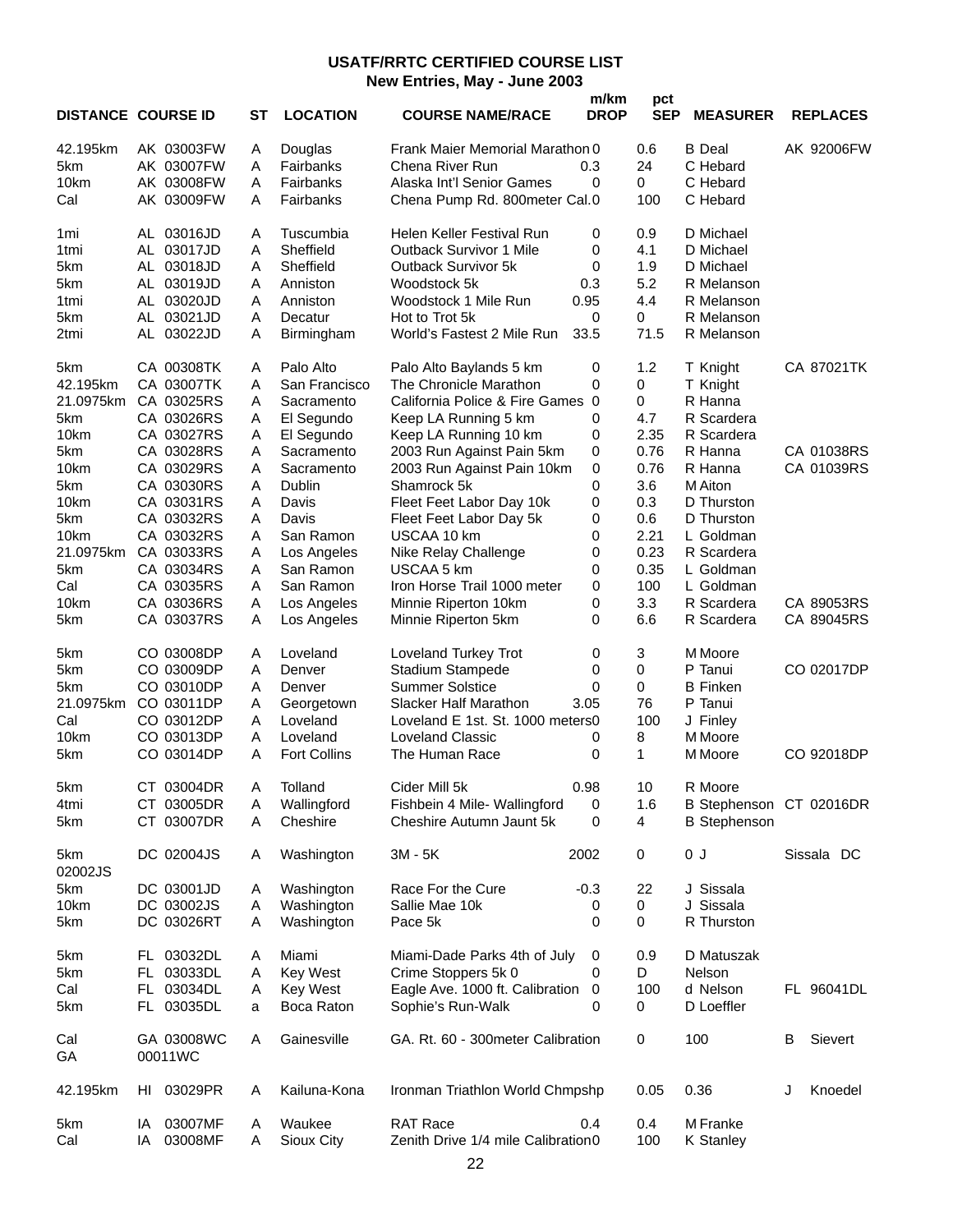| 42.195km                  | ΙA  | 03009MF                  | A         | Sioux City                   | Weekender Lewis & Clark M'thon0.07 3.8           |             |                | S Uhl           |        |                 |
|---------------------------|-----|--------------------------|-----------|------------------------------|--------------------------------------------------|-------------|----------------|-----------------|--------|-----------------|
|                           |     |                          |           |                              |                                                  | m/km        | pct            |                 |        |                 |
| <b>DISTANCE COURSE ID</b> |     |                          | <b>ST</b> | <b>LOCATION</b>              | <b>COURSE NAME/RACE</b>                          | <b>DROP</b> | <b>SEP</b>     | <b>MEASURER</b> |        | <b>REPLACES</b> |
| 5km                       | IL. | 03042JW                  | A         | Rockford                     | Y95 Rock 'N Run 5k                               | 0           | 0.6            | D Lindsey       |        |                 |
| 5km                       | IL  | 03048JW                  | Α         | Chicago                      | Running With the Bulls                           | 0           | 0              | J Knoedel       |        |                 |
| 1 <sub>tmi</sub>          | IL  | 03049JW                  | A         | <b>Belvidere</b>             | <b>Belvidere Wheels Fest Mile</b>                | 1.9         | 63             | N Yarger        |        |                 |
| 5km                       | IL  | 03050JW                  | Α         | Chicago                      | Cougar 5k Run/Walk                               | 0           | 1.6            | C Hinde         | IL.    | 01094JW         |
| 5km                       | IL  | 03051JW                  | Α         |                              | South Barrington Strides for Stillman            | $-0.6$      | 10.8           | C Hinde         |        |                 |
| 5km                       | IL  | 03052JW                  | Α         | Alsip                        | John Guldan 5k                                   | 0           | 1.3            | C Hinde         |        |                 |
| 5km                       | IL  | 03053JW                  | Α         | Bolingbrook                  | Rotary Run in the Brook                          | 0           | 1.44           | C Hinde         |        |                 |
| 5km                       | IL  | 03056JW                  | A         | Chicago                      | La Villita 5k Run                                | 0           | 12.4           | C Hinde         |        |                 |
| 10km                      | IL  | 03057JW                  | Α         | Naperville                   | Windrunners 10k at Naperville                    | 0           | 6.1            | C Hinde         | IL     | 99010JW         |
| 5km                       | IL  | 03058JW                  | Α         | Hoffman Estates Unity Day 5k |                                                  | 0           | 0              | J Knoedel       | IL     | 02038JW         |
| 5km                       | IL  | 03059JW                  | Α         | West Chicago                 | Carelink 5k Run                                  | $-0.3$      | 5.5            | C Hinde         | IL     | 03025JW         |
| 8km                       | IL  | 03060JW                  | Α         | Saint Charles                | Great Western 8k                                 | 0           | 0.6            | C Hinde         | IL     | 03018JW         |
| 5km                       | IL  | 03061JW                  | A         | Chicago                      | Chris Zorich Run                                 | 0           | $\overline{2}$ | J Wight         | IL     | 03047JW         |
| 5km                       | IL  | 03062JW                  | Α         | Chicago                      | Race to the Taste                                | 0           | 0.04           | J Knoedel       |        |                 |
| 5km                       | IL  | 03065JW                  | Α         | Palatine                     | Race for Young Life                              | 0           | 2              | C Hinde         |        |                 |
| 5km                       | IL  | 03066JW                  | Α         | Naperville                   | Run for the Mind                                 | 0           | 5              | C Hinde         |        |                 |
| 5km                       | IL  | 03067JW                  | A         | Flossmoor                    | <b>Flossmoor Fest</b>                            | 0           | 2.2            | C Hinde         | IL     | 01057JW         |
| 5km                       | IL  | 03068JW                  | D         | Chicago                      |                                                  | 0           | 1              | J Wight         | IL     | 02056JW         |
| 10km                      | IL  | 03069JW                  | Α         | Wheaton                      | Bastille Day 5k<br>Marianjoy 10k                 | 0           | 0.3            | J Knoedel       | IL     | 02061JW         |
| 5km                       | IL  |                          |           | Wheaton                      |                                                  | 0           | 0.6            | J Knoedel       | Ш      | 02062JW         |
|                           | IL  | 03070JW<br>03071JW       | Α         |                              | Marianjoy 5k<br>Fleet Feet Women's 5k Festival 0 |             | 2              | J Knoedel       |        |                 |
| 5km                       |     | 03072JW                  | Α         | Chicago                      |                                                  |             | $\mathbf{1}$   |                 |        |                 |
| 10km                      | IL  |                          | Α         | Chicago                      | Fleet Feet Women's 10k Festival0                 |             |                | J Knoedel       |        |                 |
| 5km                       | IL  | 03073JW                  | A         | Sterling                     | Fiesta Days/Sauk Valley 5k                       | 0           | 0              | D Lindsey       |        |                 |
| 5km                       | IL  | 03074JW                  | Α         | Palos Park                   | Hike for Mike                                    | 0           | 0.6            | C Hinde         |        |                 |
| 5km                       | IL  | 03075JW                  | Α         | Chicago                      | Bastille Day 5k                                  | $\Omega$    | 0.9            | C Hinde         |        |                 |
| 42.195km                  | IN  | 03003MW                  | A         | South Bend                   | Sunburst Marathon                                | $-0.18$     | 7.6            | T Konieczny     | IN     | 98010MW         |
| 10km                      | IN  | 03004MW                  | A         | South Bend                   | Sunburst 10k                                     | $-0.76$     | 32             | T Konieczny     | IN     | 98009MW         |
| 5km                       | IN  | 03005MW                  | Α         | Indianapolis                 | Life Times Fitness Reindeer Run0                 |             | 2.6            | J Sauer         |        |                 |
| 5km                       |     | KS 03026                 | BG A      |                              | Topeka                                           | Fiesta Run  | $-1$           | 8 D             | Fisher |                 |
| 10km                      |     | MA 03011RN               | A         | Newton                       | Chart Bank 10k                                   | 0.34        | 2              | D Hutchinson    |        |                 |
| 5km                       |     | MA 03014RN               | A         | Jamaica Plain                | Mike LaDoucher Mainstreets 5k 0                  |             | 0.4            | J Kuo           |        |                 |
| 21.0975km                 |     | MA 03015RN               | Α         | Edgartown                    | Martha's Vineyard Half Marathon0.72              |             | 34.6           | R Nelson        |        |                 |
| 10km                      |     | MA 03016RN               | Α         | Foxboro                      | Foxboro Jaycees 10k                              | 0           | 5              | J Kuo           |        |                 |
| 5km                       |     | MA 03017RN               | Α         | Foxboro                      | Foxboro Jaycees 5k                               | 0           | 4              | J Kuo           |        |                 |
| 5tmi                      |     | MA 03018RN               | Α         | Wellesley                    | Marathon Sports 5 Mile                           | $-0.08$     | 5.6            | S Vaitones      |        | MA 86034JMC     |
| 5km                       |     | MD 03002JS               | Α         | Bethesda                     | Wood Acres 5km                                   | $-1.8$      | 1.6            | P Quinn         |        | MD 92004JS      |
| 5km                       |     | MD 03003JS               | Α         | Rockville                    | The Opus 50th 5k Run                             | 0           | 0              | J Sissala       |        |                 |
| 10tmi                     |     | MD 03004JS               | Α         | <b>Baltimore</b>             | Jimmy Lears 10 Mile                              | 0           | 0.6            | WDiegel         |        |                 |
| 5km                       |     | MD 03005JS               | Α         | <b>College Park</b>          | Zack's Run                                       | 0           | 0              | J Sissala       |        | MD 00010JS      |
|                           |     |                          |           |                              |                                                  |             |                |                 |        |                 |
| 4tmi                      |     | ME 03002RF<br>ME 03003RF | Α         | South Portland               | Rotary Waterfront Bridge 4-Miler0                |             | 0              | R Fitzpatrick   |        | ME 98009WN      |
| 5km                       |     |                          | Α         | Cape Elizabeth               | Pond Cove 5k Challenge                           | $-0.3$      | 5              | R Shevenell     |        |                 |
| 10km                      |     | MI 03008SH               | Α         | Lansing                      | <b>Standard Federal</b>                          | 0           | 1              | S Hubbard       |        | MI 02024SH      |
| 5km                       | MI  | 03009SH                  | Α         | Northville                   | Galyan's Solstice Run                            | 0           | 1              | S Hubbard       |        |                 |
| 5km                       | MI  | 03010SH                  | Α         | <b>Grand Rapids</b>          | Gerald Ford Intl. Airport Flyby-0.4              |             | 6              | R Dewey         |        |                 |
| 5km                       | MI  | 03011SH                  | Α         | Flint                        | Flint Journal Catch Your Breath 0                |             | 3              | S Hubbard       |        | MI 98015SH      |
| 10km                      | MI  | 03012SH                  | Α         | Flint                        | Flint Journal Catch Your Breath 0                |             | 1              | S Hubbard       |        | MI 02031SH      |
| 10km                      | MI  | 03013SH                  | Α         | <b>Grand Rapids</b>          | <b>Standard Federal</b>                          | 0           | 1              | R Dewey         |        | MI 02028SH      |
| 5km                       | MI  | 03014SH                  | Α         | Wyoming                      | <b>Wyoming Hot Streetz</b>                       | 0           | 16             | R Dewey         | ΜI     | 02022SH         |
| 5km                       | MI  | 03015SH                  | Α         | South Haven                  | National Blueberry Festival                      | 1.8         | 3              | R Dewey         |        |                 |
| 5km                       |     | MN 03015RR               | Α         | Lakeville                    | Lakeville                                        | 4           | 2              | R Recker        |        |                 |
| 21.0975km                 |     | MN 03016RR               | Α         | Richfield                    | Wildland                                         | 0           | 0.7            | T Moffatt       |        |                 |
| 5km                       |     | <b>MN 03017RR</b>        | Α         | Perham                       | Perham                                           | 1.4         | 16             | D Summers       |        |                 |
| 10km                      |     | MN 03018RR               | Α         | Perham                       | Perham                                           | 0.7         | 8              | D Summers       |        |                 |
| 10km                      |     | MN 03019RR               | Α         | Moorhead                     | <b>MSUM</b>                                      | 0           | 0              | D Summers       |        |                 |
|                           |     |                          |           |                              |                                                  |             |                |                 |        |                 |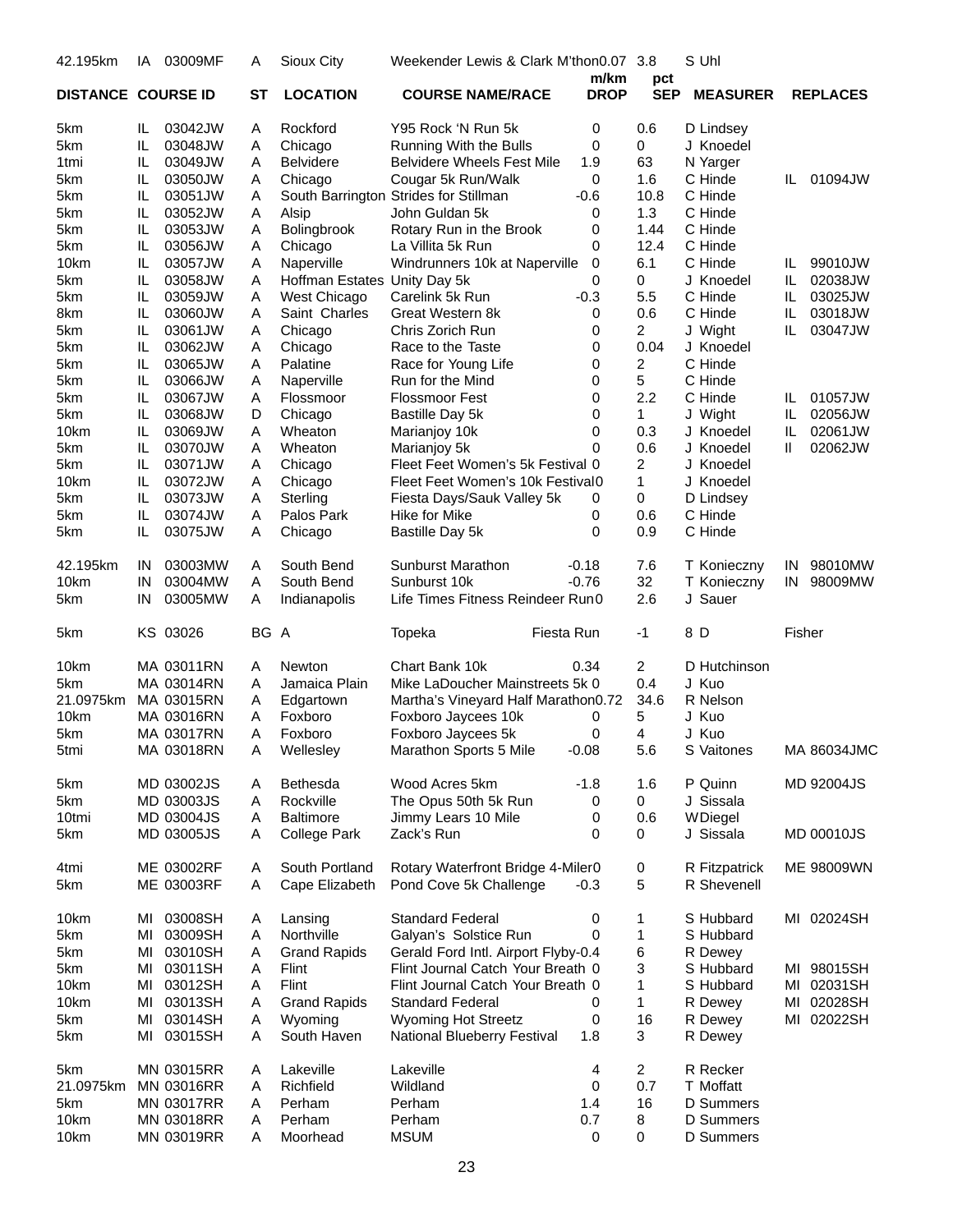| 5km                       |     | <b>MN 03020RR</b>        | Α         | Minneapolis        | Stone Arch                                          | 0                   | 9.3               | R Recker           |   |                    |
|---------------------------|-----|--------------------------|-----------|--------------------|-----------------------------------------------------|---------------------|-------------------|--------------------|---|--------------------|
| <b>DISTANCE COURSE ID</b> |     |                          | <b>ST</b> | <b>LOCATION</b>    | <b>COURSE NAME/RACE</b>                             | m/km<br><b>DROP</b> | pct<br><b>SEP</b> | <b>MEASURER</b>    |   | <b>REPLACES</b>    |
| 5km                       |     | MN 03021RR               | Α         | Minneapolis        | Unity                                               | 0                   | 0                 | D Wright           |   |                    |
| 5km                       |     | MN 03022RR               | Α         | Monticello         | Monticello                                          | -6                  | 2                 | R Recker           |   |                    |
| 10 <sub>km</sub>          |     | MN 03023RR               | Α         |                    | Grey Cloud Island Grey Cloud Island                 | -3                  | 11.3              | D Wright           |   |                    |
| 5km                       |     | <b>MN 03024RR</b>        | Α         | Mankato            | Mankato                                             | 0                   | 3.3               | R Recker           |   |                    |
| 10km                      |     | <b>MN 03025RR</b>        | Α         | <b>Twin Cities</b> | <b>Twin Cities Marathon</b>                         | 0.56                | 79.6              | R Recker           |   |                    |
| 10km                      |     | MN 03026RR               | Α         | Minneapolis        | <b>Bolder</b>                                       | 0                   | 0                 | R Recker           |   |                    |
| 5km                       |     | MN 03026RR               | Α         | Minneapolis        | <b>Bolder</b>                                       | 0                   | 0                 | R Recker           |   |                    |
| 42.195km                  |     | MN 03027RR               | Α         | <b>Twin Cities</b> | <b>Twin Cities Marathon</b>                         | $-0.12$             | 29.2              | R Recker           |   |                    |
| 21.0975km                 |     | MN 03028RR               | Α         | Bloomington        | Run for the Car                                     | 0.1                 | 1.1               | D Wright           |   |                    |
| 5km                       |     | <b>MN 03029RR</b>        | Α         | Cross Lake         | Cross Lake                                          | 0                   | 6.4               | R Recker           |   |                    |
| 8km                       |     | MN 03032RR               | Α         | Moorhead           | <b>Red River</b>                                    | 0                   | 1.6               | M Erbes            |   |                    |
|                           |     | MN 03033RR               | Α         | Edina              |                                                     | 0                   | 0                 |                    |   |                    |
| 5km                       |     |                          |           |                    | Braemar                                             |                     |                   | R Recker           |   |                    |
| 5km                       |     | <b>NC 03025PH</b>        | Α         | <b>Troy</b>        | Troyfest 5k                                         | 1.22                | 0.8               | D Forbis           |   |                    |
| 4tmi                      |     | <b>NC 03026PH</b>        | Α         | Ashville           | <b>Sunset Stampede</b>                              | 0                   | 12                | <b>B</b> Baldwin   |   |                    |
| 10tmi                     |     | <b>NC 03027PH</b>        | Α         | Ashville           | Sunset Stampede                                     | 0                   | 5                 | <b>B</b> Baldwin   |   |                    |
| 5km                       |     | <b>NC 03028PH</b>        | Α         | Winston-Salem      | Flag Day 5k                                         | 0.98                | $\overline{4}$    | K Stone            |   |                    |
| 5km                       |     | <b>NC 03030PH</b>        | Α         | Charlotte          | Run for Education                                   | 0                   | 0.5               | D White            |   |                    |
| 1tmi                      |     | NC 03031PH               | Α         | <b>High Point</b>  | <b>Warren Rivers 1 Mile</b>                         | 2.84                | 8.5               | D Forbis           |   |                    |
| 5tmi                      |     | <b>NE 03006KU</b>        | Α         | Mahoney St. Park   | <b>Cornhusker Games 5 Mile</b>                      |                     | 0                 | 0.95               | G | Meyer              |
| 1 <sub>tmi</sub>          |     | <b>NE 03007KU</b>        | Α         | Mahoney St. Park   | <b>Cornhusker Games 1 Mile</b>                      |                     | 0                 | 4.7                | G | Meyer              |
|                           |     |                          |           |                    |                                                     |                     |                   |                    |   |                    |
| 5tmi                      | NJ. | 03002DB                  | Α         | Belmar             | <b>Belmar Five '03</b>                              | 0                   | 4.6               | D Brannen          |   |                    |
| 5km                       | NJ. | 03013LMB                 | Α         | Clifton            | Cambridge Crossing 5k                               | 0                   | 9.8               | P Hess             |   |                    |
| 5km                       | NJ. | 03014LMB                 | Α         | Hamilton           | RWJ University Hospital 5k                          | 0.2                 | 1.8               | L Baldasari        |   | NJ 92024DB         |
| 10km                      | NJ. | 03015LMB                 | Α         | Asbury Park        | Asbury Park 10k 0                                   | 0.35                | P                 | Hess               |   |                    |
| 5km                       | NJ. | 03016LMB                 | Α         | Livingston         | West Essex 5k                                       | 0.43                | 4.77              | P Hess             |   |                    |
| 5km                       | NJ. | 03017LMB                 | Α         | <b>Bridgewater</b> | Run for Runways 5k                                  | 0                   | 0.15              | L D'Ottavio        |   | NJ 02029GAN        |
| 3.5tmi                    |     | NJ 03018LMB              | Α         | Morristown         | Morristown Chase 3.5                                | 0                   | 0                 | P Hess             |   |                    |
| 8km                       |     | NM 03001DS               | Α         | Las Cruces         | River Run 8k                                        | 0                   | 0                 | D Shepan           |   |                    |
| Cal                       |     | <b>NM 03008DS</b>        | Α         | Rio Rancho         | Unser Blvd 500.5 meter Calibration                  |                     | 0                 | 100                | R | Nawrocki           |
| 5km                       |     | <b>NM 03008GAN</b>       | Α         | Santa Fe           | Rancho Viejo 5k (new)                               | 0                   | 2                 | G Newman           |   | <b>NM 03004GAN</b> |
| 1 <sub>km</sub>           |     | <b>NM 03009DS</b>        | Α         | Rio Rancho         | Unser Blvd. 1k                                      | 0                   | 0                 | R Nawrocki         |   |                    |
| 5km                       |     | <b>NM 03009GAN</b>       | Α         | Albuquerque        | Race for the Cure 5k                                | 0                   | 8                 | G Newman           |   |                    |
| 2km                       |     | NM 03010                 | DS        | A                  | Rio Rancho<br>Unser Blvd. 2k                        |                     | $\Omega$          | 0 R                |   | Nawrocki           |
| 10km                      |     | NY 03024AM               | Α         | New York           | <b>NYRRC Mini Marathon</b>                          | $-0.3$              | 4                 | P Hess             |   |                    |
| 5km                       |     | NY 03025AM               | Α         | Rochester          | Airport 5k                                          | 0                   | 0.6               | G Tillson          |   | NY 01022AM         |
| 5km                       |     | NY 03026AM               | Α         | E. Quoque          | Hampton Fest 5k                                     | 0                   | 6                 | E Melnik           |   |                    |
| 10km                      |     | NY 03027AM               | A         | E. Quoque          | Hampton Fest 10k                                    | 0                   | 3                 | E Melnik           |   |                    |
| 5km                       |     | NY 03028AM               | Α         | Rochester          | Greece Police Athletic League 5k0                   |                     | 3                 | <b>B Laskowski</b> |   |                    |
| 5km                       |     | NY 03029AM               | Α         | Rochester          | Susan B. Anthony Legacy 5k -0.6                     |                     | 87                | G Tillson          |   |                    |
| 5km                       |     | NY 03030AM               | Α         | Cheektowaga        | FAMA 5k                                             | 0                   | 4                 | J Felix            |   |                    |
| 10km                      |     | NY 03031AM               | Α         | <b>Buffalo</b>     | <b>Empire State Games 10k</b>                       | 0                   | 0                 | J John             |   |                    |
| 5km                       |     | NY 03032AM               | Α         | Eden               | Eden 5k                                             | $-0.6$              | 5.9               | John<br>J          |   |                    |
| Cal                       |     | NY 03033AM               | Α         | East Quogue        | Hallock Rd. 500 meter                               | 0                   | 100               | <b>B</b> Beattie   |   |                    |
| 5km                       |     | NY 03034AM               | Α         | Jeffersonville     | Jeff Jam 5k                                         | $-0.12$             | 3                 | <b>B</b> Cavanagh  |   |                    |
| 4tmi                      |     | NY 03035AM               | A         | New York           | NYRRC 72nd St. 4 Mile                               | 0                   | 0.4               | P Hess             |   |                    |
| 21.0975km                 |     |                          |           | New York           |                                                     | $-0.03$             | 0.4               | P Hess             |   |                    |
| 21.0975km                 |     | NY 03036AM<br>NY 03037AM | Α<br>Α    | New York           | Brooklyn Half Marathon<br>NYRRC Manhattan Half -0.7 | 2                   | P                 | Hess               |   |                    |
|                           |     |                          |           |                    |                                                     |                     |                   |                    |   |                    |
| 42.195km                  |     | OH 03005MW               | Α         | Toledo             | Glass City Marathon                                 | 0.12                | 0.4               | D Standish         |   | OH 01021PR         |
| 2mi                       |     | <b>OH 03006MW</b>        | Α         | Toledo             | Glass City 2 Miler                                  | 0                   | 0                 | D Standish         |   |                    |
| 42.195km                  |     | OH 03007MW               | Α         | Akron              | Road Runner Akron Marathon0.69                      |                     | 16.2              | <b>MWickiser</b>   |   | OH 03001MW         |
| 21.0975km                 |     | OH 03008MW               | Α         | Berea              | Cleveland Clinic River Run                          | 2.46                | 88                | <b>MWickiser</b>   |   | OH 01018MW         |
| 5km                       |     | OH 03018PR               | Α         | Celina             | Lake Festival 5k                                    | 0                   | 0                 | F LeBlanc          |   |                    |
| 5mi                       |     | OH 03020PR               | Α         | Canton             | Pro Football HOF Festival Kickoff0                  |                     | 2.8               | J Wilhelm          |   | OH 88041PR         |
| 2mi                       |     | OH 03021PR               | Α         | Canton             | Pro Football HOF Festival Kickoff0                  |                     | 6.4               | J Wilhelm          |   |                    |
| 5km                       |     | OH 03024PR               | A         | Sylvania           | Fall Bash/Frantic Finish 5km                        | 0                   | 0                 | D Standish         |   | OH 97025PR         |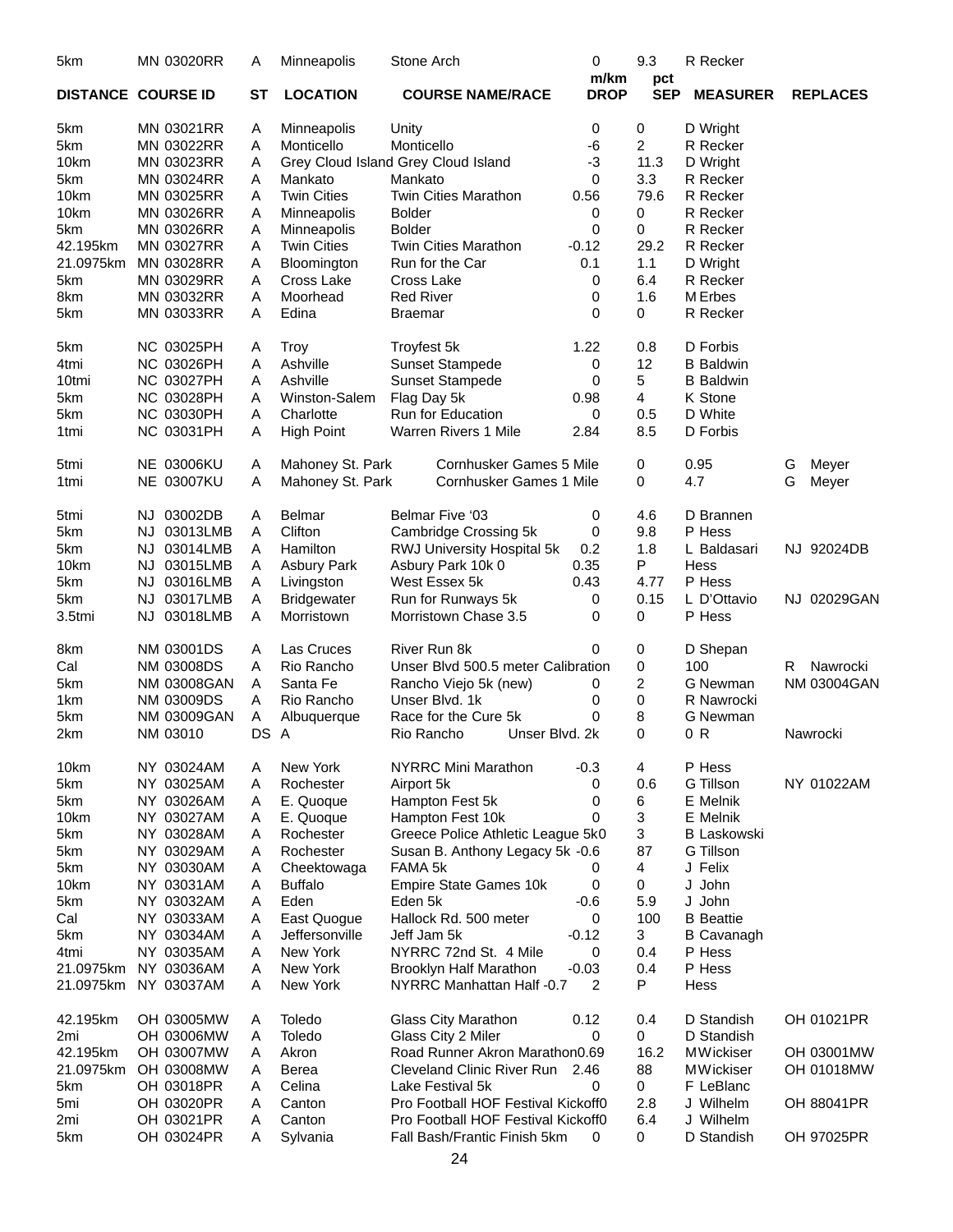| 1mi                       |     | OH 03025PR               | A         | Sylvania              | Race For the Cure 1 Mile Walk-0.04               | m/km        | 34                | D Standish               | OH 02020PR         |
|---------------------------|-----|--------------------------|-----------|-----------------------|--------------------------------------------------|-------------|-------------------|--------------------------|--------------------|
| <b>DISTANCE COURSE ID</b> |     |                          | <b>ST</b> | <b>LOCATION</b>       | <b>COURSE NAME/RACE</b>                          | <b>DROP</b> | pct<br><b>SEP</b> | <b>MEASURER</b>          | <b>REPLACES</b>    |
| Cal                       |     | OH 03026PR               | A         | <b>Blue Ash</b>       | Malsbary Rd - Blue Ash 999.91 ft.                |             | 0                 | 100                      | Weissmann<br>ĸ.    |
| 10km                      |     | OH 03027PR               | A         | <b>Blue Ash</b>       | Fleet Feet Sports Lady Distance 0.1              |             | 6.6               | K Weissmann              |                    |
| 5km                       |     | OH 03028PR               | A         | <b>Blue Ash</b>       | Fleet Feet Sports Lady Distance 0.2              |             | 13.2              | K Weissmann              |                    |
| 5km                       |     | OH 03030PR               | A         | Oxford                | State to State 5k                                | 0           | $\mathbf{1}$      | J Glaze                  |                    |
| 21.0975km                 |     | OH 03031PR               | Α         | Oxford                | State to State 1/2 Marathon                      | 0           | 0.2               | J Glaze                  |                    |
| 21.0975km                 |     | OK 03014BB               | A         | Wagoner               | Wagoner - Half Marathon                          | 0           | 1.2               | <b>G</b> Lafarlette      |                    |
| 5km                       |     | OK 03015BB               | A         | Mannford              | Mannford Centennial 5km Run1.6                   |             | 2.6               | <b>G</b> Lafarlette      |                    |
| 5km                       |     | OK 03016BB               | A         | Tulsa                 | Corporate Challenge 5km 0                        | 8           | G                 | Lafarlette               |                    |
| 5km                       |     | OR 03002LB               | A         | Portland              | Race for the Cure                                | 0           | 8                 | L Barrett                | OR 99013LB         |
| 8km                       |     | OR 03004LB               | Α         | Eugene                | USATF Masters 8k Road Run-0.25                   |             | 0.8               | J Spaulding              |                    |
| 42.195km                  |     | OR 30003LB               | Α         | Portland              | Portland Marathon                                | 0.07        | 0.2               | L Barrett                | OR 93005LB         |
| 42.195km                  |     | PA 03017WB               | Α         | Galeton               | God's Country Marathon                           | $-2.89$     | 95.4              | M Courtney               | PA 98014WB         |
| 10 <sub>mi</sub>          |     | PA 03018WB               | A         | Kutztown              | Fool's Run 10 Miler - 2004                       | 0           | 0.39              | <b>B</b> Belleville      | PA 96034WB         |
| 5km                       |     | PA 03019WB               | A         | Kutztown              | Fool's Run 5k - 2004                             | 0           | 1.27              | <b>B</b> Belleville      | PA 95003WB         |
| 5km                       |     | PA 03020WB               | A         | Harleysville          | North Penn United Way 5k                         | 0.3         | 2.39              | <b>B</b> Belleville      | PA 00009WB         |
| 5km                       |     | PA 03021WB               | A         | <b>Great Bend</b>     | Tim Fancher Memorial 5k                          | 0           | 0                 | R Nichols                |                    |
| 5km                       |     | PA 03001LMB              |           |                       | Washington Crossing Wrightstown Road 5k          | $-0.92$     | 0.64              | LBaldasari               |                    |
| 5km                       |     | PA 03022WB               |           | Lake Latonka          | Lake Latonka 5km II                              | 0           | 0                 | M Courtney               |                    |
| 42.195km                  |     | PA 03023WB               |           | Philadelphia          | Citizens Bank Philadelphia M'thon 0              |             | 0.3               | <b>B</b> Belleville      | PA 01031WB         |
| 42.195km                  |     | <b>PUR03019PR</b>        | A         | Carolina              | <b>Maraton Master Mundiales -0.043</b>           |             | P                 | Zapata                   |                    |
| 21.0975                   |     | <b>PUR03023PR</b>        | A         | Villaba               | Maraton de Puerto Rico en Villaba                |             | 5.98              | 32.2                     | P<br>Zapata        |
| 10km                      | RI. | 03003RN                  | A         | Providence            | Richmond Square 10k                              | 0.49        | 2.4               | R Nelson                 |                    |
| 5km                       |     | SC 03016BS               | A         | Seneca                | 5k Challenge                                     | 0           | 0.84              | WTerry                   |                    |
| 5km                       |     | SC 03017BS               |           | Columbia              | A Divine Dash                                    | 0           | 1.9               | S Blake                  |                    |
| 5km                       |     | SC 03018BS               |           | Columbia              | Boys and Girls Club Run                          |             | 0.8               | 1 E                      | Prytherch          |
| Cal                       |     | SD 03017PR               | A         | Spearfish             | First Ave. (Ramvac) 1537.6 0 ft. 0               |             | 100               | J Meyer                  |                    |
| 5km                       |     | TN 03014RH               | A         | Smithville            | Fiddler 5k                                       | $-4.08$     | 6.7               | J Zeigler                |                    |
| Cal                       |     | TN 03015RH               | A         | Smithville            | Smithville W. Broad 1000 ft. Cal. 0              |             | 100               | J Zeigler                |                    |
| 5mi                       |     | TN 03016RH               | A         | Nashville             | Music Row 5 Miler                                | 0           | 0.68              | T DePaulis               |                    |
| 5km                       |     | TN 03017RH               | A         | Brentwood             | Firecracker 5k                                   | $-0.49$     | 6.1               | J Zeigler                | TN 02016RH         |
| 8km                       |     | TN 03018RH               | A         | Walland               | Summer Solstice 8k                               | 0           | 0                 | A Morgan                 |                    |
| 5km                       |     | TN 03019RH               | A         | Gallatin              | United Way 5k                                    | 0           | 0                 | J Zeigler                |                    |
| 10km                      |     | TN 03001DJR              |           | Knoxville             | Carter Mill 10k                                  |             | 0                 | 0 A                      | Morgan             |
| 10km                      |     | TN 03002DJR              |           | Nashville             | Riverbank 10k                                    |             | 0                 | 0J                       | Zeigler            |
| 5km                       |     | TN 03003DJR              |           | Vonore                | Fort Loudon 5k Footrace                          |             | 0                 | 0 A                      | Morgan             |
| 5km                       |     | TX 02029ETM              | D         | Sugar Land            | Freedom Run 2002                                 | 0           | 4.3               | E McBrayer               | <b>TX 96053ETM</b> |
| 5km                       |     | TX 03014JF               | Α         | Austin                | Schlotsky's Bun Run                              | $-0.8$      | 3.2               | J Ferguson               | TX 03008JF         |
| 5km                       |     | TX 03031ETM              | A         | Houston               | Running With the Bulls                           | 0           | 6                 | E McBrayer               | TX 02017ETM        |
| 5km                       |     | TX 03059ETM              | Α         | Sugar Land            | Fired Up 5k                                      | $-0.2$      | 1.9               | E McBrayer               |                    |
| 5km                       |     | TX 03060ETM              | A         | Chandler              | Chandler TX 5k                                   | 0           | 0.2               | t Cherry                 | TX 02063ETM        |
| 5km                       |     | TX 03061ETM              | Α         | Houston               | Lunar Rendezvous Race                            | 0           | 4                 | WVanderbrink             | TX 02023ETM        |
| 5km                       |     | TX 03062ETM              | A         | Sugar Land            | <b>HDSA Run/Walk</b>                             | 0           | 0                 | E McBrayer               |                    |
| 5km                       |     | TX 03063ETM              | Α         | Houston               | Runway Race for Life 0                           | 0.7         | $\mathsf{R}$      | Barnhill                 |                    |
| 5mi                       |     | TX 03064ETM              | Α         | The Woodlands         | MS 5 Mile Run/Walk 0.02                          | 1.1         | R                 | <b>Barnhill</b>          |                    |
| 10mi                      |     | TX 03065ETM              | A         | The Woodlands         | MS 10 Mile Run/Walk 0.01                         | 0.6         | R                 | Barnhill                 |                    |
| 5km                       |     | TX 03066ETM              | A         | Katy                  | YMCA Turkey Dash                                 | $-0.2$      | 1.6               | E McBrayer               |                    |
| 5km                       |     | TX 03067ETM              | A         | Argyle                | Bodies for Life                                  | 0           | 1.9               | C Clines                 |                    |
| 5km                       |     | TX 03068ETM              | Α         | Fort Worth            | River Run 5k                                     | $-0.4$      | 12.3              | M Polansky               | <b>TX 01061ETM</b> |
| 10 <sub>mi</sub>          |     | TX 03069ETM              | A         | Houston               | Bay Area Running Club 10 Mile 0                  |             | 0.3               | WVanderbrink             |                    |
| 5km<br>42.195km           |     | VA 02030RT<br>VA 02046RT | A<br>A    | Warrenton<br>Richmond | Alive And Kicking 5k<br><b>Richmond Marathon</b> | 0<br>0.7    | 0<br>1.3          | R Thurston<br>R Thurston |                    |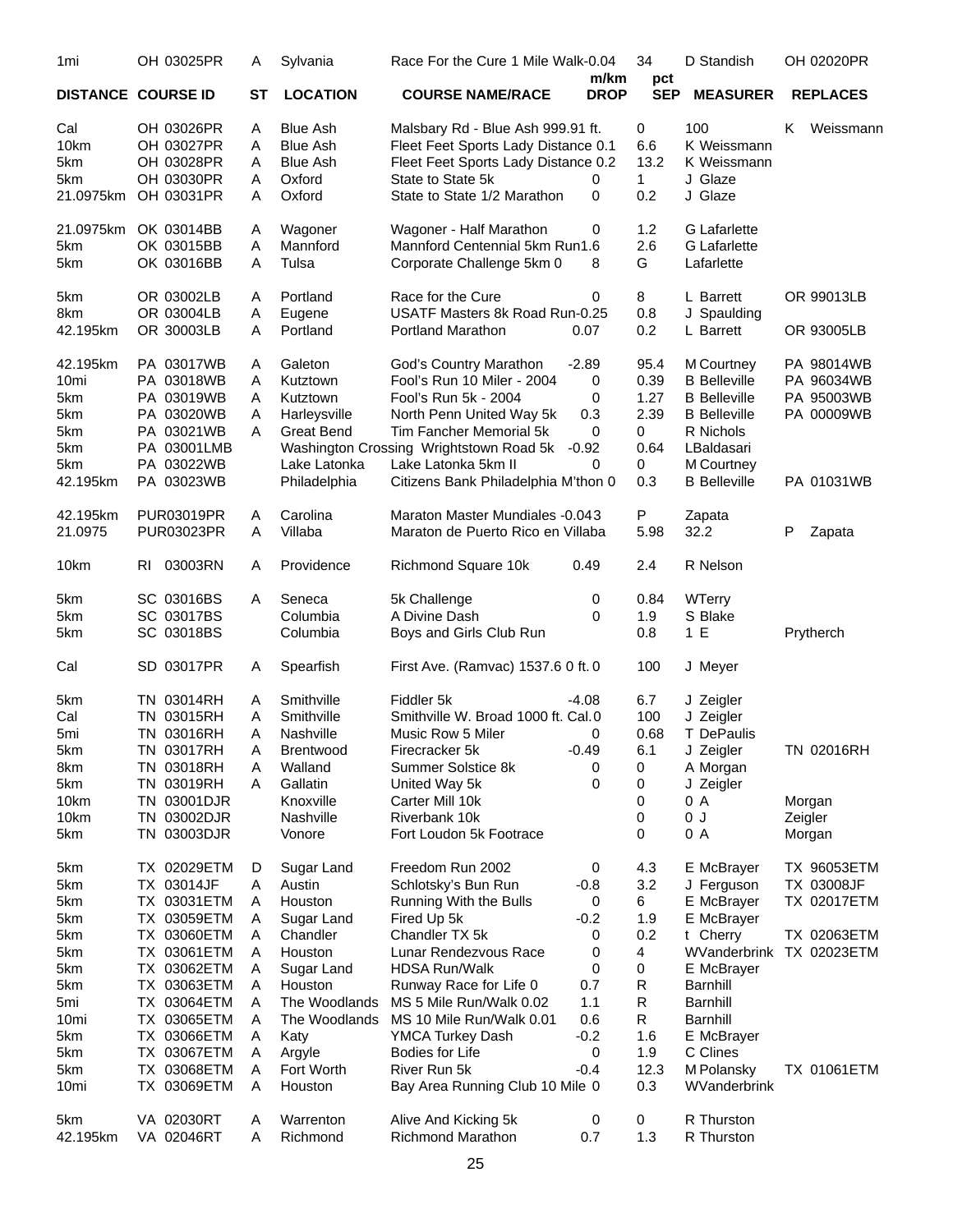| 8km                                                                                                    | VA 02047RT                | Α         | Richmond                         | Richmond 8k                                                                                                    |  | 3.5                 | 6                 | R Thurston           |    |                    |
|--------------------------------------------------------------------------------------------------------|---------------------------|-----------|----------------------------------|----------------------------------------------------------------------------------------------------------------|--|---------------------|-------------------|----------------------|----|--------------------|
|                                                                                                        | <b>DISTANCE COURSE ID</b> | <b>ST</b> | <b>LOCATION</b>                  | <b>COURSE NAME/RACE</b>                                                                                        |  | m/km<br><b>DROP</b> | pct<br><b>SEP</b> | <b>MEASURER</b>      |    | <b>REPLACES</b>    |
| 5km                                                                                                    | VA 03018RT                | Α         | <b>Henrico County</b>            | 5k Run/Walk for Autism                                                                                         |  | $-0.2$              | $\overline{a}$    | M George             |    |                    |
| 10km                                                                                                   | VA 03019RT                | Α         | Herndon                          | Herndon 10k                                                                                                    |  | 0.3                 | 1.9               | R Thurston           |    |                    |
| 5km                                                                                                    | VA 03020RT                | Α         | Herndon                          | Herndon 5k                                                                                                     |  | 0.6                 | 6.8               | R Thurston           |    |                    |
| 10km                                                                                                   | VA 03021RT                | Α         | Virginia Beach                   | Naval Amphibious Base 10k                                                                                      |  | 0                   | $\mathbf{1}$      | R Robinson           |    |                    |
| Cal                                                                                                    | VA 03023RT                | A         | Richmond                         | Sheppard St. 383.529m calibration 0                                                                            |  |                     | 100               | M Powell             |    |                    |
| 5km                                                                                                    | VA 03003JS                |           | Vienna                           | Navy Federal 5k Run/Walk                                                                                       |  | 0                   | 1                 | J Sissala            |    |                    |
| 5km                                                                                                    | VA 03022RT                |           | Virginia Beach                   | Naval Amphibious Base 5k                                                                                       |  | 0                   | $\overline{2}$    | M Robinson           |    |                    |
| 5km                                                                                                    | VA 03024RT                |           | Richmond                         | Reveille 5k                                                                                                    |  | 0                   | 0.9               | M Powell             |    |                    |
| 21.0975km                                                                                              | VA 03029RT                |           | Virginia Beach                   | Rock 'N' Roll Half Marathon                                                                                    |  | 0                   | 7.6               | M Robinson           |    |                    |
| 21.0975km                                                                                              | VT 03001RF                |           | Waterbury                        | Leafpeepers Half Marathon                                                                                      |  | 0                   | 0.4               | R Murphy             |    | VT 99006WN         |
|                                                                                                        |                           |           |                                  |                                                                                                                |  |                     | 1.8               |                      |    |                    |
| 5km                                                                                                    | VT 03002RF                |           | Waterbury                        | Leafpeepers Half Marathon 5k 0                                                                                 |  |                     |                   | R Murphy             |    | VT 99005WN         |
| Cal                                                                                                    | WI 03054JW                | Α         | Pewaukee                         | Hickory St. 1000 ft. Calibration 0                                                                             |  |                     | 100               | K Gilgenbach         |    |                    |
| 5km                                                                                                    | WI 03055JW                | A         | Madison                          | Pewaukee Run to the Beach                                                                                      |  | 0                   | 4                 | K Gilgenbach         |    |                    |
| 5km                                                                                                    | WI 03100RR                | A         | Superior                         | Superior                                                                                                       |  | 0                   | $\mathbf 0$       | R Recker             |    |                    |
| 5km                                                                                                    | WI 03101RR                | A         | Hudson                           | St. Croix                                                                                                      |  | 8                   | 29                | R Recker             |    |                    |
| 10km                                                                                                   | WI 03102RR                | A         | Hudson                           | St. Croix                                                                                                      |  | 12                  | 40                | R Recker             |    |                    |
| 10km                                                                                                   | WI 03063JW                |           | Cudahy                           | South Shore YMCA 10k                                                                                           |  | 0                   | 0.7               | J Wight              |    |                    |
| 5km                                                                                                    | WI 03064JW                |           | Cudahy                           | South Shore YMCA 5k                                                                                            |  | 0                   | 1.4               | J Wight              |    |                    |
| 5km                                                                                                    | WV 03025RT                | A         | Wheeling                         | Debbie Green 5k -2003                                                                                          |  | 0.06                | 0.7               | J Corra              |    |                    |
| 5km                                                                                                    | WV 03027RT                |           | Wheeling                         | Debbie Green 5k 2003 (alt)                                                                                     |  | 0                   | 1.7               | J Corra              |    |                    |
| 21.0975km                                                                                              | <b>WV 03028RT</b>         |           | Parkersburg                      | Parkersburg News & Sentinel -0.27                                                                              |  |                     | 1.73              | J Corra              |    |                    |
| Foreign                                                                                                |                           |           |                                  |                                                                                                                |  |                     |                   |                      |    |                    |
| Cal                                                                                                    | AZE03022PR                | Α         | <b>Baku</b>                      | Boulevard 300 metres                                                                                           |  | 0                   | 100               | C Farrington         |    |                    |
| 5km                                                                                                    | AZE03032PR                | A         | Baku                             | Boulevard Friendship series                                                                                    |  | 0                   | 0                 | C Farrington         |    |                    |
| 42.195km                                                                                               | AZE03032PR                | A         | <b>Baku</b>                      | Boulevard Friendship series                                                                                    |  | 0                   | 4.3               | C Farrington         |    |                    |
| Renewed                                                                                                |                           |           |                                  |                                                                                                                |  |                     |                   |                      |    |                    |
|                                                                                                        |                           |           |                                  |                                                                                                                |  |                     |                   |                      |    |                    |
| 5km                                                                                                    | CA 91080RS                |           | A03 Santa Barbara                | McConnell's Ice Cream Endurance                                                                                |  |                     | 0                 | 0 P                  |    | Gilbert            |
| 10km                                                                                                   | MA 89023WN                |           | A03 North Andover                | North Andover July 4th Road Race                                                                               |  |                     | 0                 | 1.12                 | R  | Nelson             |
| 42.195km                                                                                               | MA 92023WN                |           | A03 Falmouth                     | Cape Cod Marathon                                                                                              |  | 1992                | 0                 | 0.2                  | R. | Pokraka            |
| 5km                                                                                                    | NH 93018WN                |           | A03 Londonderry                  | Old Home Days                                                                                                  |  | 1993                | $\boldsymbol{0}$  | 0.4                  |    | W Nicoll           |
| 10km                                                                                                   | NY 93002AS                |           | A03 New York                     | <b>Advil Mini Marathon</b>                                                                                     |  | 1993                | $-0.4$            | 4 A                  |    | Steinfeld          |
| 5km                                                                                                    | NY 93033AM                |           | A03 Vestal                       | Dick's Value of Life 5k                                                                                        |  | 1993                | 0                 | 0 G                  |    | Groome             |
| 5km                                                                                                    | OK 93007BB                |           | A03 Muskogee                     | Azalea Festival 5000                                                                                           |  | 1993                | 0.2               | 3.8                  |    | G Lafarlette       |
| 5km                                                                                                    | OK 93016BB                |           | A03 Tulsa                        | Tulsa Miracle Run                                                                                              |  | 1993                | 0                 | 8.8                  | G  | Lafarlette         |
| 5km                                                                                                    | OK 93045BB                |           | A03 Tulsa                        | Route 66 Run                                                                                                   |  | 1993                | 1.8               | 4 G                  |    | Lafarlette         |
| 5km                                                                                                    | OK 93045BB                |           | A03 Wewoka                       | Sorghum Festival 5 km                                                                                          |  | 1993                | $-1.6$            | 14                   | G  | Lafarlette         |
| 0.4km<br>21.0975km                                                                                     | WI 91006WG<br>MN 91003RR  |           | A03 Kenosha<br>A03 Duluth        | U of Wisconsin Parkside Track1991<br>Grandma's                                                                 |  | 1991                | 0<br>0.9          | 0 <sub>D</sub><br>90 |    | Mowles<br>R Recker |
| Copies of these certificates available from:<br>Karen Wickiser - Course Registrar<br>2939 Vincent Road |                           |           | 42.195km<br>MN<br>91004RR<br>A03 | Each certificate includes a course map.<br>A complete listing of USATF Certified courses is avail-<br>able at: |  |                     |                   |                      |    |                    |

**www.RRTC.net**

**2939 Vincent Road Silver Lake, OH 44224-2916 Phone 330-929-1605 FAX 509-351-5383 mikewickiser@neo.rr.com (Send course name & ID number and \$3.00)**

Duluth Grandma's 1991 0.73 82.9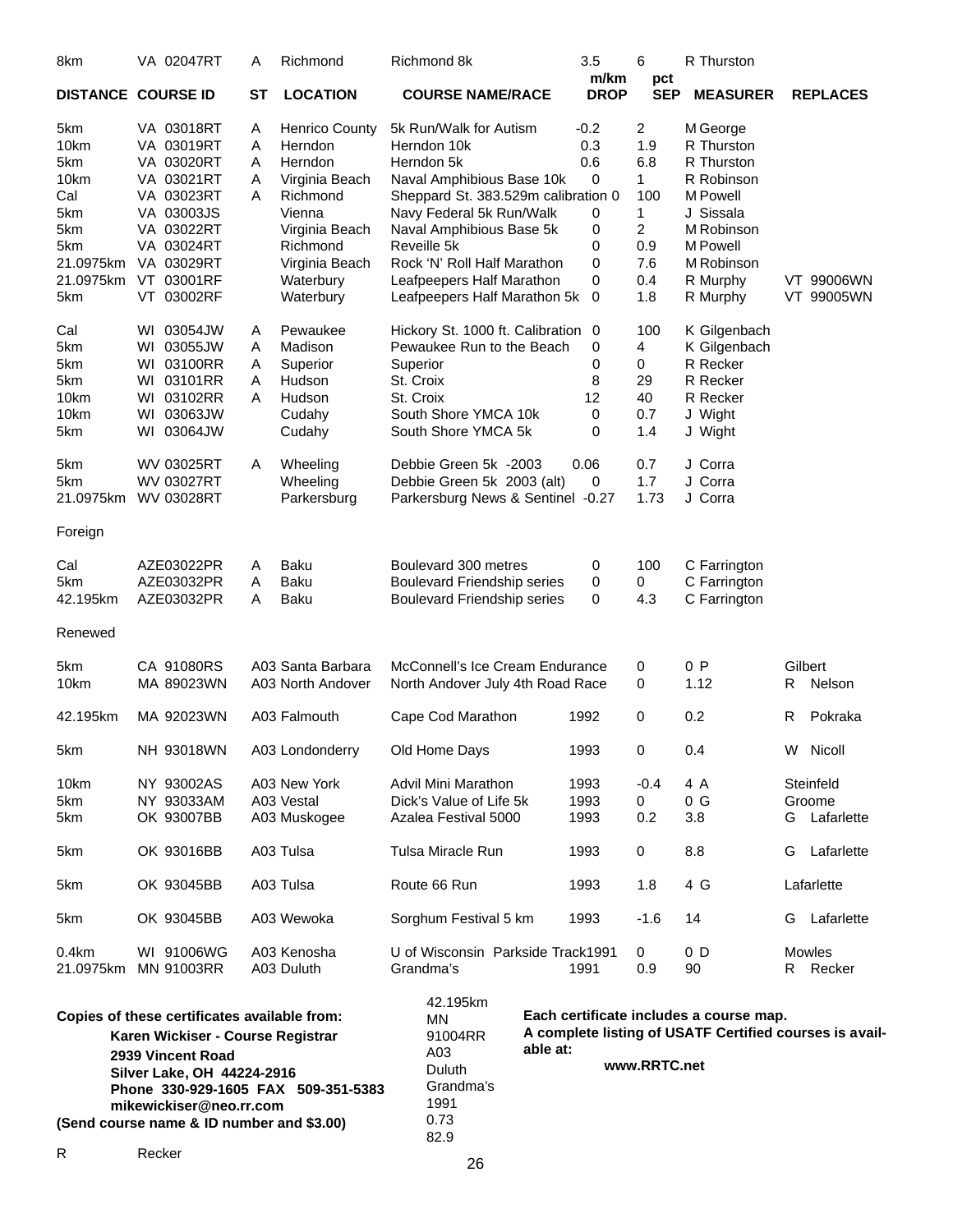#### **PUBLICATIONS AVAILABLE FROM RRTC**

**Printed Course Lists -** A list of certified courses for any state is \$2.00. (Free to RRTC certifiers). You will receive a list that is current as of the last published Measurement News. Courses can be sorted in a special way; otherwise it will be sorted by distance as it appears in MN. Other specially-sorted lists can be done - for instance, you might want to have all the 5k's in IL, IN, and MO. If you are online, lists can be sent that way. Contact Mike Wickiser at MikeWickiser@neo.rr.com

**Web Page Access to Course Lists**:The complete list can be downloaded from the RRTC website at **www.rrtc.net/download/** Also, try the new USATF Search Engine linked from **www.rrtc.net** or directly at **www.usatf.org/events/courses/search/**

**Individual Certificates** - These may be obtained by sending the course number and \$2.00 per course desired. **SEND THE COM-PLETE ID, INCLUDING PREFIX AND SUFFIX LETTERS**, i.e: CA92057 RS. Send course name, length and location as well. If you are thinking of hiring a measurer, this is an excellent way to see the sort of work you can expect. In addition, you may wish to check out a course you intend to run. Bring the map to the course and see if the race director got it right!

Above material may be obtained from: Mike Wickiser - 2939 Vincent Rd. - Silver Lake, OH 44224-2906

**Measurement Calculation Computer Program** by Bob Baumel, version 1.2 for Macintosh or IBM PC. This software can be downloaded for free from the RRTC website at

**www.rrtc.net/download/** or Bob will distribute it by email attachment (send requests to webmaster@rrtc.net) or on floppy disks (send blank, formatted diskette and stamped return mailer to Bob at: 129 Warwick Road, Ponca City OK 74601-7424). Be sure to specify Mac or PC version.

**Electronic Certificate Templates** (available to Certifiers only), in Adobe Acrobat forma. Requires Acrobat or Acrobat Reader 4.0 or greater (Current Acrobat Reader may be downloaded for free from **www.adobe.com**). The template allows you to fill in certificates on the computer and print them. Available in both FS and non-FS version. Distributed by Bob Baumel by email or diskette [same addresses as for Measurement software]. Bob can customize the template with certifier's personal info at the bottom to avoid re-typing it every time (Be sure to specify exact ID text desired when requesting a template).

**Online course measurement book**, edited by Bob Baumel. It's a revision of the one you can buy from USATF, but the basic procedures have not changed. Available at: **www.rrtc.net**

**Course Measurement Procedures** - the Bible of course measurement. Complete instructions for measuring courses for USATF certification. The same procedures are now used for IAAF and AIMS courses. \$9.00 postpaid. Available from: USATF - Book Order Dept. - PO Box 120 Indianapolis, IN 46206

**Course Measurement Video** - a concise 17 minute introduction to course measurement, intended as a supplement to Course Measurement Procedures. See how it's done! Version 2 sells for \$10 but there are still a few copies of the original version available for \$7.50. Send to: Tom McBrayer - 4021 Montrose - Houston, TX 77006-4956.

**Historical/Technical Material Available on CD Measurement News Archive** - Every issue of Measurement News from #1 (1982) to #115 (2002). Full of material describing

measurement techniques, technical articles, and history, written by numerous people worldwide. Set of 2 CD's in pdf (Adobe Acrobat 5.0) format. Cost \$10.00, postpaid.

**Historical Archive** -A collection of technical articles, measurement reports, seminars spanning the period 1963 to present. Includes detailed full reports of several group rides of Olympic Marathon courses. All on one CD in pdf format. Cost \$5.00, postpaid.

The above two items are available from: Pete Riegel, 3354 Kirkham Road, Columbus, OH 43221 email: riegelpete@aol.com

#### **OTHER PUBLICATIONS AND EQUIPMENT**

**Road Race Managemen**t is a monthly newsletter providing race organizing ideas and news for race directors. \$97 per year from: Road Race Management - 4904 Glen Cove Pkwy - Bethesda, MD 20816 Phone: 301-320-6865 Fax: 301-320-9164 **Jones/Oerth Counter**s - Paul Oerth - 2455 Union St - Apt 412 - San Francisco, CA94123. Phone: 415-346-4165 Fax 415 346 0621. Email: Poerth@aol.com. US Price is \$70 for the 5 digit model, \$80 for the 6 digit model, postpaid. Foreign price is \$75/\$85 plus postage. Foreign orders shipped by airmail. Visa, MasterCard, American Express cards accepted. Advance payment is required. **RunScore** - The flagship of IBM-style finish line programs. For information contact: Alan Jones - 3717 Wildwood Dr - Endwell, NY 13760. Online at: **www.runscore.com**

**Apple Raceberry JaM** - Race management software for Macintosh and Windows. Online at **www.raceberryjam.com** or call Jack Moran at (952) 920-0558.

#### **TOPOGRAPHIC MAPS**

USAtopographic maps are available from:

U. S. Geological Survey 303-202-4200 USGS Map Sales PO Box 25286, Bldg 810 Denver Federal Center Denver, CO 80225 Delivery will be made in approx. 4 weeks. Ask for latest price. Maps can be located and ordered online at: **www.usgs.gov** Maps can be obtained in just a few days from: Map Express – PO Box 280445 – Lakewood, CO 80228-0445 1-800-MAP-00EX (1-800-627-0039) Maps can be located and ordered online at: **www.mapexp.com**

**Topo Maps on CD-ROM** - 3-D TopoQuads includes authentic USGS 7.5-minute quadrangle maps, assembled into one seamless database

See an interactive online demo at **www.delorme.com** Also - check out Street Atlas USAfrom the above – it's a seamless street map of the whole USAat a decent price.

#### **USGS TOPOGRAPHIC MAPS ONLINE - FREE**

Maps.Com has a section where you can click on to all USGS maps, free. This can be very handy for obtaining accurate elevation information.